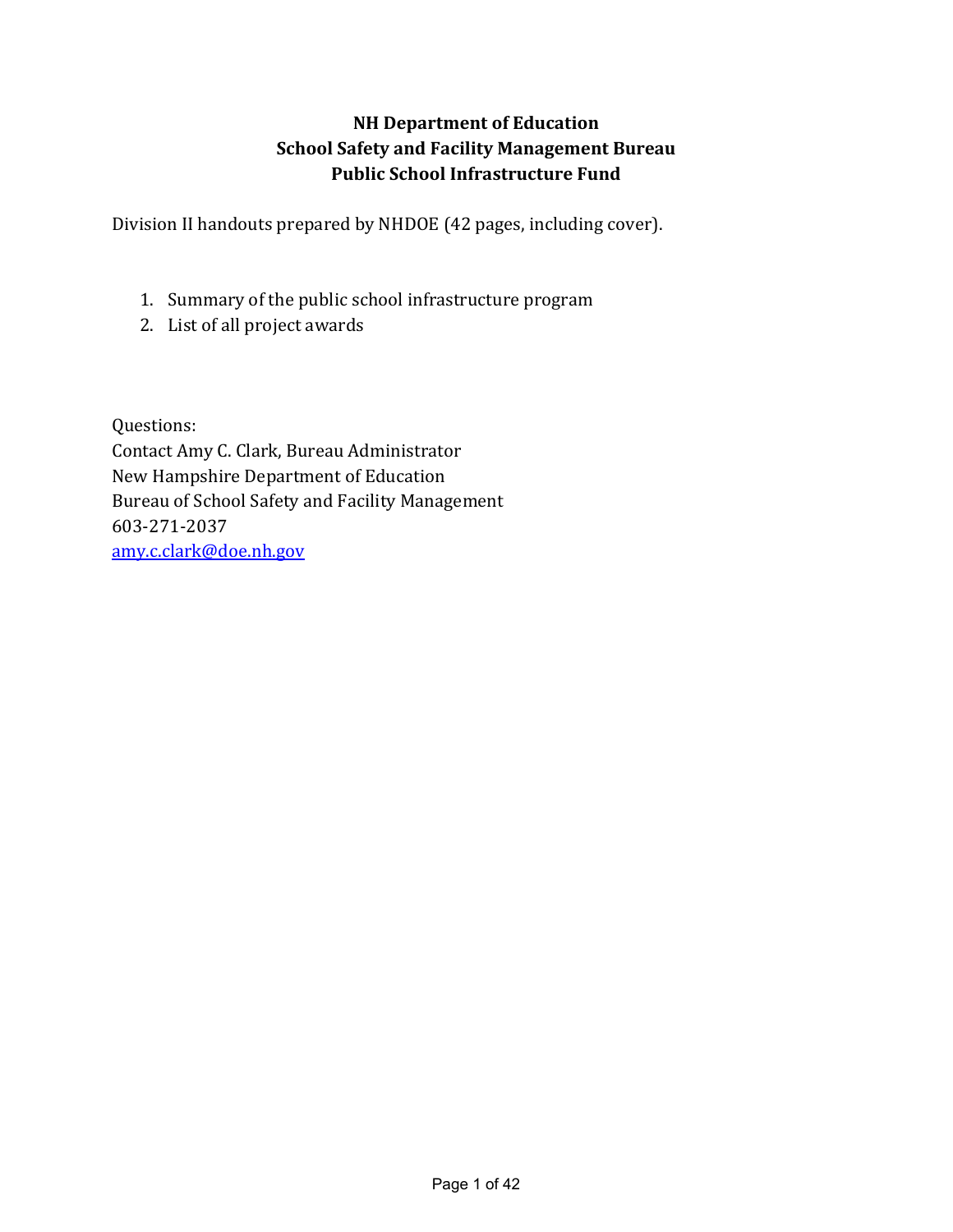New Hampshire Department of Education Bureau of School Safety and Facility Management

## Public School Infrastructure Fund Summary

#### Contact:

School Safety and Facility Management program administrator: Amy C. Clark; (603) 271-2037; amy.c.clark@doe.nh.gov

Laws/Rules: RSA 198:15-y and z

### What is the Public School Infrastructure Fund?

The Public School Infrastructure Fund was established in 2017. This fund had \$28,759,920 available to public schools, including public charter schools, to be reimbursed for expenses for the following purposes: Providing an E-rate State match (bringing fiber connections to schools); addressing life and safety deficiencies at schools; and improving security in schools.

Status: All money has been awarded and claimed. No new applications are being accepted at this time.

8 member Public School Infrastructure Commission: Two members of the house, two members of the senate, the director of Homeland Security and Emergency Management, the commissioner of the Department of Education, the chair of the School Building Authority, and the chair of the State Board of Education.

Application Process: Beginning in 2017, the Department of Education and Homeland Security and Emergency Management collected applications from public schools. The governor, in consultation with the Public School Infrastructure Commission, authorized expenditures for either fiber construction, life safety projects, or improving security projects. In general, awards reimbursed schools 10% of the fiber construction project costs, between 30% and 60% of the life safety project costs, and 80% of security improvement projects costs.

#### Summary of Awards:

|                             | All categories | E-Rate    | Improve Security | Life Safety  |
|-----------------------------|----------------|-----------|------------------|--------------|
| Approved grants             | \$31,960,249   | \$128,278 | \$27,746,632     | \$4,085,339  |
| Amount paid <sup>1</sup>    | -\$27,456,871  | -\$39,349 | -\$24,240,541    | -\$3,176,981 |
| Unspent amount <sup>2</sup> | -\$4,503,378   | -\$88,929 | $-53,506,092$    | $-5908,358$  |

1. Anticipated amount to be returned to the General Fund = \$1,237,281 (\$28,759,920 less \$27,456,871)

2. Unspent amounts include: awards that were withdrawn (\$1,664,401), awards from projects that came under budget (\$2,563,234), and unclaimed project costs (\$275,743).

|                       | All categories | E-Rate | <b>Improve Security</b> | Life Safety |
|-----------------------|----------------|--------|-------------------------|-------------|
| Approved              | 648            |        | 619                     | 20          |
| Not approved          | 160            |        | 39                      | 118         |
| Waitlist <sup>3</sup> | 59             |        | 54                      |             |
| Withdrawn             |                |        | 17                      |             |

#### Summary of Application totals:

3. Waitlist has 59 projects totaling \$1,236,722 of grant requests.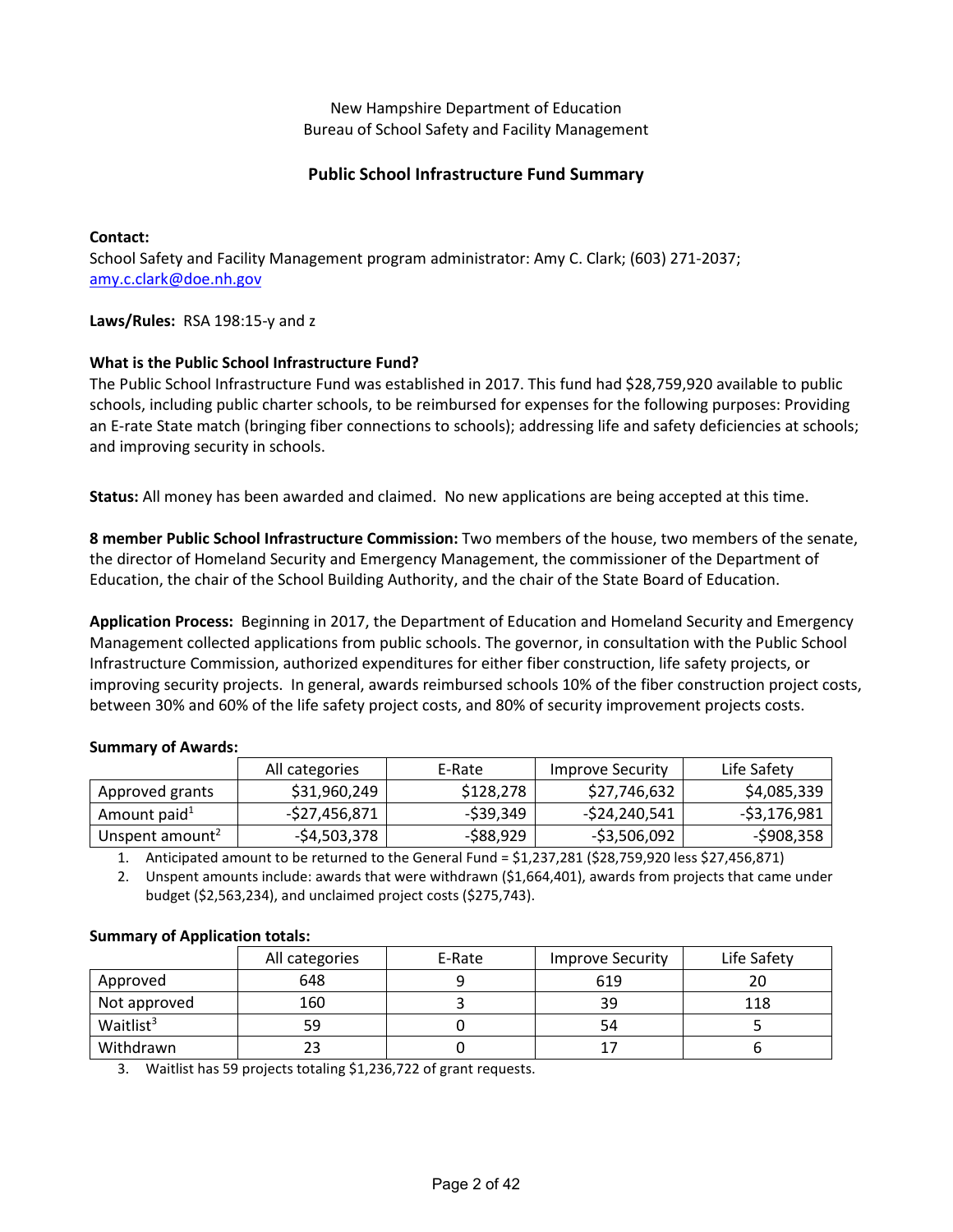#### New Hampshire Department of Education

Bureau of School Safety and Facility Management

#### Public School Infrastructure Payments 2018 - 2020

| SAU#           | <b>School District</b>           | <b>School Name</b>                                                  | <b>Project Title</b>                                      |                    | <b>Estimated Project</b><br>Costs | Award<br>Rate | <b>Maximum Award</b><br>Amount |                     | <b>Total Eligible</b><br>Costs | <b>Amount Paid</b>              | <b>Status</b> | <b>Grant Category</b> | <b>Funds Returned</b>          |
|----------------|----------------------------------|---------------------------------------------------------------------|-----------------------------------------------------------|--------------------|-----------------------------------|---------------|--------------------------------|---------------------|--------------------------------|---------------------------------|---------------|-----------------------|--------------------------------|
| $\mathbf{1}$   | Contoocook Valley                | Antrim Elementary                                                   | Camera system and camera<br>installation                  | $\dot{\mathsf{S}}$ | 16,073                            | 80%           | \$<br>12,858                   | \$                  | 16,073                         | \$<br>(12, 858)                 | Paid          | Improve<br>Security   | \$                             |
| $\mathbf{1}$   | Contoocook Valley                | Dublin Consolidated School                                          | Camera system and camera<br>installation                  | $\dot{\mathsf{S}}$ | 9,627                             | 80%           | \$<br>7,702                    | $\ddot{\mathsf{S}}$ | 9,627                          | $\ddot{\mathsf{S}}$<br>(7, 702) | Paid          | Improve<br>Security   | \$                             |
| 1              | Contoocook Valley                | Francestown Elementary                                              | Camera system and camera<br>installation                  | $\zeta$            | 13,091                            | 80%           | \$<br>10,473                   | \$                  | 13,091                         | \$<br>(10, 473)                 | Paid          | Improve<br>Security   | \$                             |
| $\mathbf{1}$   | Contoocook Valley                | <b>Greenfield Elementary</b>                                        | Camera system and camera<br>installation                  | $\zeta$            | 14,445                            | 80%           | \$<br>11,556                   | \$                  | 14,445                         | \$<br>(11, 556)                 | Paid          | Improve<br>Security   | \$                             |
| $\mathbf{1}$   | Contoocook Valley                | Hancock Elementary                                                  | Camera system and camera<br>installation                  | $\mathsf{S}$       | 13,163                            | 80%           | \$<br>10,530                   | \$                  | 13,163                         | $\zeta$<br>(10, 530)            | Paid          | Improve<br>Security   | \$                             |
| $\mathbf{1}$   | Contoocook Valley                | Peterborough Elementary                                             | Camera system and camera<br>installation                  | $\mathsf{\hat{S}}$ | 18,974                            | 80%           | \$<br>15,180                   | \$                  | 18,974                         | \$<br>(15, 180)                 | Paid          | Improve<br>Security   | \$                             |
| $\mathbf{1}$   | Contoocook Valley                | Pierce (BES) Elementary                                             | Camera system and camera<br>installation                  | $\dot{\mathsf{S}}$ | 11,677                            | 80%           | \$<br>9,342                    | \$                  | 11,677                         | $\ddot{\mathsf{S}}$<br>(9, 342) | Paid          | Improve<br>Security   | \$                             |
| $\mathbf{1}$   | Contoocook Valley                | Temple Public School                                                | Camera system and camera<br>installation                  | $\dot{\mathsf{S}}$ | 11,706                            | 80%           | \$<br>9,365                    | \$                  | $11,706$ \$                    | (9, 365)                        | Paid          | Improve<br>Security   | \$                             |
| $\overline{2}$ | Ashland                          | Ashland Elementary School                                           | <b>Ashland School District</b><br>Security Improvements   | Ŝ.                 | 250,000                           | 80%           | \$<br>100,000                  | \$                  | 127,260                        | $\sqrt{ }$<br>(100,000)         | Paid          | Improve<br>Security   | \$                             |
| $\overline{2}$ | <b>Inter-Lakes Cooperative</b>   | Inter-Lakes Elem, Jr/SR High<br>Sandwich Central Schools            | Security Improvements                                     | \$                 | 605,000                           | 80%           | \$<br>484,000                  | \$                  | 1,103,035                      | \$<br>(484,000)                 | Paid          | Improve<br>Security   | \$                             |
| 3              | <b>Berlin</b>                    | Berlin High School                                                  | <b>Secure Main Entrances</b>                              | \$                 | 335,000                           | 80%           | \$<br>268,000                  | \$                  | 326,118                        | l\$<br>(260, 895)               | Paid          | Improve<br>Security   | \$<br>7,105                    |
| 3              | <b>Berlin</b>                    | Berlin High School and<br>District                                  | Surveillance Upgrades and<br><b>Security Enhancements</b> | Ś                  | 99,000                            | 80%           | \$<br>79,200                   | \$                  | 99,567                         | \$<br>(79, 200)                 | Paid          | Improve<br>Security   | \$                             |
| 4              | Newfound Area                    | District Wide                                                       | Door Access and Camera<br>System project                  | \$                 | 167,411                           | 80%           | \$<br>133,929                  | \$                  | 169,794                        | \$<br>(133,929)                 | Paid          | Improve<br>Security   | \$<br>$\overline{\phantom{a}}$ |
| 4              | Newfound Area                    | SAU Office                                                          | Security Improvements                                     | \$                 | 12,500                            | 80%           | \$<br>3,484                    | \$                  | 4,355                          | l\$<br>(3, 484)                 | Paid          | Improve<br>Security   | \$                             |
| $\overline{4}$ | Newfound Area School<br>District | Danbury Elementary, Bristol<br>Elementary, New Hampton<br>Community | Replacement door handles<br>with interior door locks      | Ś                  | 33,000                            | 80%           | \$<br>26,400                   | \$                  | 36,009                         | \$<br>(26, 400)                 | Paid          | Improve<br>Security   | \$                             |
| 5              | <b>Oyster River Coop</b>         | Mast Way Elementary<br>School                                       | Main Office Building<br>Expansion                         | Ŝ.                 | 715,565                           | 80%           | \$<br>572,452                  | \$                  | 684,459                        | l\$<br>(547, 567)               | Paid          | Improve<br>Security   | \$<br>24,885                   |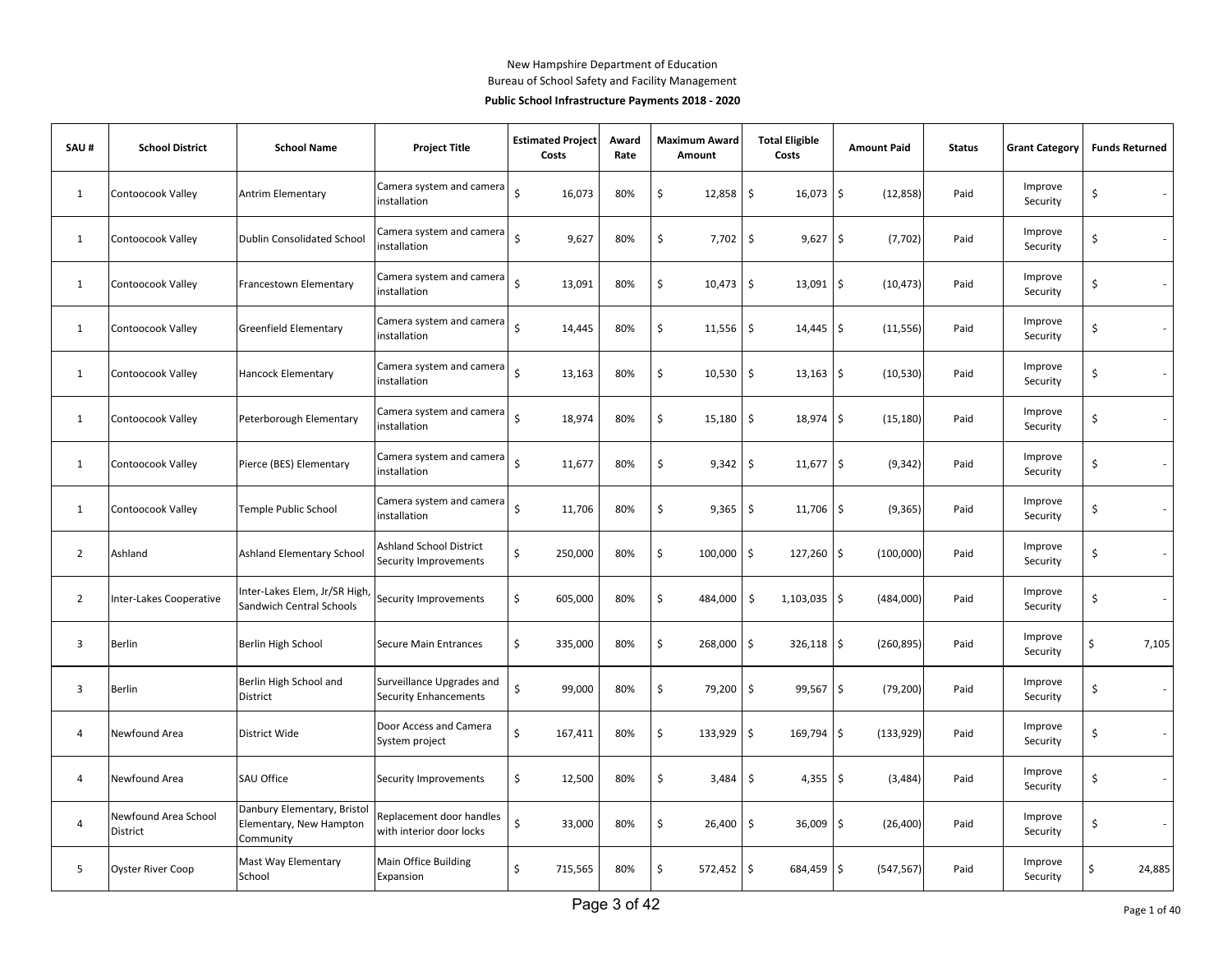| SAU#           | <b>School District</b>   | <b>School Name</b>                                     | <b>Project Title</b>                                                           |                    | <b>Estimated Project</b><br>Costs | Award<br>Rate | <b>Maximum Award</b><br>Amount | <b>Total Eligible</b><br>Costs   | <b>Amount Paid</b> | <b>Status</b> | <b>Grant Category</b> |    | <b>Funds Returned</b>    |
|----------------|--------------------------|--------------------------------------------------------|--------------------------------------------------------------------------------|--------------------|-----------------------------------|---------------|--------------------------------|----------------------------------|--------------------|---------------|-----------------------|----|--------------------------|
| 5              | <b>Oyster River Coop</b> | Mast Way Elementary<br>School                          | Security Improvements and<br>upgrades                                          | $\zeta$            | 31,045                            | 80%           | \$<br>24,836                   | \$<br>$31,140$ \$                | (24, 836)          | Paid          | Improve<br>Security   | \$ |                          |
| 5              | <b>Oyster River Coop</b> | Moharimet Elementary                                   | Moharimet Main Office<br><b>Building Renovation for</b><br>Safety and Security | \$                 | 1,100,000                         | 80%           | \$<br>100,000                  | \$<br>$900,409$ \$               | (100,000)          | Paid          | Improve<br>Security   | \$ |                          |
| 5              | <b>Oyster River Coop</b> | Oyster River High School                               | Secure vestibule                                                               | \$                 | 32,000                            | 80%           | \$<br>25,600                   | \$<br>59,737 \$                  | (25,600)           | Paid          | Improve<br>Security   | \$ |                          |
| 6              | Claremont                | <b>Bluff Elementary School</b>                         | Security Improvements                                                          | \$                 | 98,275                            | 80%           | \$<br>78,620                   | \$<br>$97,713$ \$                | (78, 170)          | Paid          | Improve<br>Security   | \$ | 450                      |
| 6              | Claremont                | Claremont District wide                                | bringing fiber connections<br>to school.                                       | Ś                  | 479,450                           | 10%           | \$<br>47,945                   | \$<br>$90,139$ \$                | (9,014)            | Paid          | E-Rate                | Ś  | 38,931                   |
| 6              | Claremont                | Claremont Middle School                                | Security Improvements                                                          | \$                 | 177,330                           | 80%           | \$<br>141,864                  | \$<br>161,270                    | l \$<br>(129, 016) | Paid          | Improve<br>Security   | \$ | 12,848                   |
| 6              | Claremont                | Disnard Elementary School                              | Security Improvements                                                          | \$                 | 110,854                           | 80%           | \$<br>88,684                   | $\ddot{\mathsf{S}}$<br>85,383    | \$<br>(68, 307)    | Paid          | Improve<br>Security   | \$ | 20,377                   |
| 6              | Claremont                | Maple Avenue Elementary<br>School                      | Security Improvements                                                          | \$                 | 114,347                           | 80%           | \$<br>91,477                   | \$<br>75,927                     | \$<br>(60, 742)    | Paid          | Improve<br>Security   | \$ | 30,735                   |
| 6              | Claremont                | Stevens High School                                    | Security Improvements                                                          | \$                 | 82,394                            | 80%           | \$<br>65,915                   | \$<br>78,408 \$                  | (62, 727)          | Paid          | Improve<br>Security   | \$ | 3,189                    |
| 6              | Claremont                | Sugar River Valley Regional<br><b>Technical Center</b> | Security Improvements                                                          | \$                 | 119,275                           | 80%           | \$<br>95,420                   | \$<br>115,076 \$                 | (92,061)           | Paid          | Improve<br>Security   | \$ | 3,359                    |
| 6              | Unity                    | Unity Elementary School                                | Security Improvements                                                          | \$                 | 31,200                            | 80%           | \$<br>24,960                   | \$<br>$50,180$ \$                | (24, 960)          | Paid          | Improve<br>Security   | \$ | $\overline{\phantom{a}}$ |
| 6              | Unity                    | Unity School                                           | WAN fiber                                                                      | \$                 | 485,000                           | 10%           | \$<br>48,500                   | $\zeta$<br>$33,439$ \$           | (3, 344)           | Paid          | E-Rate                | Ś  | 45,156                   |
| 7              | Colebrook                | Colebrook Elementary and<br>Colebrook Academy Schools  | Updating and Improving<br><b>School Safety</b>                                 | \$                 | 87,825                            | 80%           | \$<br>70,260                   | \$<br>$95,632$ \$                | (70, 260)          | Paid          | Improve<br>Security   | \$ |                          |
| $\overline{7}$ | Pittsburg                | Pittsburg School                                       | <b>Updating and Improving</b><br><b>School Safety</b>                          | \$                 | 67,210                            | 80%           | \$<br>53,768                   | \$<br>75,288                     | \$<br>(53, 768)    | Paid          | Improve<br>Security   | \$ |                          |
| $\overline{7}$ | Stewartstown             | <b>Stewartstown Community</b><br>School                | <b>Updating and Improving</b><br><b>School Safety</b>                          | Ś                  | 50,662                            | 80%           | \$<br>40,530                   | \$<br>$60,251$ \$                | (40, 530)          | Paid          | Improve<br>Security   | \$ | $\sim$                   |
| 8              | Concord                  | Abbot-Dowing School                                    | Camera system and camera<br>installation                                       | Ś                  | 92,730                            | 80%           | \$<br>74,184                   | $\ddot{\mathsf{S}}$<br>88,030 \$ | (70, 424)          | Paid          | Improve<br>Security   | \$ | 3,760                    |
| 8              | Concord                  | Beaver Meadow School                                   | Camera system and camera<br>installation                                       | $\mathsf{\hat{S}}$ | 153,670                           | 80%           | \$<br>100,000                  | \$<br>120,198 \$                 | (96, 158)          | Paid          | Improve<br>Security   | \$ | 3,842                    |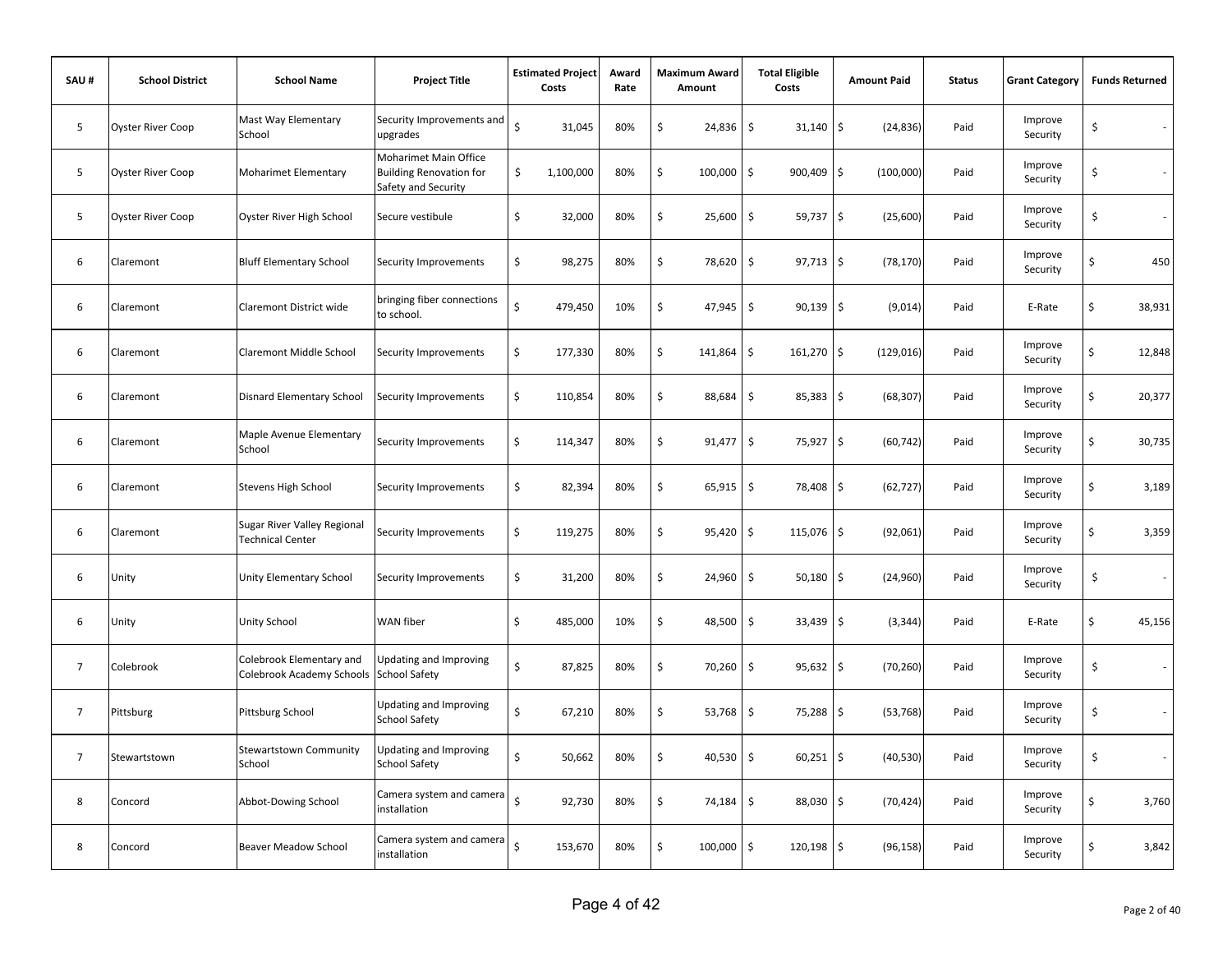| SAU# | <b>School District</b> | <b>School Name</b>                                              | <b>Project Title</b>                                          | <b>Estimated Project</b><br>Costs | Award<br>Rate | <b>Maximum Award</b><br>Amount | <b>Total Eligible</b><br>Costs | <b>Amount Paid</b>   | <b>Status</b> | <b>Grant Category</b> | <b>Funds Returned</b>          |
|------|------------------------|-----------------------------------------------------------------|---------------------------------------------------------------|-----------------------------------|---------------|--------------------------------|--------------------------------|----------------------|---------------|-----------------------|--------------------------------|
| 8    | Concord                | Broken Ground School                                            | Camera system and camera<br>installation                      | $\zeta$<br>152,680                | 80%           | \$<br>100,000                  | \$<br>118,415                  | \$<br>(94, 732)      | Paid          | Improve<br>Security   | \$<br>5,268                    |
| 8    | Concord                | Christa McAuliffe School                                        | Camera system and camera<br>installation                      | $\mathsf{\hat{S}}$<br>99,000      | 80%           | \$<br>79,200                   | \$<br>89,772                   | $\zeta$<br>(71, 817) | Paid          | Improve<br>Security   | Ś<br>7,383                     |
| 8    | Concord                | Concord High School                                             | Surveillance Development                                      | \$<br>354,632                     | 80%           | \$<br>283,706                  | $\ddot{\mathsf{S}}$<br>382,567 | \$<br>(283, 706)     | Paid          | Improve<br>Security   | \$<br>$\sim$                   |
| 8    | Concord                | Concord High School                                             | <b>Access Control, Security</b><br><b>Alerting Grant</b>      | Ś<br>589,089                      | 80%           | \$<br>$471,271$ \$             | 589,089                        | \$<br>(471, 271)     | Paid          | Improve<br>Security   | \$                             |
| 8    | Concord                | Mill Brook School                                               | Camera system and camera<br>installation                      | $\zeta$<br>115,500                | 80%           | \$<br>92,400                   | \$<br>$107,148$ \$             | (85, 718)            | Paid          | Improve<br>Security   | \$<br>6,682                    |
| 9    | <b>Bartlett</b>        | Josiah Bartlett Elementary<br>School                            | Security Upgrades for<br>Josiah Bartlett Elementary<br>School | \$<br>50,000                      | 80%           | \$<br>40,000                   | \$<br>49,603                   | \$<br>(39, 682)      | Paid          | Improve<br>Security   | Ś<br>318                       |
| 9    | Conway                 | Conway Elem., Pine Tree,<br>John Fuller Elem, Kennett<br>Middle | Security Upgrades                                             | \$<br>40,000                      | 80%           | \$<br>32,000                   | \$<br>38,039                   | \$<br>(30, 431)      | Paid          | Improve<br>Security   | \$<br>1,569                    |
| 10   | Derry Cooperative      | Derry Village School                                            | Security Improvements                                         | \$<br>99,100                      | 80%           | \$<br>79,280                   | \$<br>98,826                   | \$<br>(79,060)       | Paid          | Improve<br>Security   | \$<br>220                      |
| 10   | Derry Cooperative      | Derry Village School                                            | Security Upgrades                                             | \$<br>55,000                      | 80%           | \$<br>44,000                   | \$<br>$59,437$ \$              | (44,000)             | Paid          | Improve<br>Security   | \$                             |
| 10   | Derry Cooperative      | <b>East Derry Memorial</b><br><b>Elementary School</b>          | Security Improvements                                         | \$<br>197,100                     | 80%           | \$<br>157,680                  | $\ddot{\mathsf{S}}$<br>114,745 | \$<br>(91, 796)      | Paid          | Improve<br>Security   | Ś<br>65,884                    |
| 10   | Derry Cooperative      | <b>East Derry Memorial</b><br><b>Elementary School</b>          | <b>School Security</b>                                        | \$<br>55,000                      | 80%           | \$<br>44,000                   | \$<br>55,307                   | \$<br>(44,000)       | Paid          | Improve<br>Security   | \$<br>$\overline{\phantom{a}}$ |
| 10   | Derry Cooperative      | Ernest P. Barka Elementary<br>School                            | Security Improvements                                         | \$<br>106,600                     | 80%           | \$<br>85,280                   | \$<br>$87,313$ \$              | (69, 850)            | Paid          | Improve<br>Security   | \$<br>15,430                   |
| 10   | Derry Cooperative      | Ernest P. Barka Elementary<br>School                            | <b>Security Upgrades</b>                                      | \$<br>75,000                      | 80%           | \$<br>60,000                   | \$<br>73,419 \$                | (58, 735)            | Paid          | Improve<br>Security   | 1,265<br>Ś                     |
| 10   | Derry Cooperative      | Gilbert H. Hood Middle<br>School                                | Security Improvements                                         | \$<br>179,600                     | 80%           | \$<br>143,680                  | \$<br>179,651                  | \$<br>(143, 680)     | Paid          | Improve<br>Security   | \$<br>$\sim$                   |
| 10   | Derry Cooperative      | Gilbert H. Hood Middle<br>School                                | <b>School Security</b>                                        | \$<br>75,000                      | 80%           | \$<br>60,000                   | \$<br>83,415                   | \$<br>(60,000)       | Paid          | Improve<br>Security   | \$<br>$\sim$                   |
| 10   | Derry Cooperative      | <b>Grinnell Elementary</b>                                      | Security Improvements                                         | \$<br>108,100                     | 80%           | \$<br>86,480                   | \$<br>$125,634$ \$             | (86, 480)            | Paid          | Improve<br>Security   | \$                             |
| 10   | Derry Cooperative      | <b>Grinnell Elementary School</b>                               | <b>Security Upgrades</b>                                      | \$<br>55,000                      | 80%           | \$<br>44,000                   | $\ddot{\mathsf{S}}$<br>54,365  | \$<br>(43, 492)      | Paid          | Improve<br>Security   | Ś<br>508                       |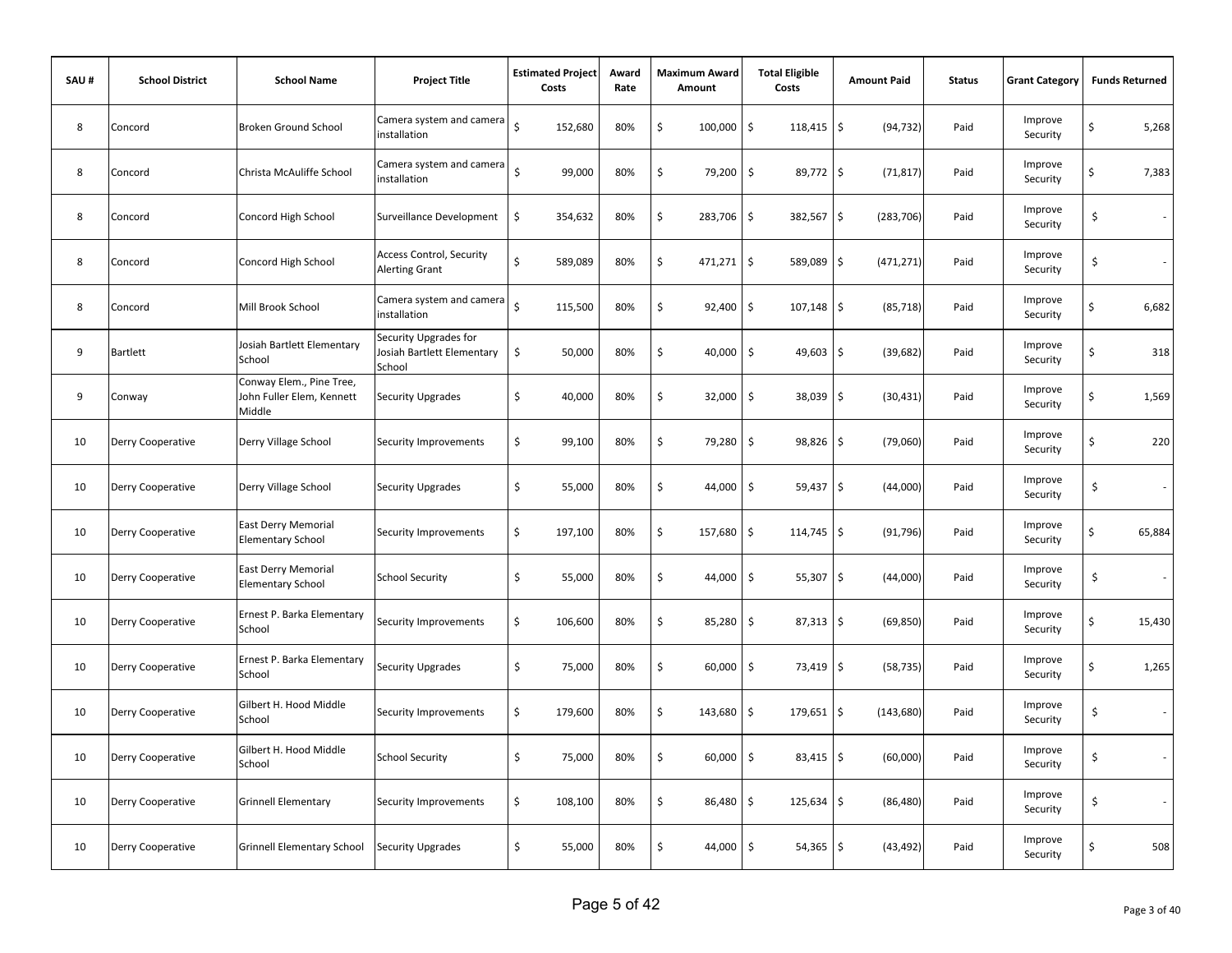| SAU# | <b>School District</b> | <b>School Name</b>                                 | <b>Project Title</b>                                     | <b>Estimated Project</b><br>Costs | Award<br>Rate | <b>Maximum Award</b><br>Amount | <b>Total Eligible</b><br>Costs     | <b>Amount Paid</b> | <b>Status</b> | <b>Grant Category</b> |    | <b>Funds Returned</b> |
|------|------------------------|----------------------------------------------------|----------------------------------------------------------|-----------------------------------|---------------|--------------------------------|------------------------------------|--------------------|---------------|-----------------------|----|-----------------------|
| 10   | Derry Cooperative      | South Range Elementary<br>School                   | Security Improvements                                    | \$<br>99,100                      | 80%           | \$<br>79,280                   | \$<br>99,319                       | \$<br>(79, 280)    | Paid          | Improve<br>Security   | \$ |                       |
| 10   | Derry Cooperative      | South Range School                                 | Security Upgrades                                        | \$<br>55,000                      | 80%           | \$<br>44,000                   | $\ddot{\mathsf{S}}$<br>56,580      | \$<br>(44,000)     | Paid          | Improve<br>Security   | \$ |                       |
| 10   | Derry Cooperative      | West Running Brook Middle<br>School                | Security Improvements                                    | \$<br>163,600                     | 80%           | \$<br>130,880                  | \$<br>146,885                      | l\$<br>(117,508)   | Paid          | Improve<br>Security   | \$ | 13,372                |
| 10   | Derry Cooperative      | West Running Brook Middle<br>School                | <b>Security Upgrades</b>                                 | \$<br>75,000                      | 80%           | \$<br>60,000                   | \$<br>76,500 \$                    | (60,000)           | Paid          | Improve<br>Security   | \$ |                       |
| 11   | Dover                  | District wide (for all schools)                    | District wide Electronic<br><b>Access Control System</b> | \$<br>100,000                     | 80%           | \$<br>80,000                   | \$<br>$100,000$ \$                 | (80,000)           | Paid          | Improve<br>Security   | \$ |                       |
| 11   | Dover                  | District wide (for all schools)                    | District wide Electronic<br><b>Access Control System</b> | \$<br>80,000                      | 80%           | \$<br>64,000                   | \$<br>$77,635$ \$                  | (62, 108)          | Paid          | Improve<br>Security   | \$ | 1,892                 |
| 11   | Dover                  | Dover Alternative School                           | Surveillance System<br>Installation                      | \$<br>30,000                      | 80%           | \$<br>24,000                   | \$<br>29,606                       | \$<br>(23, 685)    | Paid          | Improve<br>Security   | \$ | 315                   |
| 11   | Dover                  | Dover Alternative School                           | Security Vestibule                                       | \$<br>75,000                      | 80%           | \$<br>60,000                   | $\ddot{\mathsf{S}}$<br>67,674      | \$<br>(54, 139)    | Paid          | Improve<br>Security   | \$ | 5,861                 |
| 11   | Dover                  | Garrison Elementary                                | Surveillance System                                      | \$<br>42,000                      | 80%           | \$<br>33,600                   | \$<br>$61,746$ \$                  | (33,600)           | Paid          | Improve<br>Security   | \$ | $\sim$                |
| 11   | Dover                  | Horne Street Elementary<br>School                  | Surveillance System                                      | \$<br>50,000                      | 80%           | \$<br>40,000                   | \$<br>$49,343$ \$                  | (39, 474)          | Paid          | Improve<br>Security   | \$ | 526                   |
| 11   | Dover                  | Woodman Park Elementary<br>and Dover Middle School | Surveillance System                                      | \$<br>125,000                     | 80%           | \$<br>100,000                  | \$<br>$123,358$ \$                 | (98, 686)          | Paid          | Improve<br>Security   | \$ | 1,314                 |
| 11   | Dover                  | <b>Woodman Park Elementary</b><br>School           | Security Vestibule                                       | \$<br>80,000                      | 80%           | \$<br>64,000                   | \$<br>46,079                       | \$<br>(36, 863)    | Paid          | Improve<br>Security   | \$ | 27,137                |
| 11   | Dover                  | Woodman Park Elementary<br>School                  | Security Vestibule                                       | \$<br>100,000                     | 80%           | \$<br>80,000                   | \$<br>100,000                      | \$<br>(80,000)     | Paid          | Improve<br>Security   | \$ | $\sim$                |
| 12   | Londonderry            | Londonderry High School                            | Lockdown Warning System                                  | \$<br>34,000                      | 80%           | \$<br>27,200                   | \$<br>29,708 \$                    | (23, 766)          | Paid          | Improve<br>Security   | \$ | 3,434                 |
| 12   | Londonderry            | Londonderry High School                            | Door Locks                                               | \$<br>60,000                      | 80%           | \$<br>48,000                   | $\ddot{\mathsf{S}}$<br>$61,688$ \$ | (48,000)           | Paid          | Improve<br>Security   | \$ | $\sim$                |
| 13   | Freedom                | Freedom Elementary School                          | <b>Emergency Readiness</b><br>Project                    | \$<br>86,000                      | 80%           | \$<br>68,800                   | \$<br>$48,443$ \$                  | (38, 754)          | Paid          | Improve<br>Security   | \$ | 30,046                |
| 13   | Freedom                | Freedom Elementary School Door Security            |                                                          | \$<br>25,000                      | 80%           | \$<br>20,000                   | $\zeta$                            | \$                 | Withdrawn     | Improve<br>Security   | Ś  | 20,000                |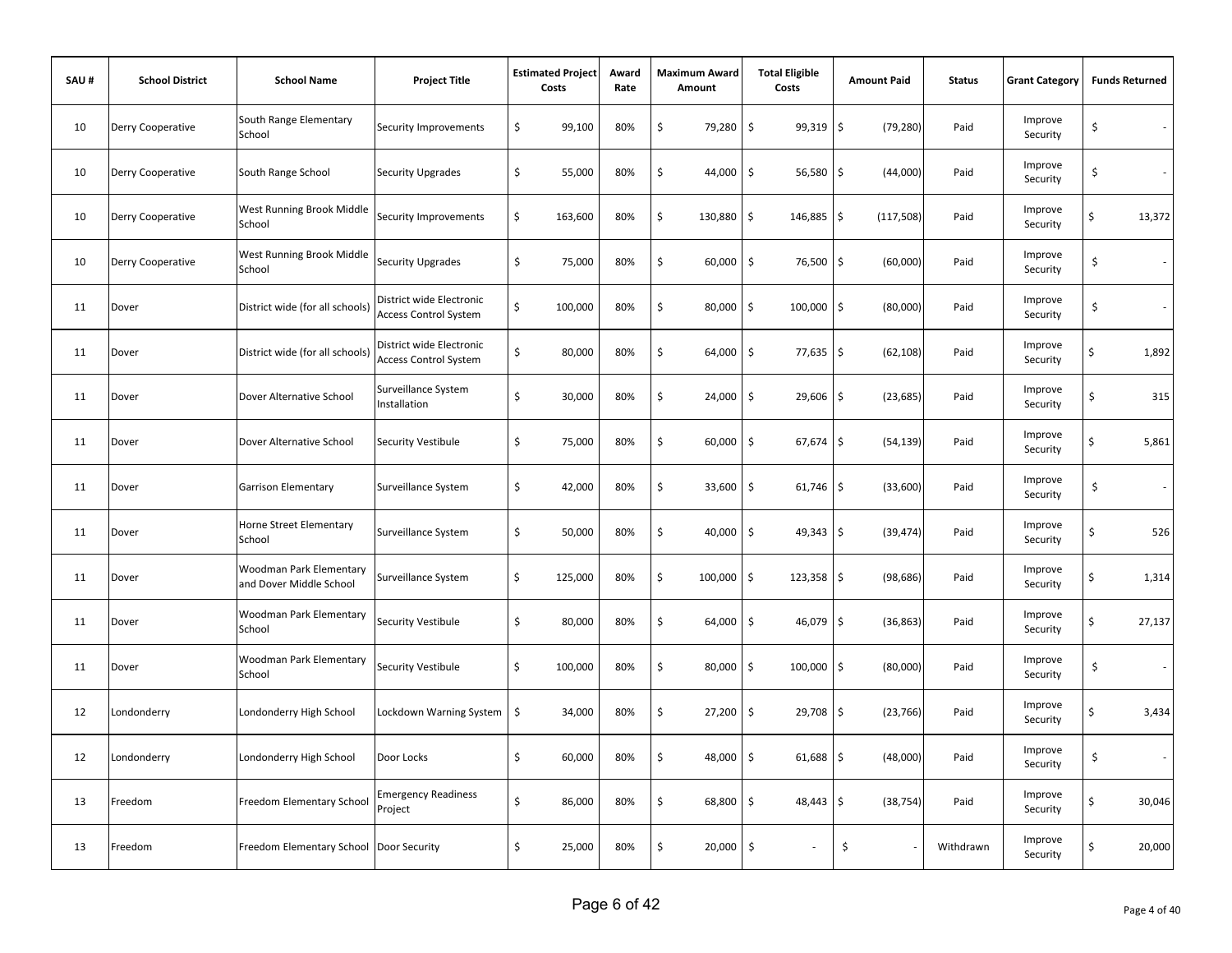| SAU# | <b>School District</b> | <b>School Name</b>                                                                          | <b>Project Title</b>                           | <b>Estimated Project</b><br>Costs | Award<br>Rate |         | <b>Maximum Award</b><br>Amount | <b>Total Eligible</b><br>Costs    | <b>Amount Paid</b>  |            | <b>Status</b> | <b>Grant Category</b> | <b>Funds Returned</b> |
|------|------------------------|---------------------------------------------------------------------------------------------|------------------------------------------------|-----------------------------------|---------------|---------|--------------------------------|-----------------------------------|---------------------|------------|---------------|-----------------------|-----------------------|
| 13   | Madison                | <b>Madison Elementary School</b>                                                            | <b>Emergency Readiness</b><br>Project          | \$<br>34,246                      | 80%           | \$      | 27,397                         | \$<br>34,246                      | \$                  | (27, 397)  | Paid          | Improve<br>Security   | \$                    |
| 13   | Madison                | Madison Elementary School<br>PART 1 OF 2                                                    | Mold remediation Severe                        | \$<br>360,613                     | 40%           | \$      | 144,245                        | \$<br>360,613                     | \$                  | (144, 245) | Paid          | Life Safety           | \$<br>$\sim$          |
| 13   | Madison                | Madison Elementary School<br>PART 2 OF 2                                                    | Mold remediation Severe                        | \$<br>639,387                     | 40%           | \$      | 255,755                        | \$<br>663,869                     | \$                  | (255, 755) | Paid          | Life Safety           | \$                    |
| 13   | Tamworth               | K.A. Brett School                                                                           | <b>Emergency Readiness</b><br>Project          | \$<br>42,785                      | 80%           | \$      | 34,228                         | \$<br>42,011                      | \$                  | (33,609)   | Paid          | Improve<br>Security   | \$<br>619             |
| 13   | Tamworth               | K.A. Brett School                                                                           | Security Project                               | \$<br>22,000                      | 80%           | \$      | 17,600                         | \$<br>$22,152$ \$                 |                     | (17,600)   | Paid          | Improve<br>Security   | \$<br>$\sim$          |
| 14   | Epping                 | <b>Epping Elementary School</b>                                                             | Walkie-Talkie<br>Replacements                  | \$<br>28,046                      | 80%           | \$      | 22,437                         | \$<br>$27,938$ \$                 |                     | (22, 351)  | Paid          | Improve<br>Security   | \$<br>86              |
| 14   | Epping                 | Epping High School                                                                          | Walkie-Talkie<br>Replacements                  | \$<br>18,357                      | 80%           | \$      | 14,686                         | \$<br>10,058                      | $\ddot{\mathsf{S}}$ | (8,046)    | Paid          | Improve<br>Security   | \$<br>6,639           |
| 14   | Epping                 | Epping Middle School                                                                        | Walkie-Talkie<br>Replacements                  | \$<br>14,788                      | 80%           | \$      | 11,830                         | \$<br>10,297                      | \$                  | (8, 237)   | Paid          | Improve<br>Security   | \$<br>3,593           |
| 14   | Epping                 | Epping Elementary, Middle<br>& High                                                         | <b>Beacons for Reverse</b><br>Evacuation       | \$<br>7,012                       | 80%           | $\zeta$ | 5,610                          | $\ddot{\mathsf{S}}$<br>$7,012$ \$ |                     | (5,610)    | Paid          | Improve<br>Security   | \$<br>$\sim$          |
| 14   | Epping                 | Epping Elementary, Middle<br>& High                                                         | <b>Security Cameras</b>                        | \$<br>22,708                      | 80%           | \$      | 18,166                         | $\ddot{\mathsf{S}}$<br>22,684     | \$                  | (18, 147)  | Paid          | Improve<br>Security   | \$<br>19              |
| 15   | Auburn                 | Auburn Village School                                                                       | <b>Building Security</b>                       | \$<br>125,000                     | 80%           | \$      | 100,000                        | \$<br>105,000                     | \$                  | (84,000)   | Paid          | Improve<br>Security   | \$<br>16,000          |
| 15   | Auburn                 | Auburn Village School                                                                       | <b>Building Security</b>                       | \$<br>47,500                      | 80%           | \$      | 38,000                         | \$<br>47,500                      | $\zeta$             | (38,000)   | Paid          | Improve<br>Security   | \$<br>$\sim$          |
| 15   | Hooksett               | David R Cawley Middle<br>School                                                             | Security System Installation   \$              | 64,050                            | 80%           | \$      | 51,240                         | \$<br>61,916                      | \$                  | (49, 533)  | Paid          | Improve<br>Security   | \$<br>1,707           |
| 15   | Hooksett               | Fred C Underhill School                                                                     | Vestibule Upgrades                             | \$<br>125,000                     | 80%           | \$      | 100,000                        | \$                                | \$                  |            | Withdrawn     | Improve<br>Security   | \$<br>100,000         |
| 15   | Hooksett               | Fred C Underhill School                                                                     | Vestibule Upgrades                             | \$<br>16,000                      | 80%           | \$      | 12,800                         | \$                                | \$                  |            | Withdrawn     | Improve<br>Security   | \$<br>12,800          |
| 15   | Hooksett               | Fred C Underhill School                                                                     | Lighting, Interior Door,<br>additional cameras | \$<br>60,000                      | 80%           | \$      | 48,000                         | $\zeta$                           | \$                  |            | Withdrawn     | Improve<br>Security   | \$<br>48,000          |
| 15   | Hooksett               | Fred C Underhill, Hooksett<br>Memorial, & David R Cawley Shooter Detection System<br>Middle |                                                | \$<br>152,600                     | 80%           | \$      | 122,080                        | \$<br>190,501                     | \$                  | (122,080)  | Paid          | Improve<br>Security   | \$<br>$\sim$          |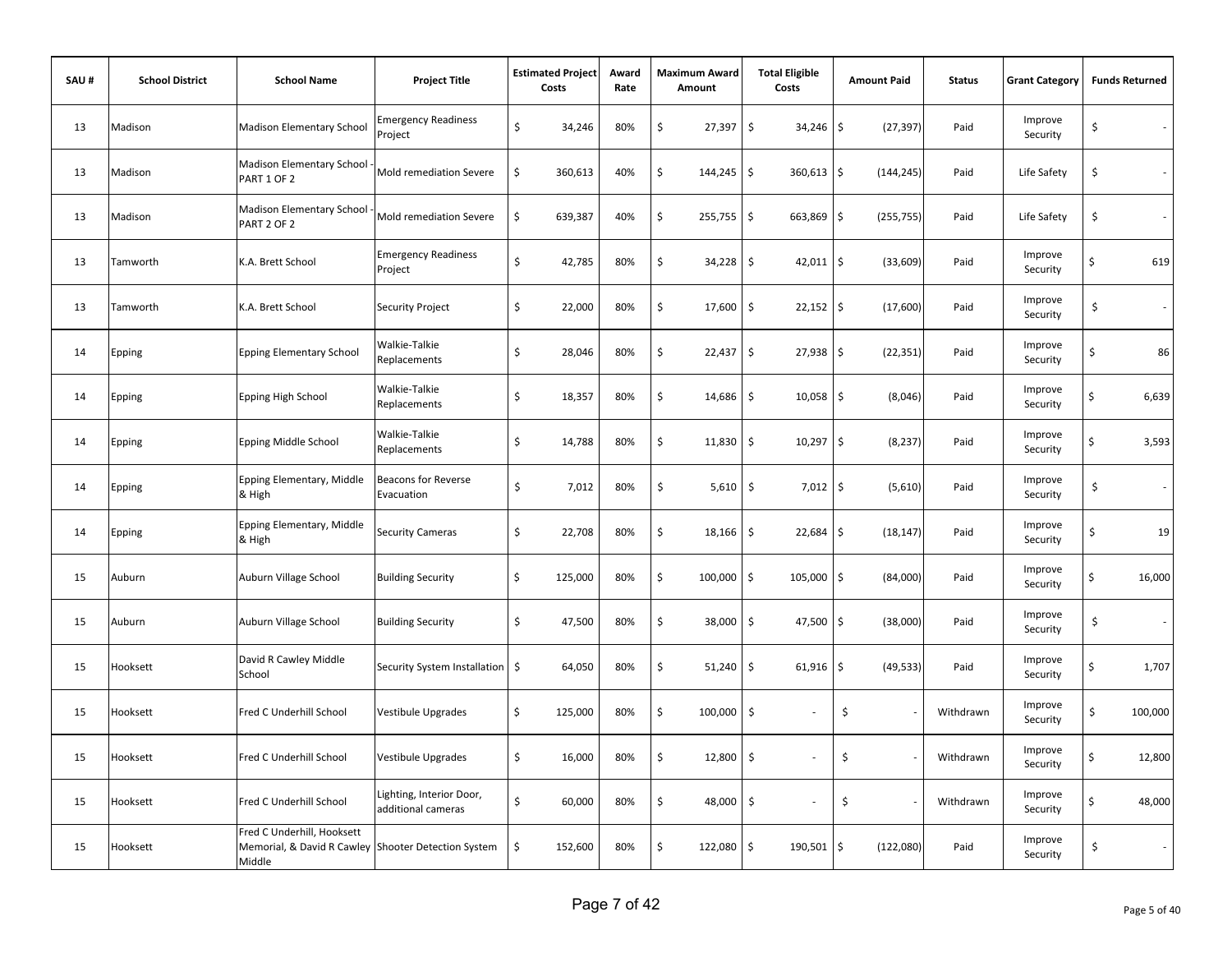| SAU# | <b>School District</b> | <b>School Name</b>                                                                       | <b>Project Title</b>                                                         | <b>Estimated Project</b><br>Costs | Award<br>Rate | <b>Maximum Award</b><br>Amount | <b>Total Eligible</b><br>Costs | <b>Amount Paid</b>         | <b>Status</b> | <b>Grant Category</b> | <b>Funds Returned</b>          |
|------|------------------------|------------------------------------------------------------------------------------------|------------------------------------------------------------------------------|-----------------------------------|---------------|--------------------------------|--------------------------------|----------------------------|---------------|-----------------------|--------------------------------|
| 15   | Hooksett               | Hooksett Memorial                                                                        | security system installation                                                 | \$<br>40,000                      | 80%           | \$<br>32,000                   | \$<br>40,468                   | $\zeta$<br>(32,000)        | Paid          | Improve<br>Security   | \$<br>$\sim$                   |
| 15   | Hooksett               | District wide (for all schools)                                                          | <b>Emergency Communication</b><br>Radio System                               | $\mathsf{\hat{S}}$<br>40,500      | 80%           | \$<br>32,400                   | $\ddot{\mathsf{S}}$<br>40,490  | $\zeta$<br>(32, 392)       | Paid          | Improve<br>Security   | 8<br>\$                        |
| 15   | Hooksett               | Fred C Underhill, Hooksett<br>Memorial, & David R Cawley School Access Control<br>Middle |                                                                              | \$<br>54,000                      | 80%           | \$<br>43,200                   | \$<br>78,224                   | $\zeta$<br>(43, 200)       | Paid          | Improve<br>Security   | \$<br>$\overline{\phantom{a}}$ |
| 16   | Brentwood              | Swazey Elementary School                                                                 | Cameras and Alarm<br>Installation                                            | \$<br>28,045                      | 80%           | \$<br>22,436                   | \$<br>20,406                   | \$<br>(16, 325)            | Paid          | Improve<br>Security   | \$<br>6,111                    |
| 16   | Brentwood              | Swazey Elementary School-<br>(Brentwood)                                                 | Security Film                                                                | \$<br>10,755                      | 80%           | \$<br>8,604                    | $10,675$ \$<br>\$              | (8, 540)                   | Paid          | Improve<br>Security   | \$<br>64                       |
| 16   | East Kingston          | East Kingston Elementary                                                                 | Door security and panic<br>alarm update                                      | \$<br>15,909                      | 80%           | \$<br>12,727                   | $\ddot{\mathsf{S}}$<br>14,811  | \$<br>(11, 849)            | Paid          | Improve<br>Security   | 878<br>\$                      |
| 16   | Exeter                 | All SAU 16 Schools                                                                       | SAU 16 Radio Purchase                                                        | \$<br>33,824                      | 80%           | \$<br>27,059                   | \$<br>33,824                   | \$<br>(27,059)             | Paid          | Improve<br>Security   | \$<br>$\sim$                   |
| 16   | Exeter                 | All SAU 16 Schools                                                                       | Safety and security film                                                     | \$<br>20,000                      | 80%           | \$<br>16,000                   | \$<br>20,300                   | \$<br>(16,000)             | Paid          | Improve<br>Security   | \$<br>$\overline{\phantom{a}}$ |
| 16   | Exeter                 | Lincoln Street Elementary<br>School                                                      | Lincoln Street School<br>Camera Project                                      | \$<br>47,916                      | 80%           | \$<br>38,333                   | $\ddot{\mathsf{S}}$<br>47,916  | $\frac{1}{2}$<br>(38, 333) | Paid          | Improve<br>Security   | \$<br>$\overline{\phantom{a}}$ |
| 16   | Exeter                 | Main Street Elementary<br>School                                                         | <b>School Security</b>                                                       | \$<br>25,112                      | 80%           | \$<br>20,090                   | $\ddot{\mathsf{S}}$<br>19,817  | $\zeta$<br>(15, 854)       | Paid          | Improve<br>Security   | \$<br>4,236                    |
| 16   | Exeter                 | Main Street School                                                                       | <b>Security Cameras</b>                                                      | \$<br>31,412                      | 80%           | \$<br>25,130                   | \$<br>34,043                   | \$<br>(25, 130)            | Paid          | Improve<br>Security   | \$<br>$\sim$                   |
| 16   |                        | Exeter Region Cooperative Cooperative Middle School                                      | <b>CMS Camera Project</b>                                                    | \$<br>83,990                      | 80%           | \$<br>67,192                   | \$<br>83,990                   | \$<br>(67, 192)            | Paid          | Improve<br>Security   | \$<br>$\sim$                   |
| 16   | Kensington             | Kensington Elementary                                                                    | Lock Down System                                                             | \$<br>7,379                       | 80%           | \$<br>5,903                    | \$<br>7,379                    | \$<br>(5,903)              | Paid          | Improve<br>Security   | \$<br>$\overline{\phantom{a}}$ |
| 16   | <b>Newfields</b>       | Newfields Elementary<br>School                                                           | Secure Vestibule                                                             | \$<br>94,613                      | 80%           | \$<br>75,690                   | \$<br>94,613                   | \$<br>(75, 690)            | Paid          | Improve<br>Security   | \$<br>$\overline{\phantom{a}}$ |
| 17   | Sanborn Regional       | Memorial Elementary and<br>Sanborn Regional Middle<br>School                             | Communications                                                               | \$<br>50,000                      | 80%           | \$<br>40,000                   | \$<br>49,419                   | \$<br>(39, 535)            | Paid          | Improve<br>Security   | 465<br>\$                      |
| 17   | Sanborn Regional       | Sandborn Regional High<br>School & DJ Bakie<br><b>Elementary School</b>                  | Blue light warning system                                                    | \$<br>60,000                      | 80%           | \$<br>48,000                   | \$<br>68,170                   | \$<br>(48,000)             | Paid          | Improve<br>Security   | \$<br>$\sim$                   |
| 18   | Franklin               | Franklin Middle School /<br>Paul Smith Elementary<br>School                              | <b>School District Telephone</b><br><b>Emergency Preparedness</b><br>Project | \$<br>41,000                      | 80%           | \$<br>32,800                   | $\ddot{\mathsf{S}}$<br>38,307  | $\zeta$<br>(30, 645)       | Paid          | Improve<br>Security   | 2,155<br>\$                    |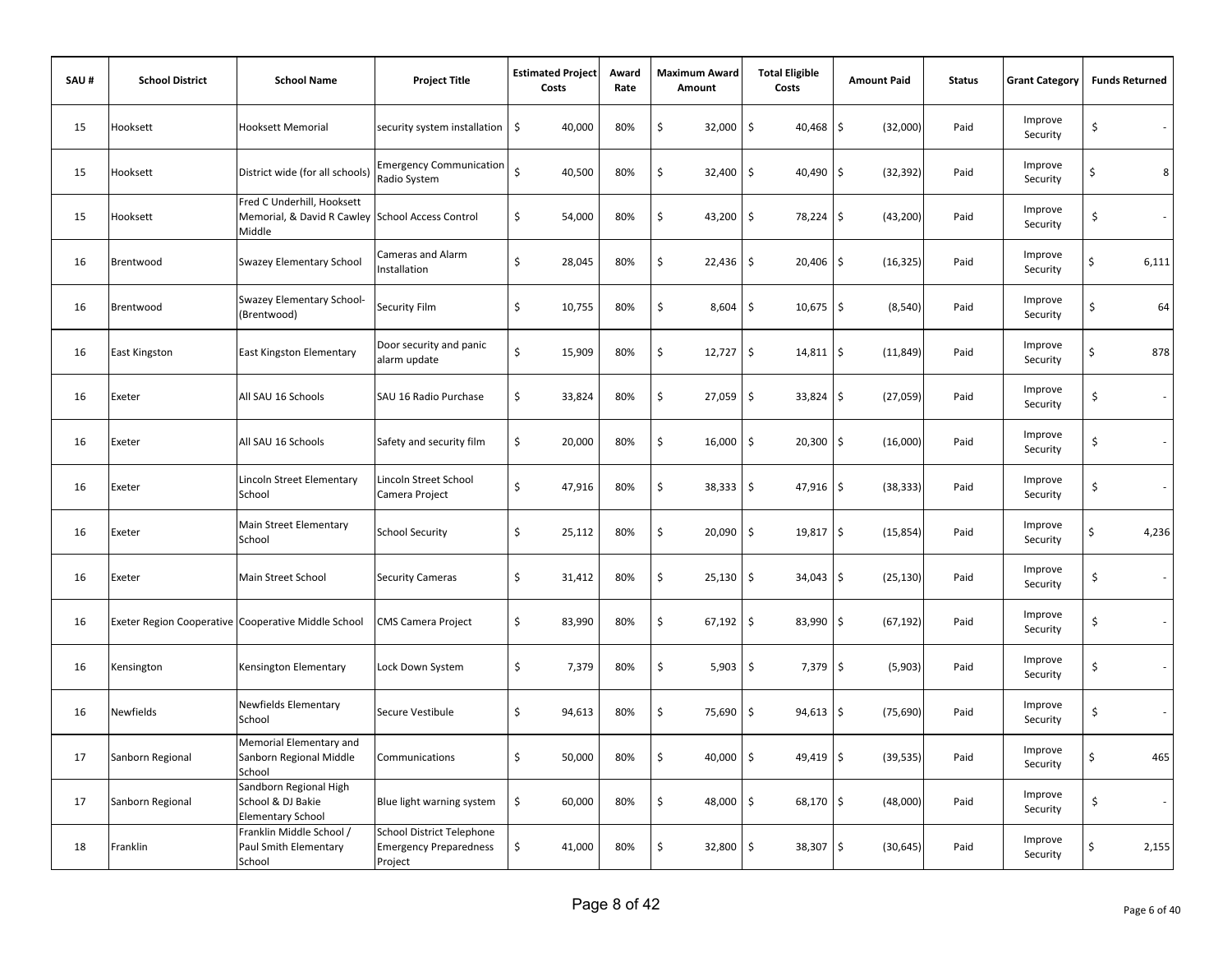| SAU# | <b>School District</b> | <b>School Name</b>                                                     | <b>Project Title</b>                                             | <b>Estimated Project</b><br>Costs | Award<br>Rate | <b>Maximum Award</b><br>Amount | <b>Total Eligible</b><br>Costs    | <b>Amount Paid</b> | <b>Status</b> | <b>Grant Category</b> | <b>Funds Returned</b>                           |
|------|------------------------|------------------------------------------------------------------------|------------------------------------------------------------------|-----------------------------------|---------------|--------------------------------|-----------------------------------|--------------------|---------------|-----------------------|-------------------------------------------------|
| 18   | Franklin               | Paul Smith School, Franklin<br>Middle School, Franklin High<br>School  | Safety in Franklin School<br>District                            | \$<br>420,000                     | 80%           | \$<br>336,000                  | \$<br>341,280                     | \$<br>(273, 024)   | Paid          | Improve<br>Security   | \$<br>62,976                                    |
| 18   | Franklin               | Paul Smith School, Franklin<br>Middle School, Franklin High<br>School  | vestibules/secure entry<br>ways & audio/visual<br>capability     | \$<br>500,000                     | 80%           | \$<br>400,000                  | \$<br>474,199 \$                  | (379, 360)         | Paid          | Improve<br>Security   | \$<br>20,640                                    |
| 19   | Goffstown              | <b>Bartlett Elementary School</b>                                      | <b>Access and Egress Security</b><br>Enhancements                | \$<br>11,060                      | 80%           | \$<br>8,848                    | \$<br>$11,060$ \$                 | (8, 848)           | Paid          | Improve<br>Security   | \$                                              |
| 19   | Goffstown              | <b>Bartlett Elementary School</b>                                      | Two Way Radios                                                   | \$<br>3,480                       | 80%           | \$<br>2,784                    | \$<br>$3,480$ \$                  | (2,784)            | Paid          | Improve<br>Security   | $\ddot{\mathsf{S}}$<br>$\overline{\phantom{a}}$ |
| 19   | Goffstown              | <b>Bartlett Elementary School</b>                                      | Playground Security Fence                                        | \$<br>7,089                       | 80%           | \$<br>5,671                    | \$<br>$7,089$ \$                  | (5,671)            | Paid          | Improve<br>Security   | $\ddot{\mathsf{S}}$                             |
| 19   | Goffstown              | Glen Lake School                                                       | Glen Lake School<br>Columbine Locks                              | \$<br>2,250                       | 80%           | \$<br>1,800                    | \$<br>$1,971$ \$                  | (1, 577)           | Paid          | Improve<br>Security   | \$<br>223                                       |
| 19   | Goffstown              | Glen Lake, Bartlett, Maple<br>Avenue, Mtn View Middle,<br>Goffstown HS | Safety Film                                                      | \$<br>45,064                      | 80%           | \$<br>36,051                   | $\ddot{\mathsf{S}}$<br>45,064     | \$<br>(36,051)     | Paid          | Improve<br>Security   | \$<br>$\sim$                                    |
| 19   | Goffstown              | Goffstown High School                                                  | Call Manager Safety and<br>Security Upgrades and<br>Enhancements | \$<br>117,772                     | 80%           | \$<br>94,217                   | \$<br>$117,772$ \$                | (94, 217)          | Paid          | Improve<br>Security   | \$<br>$\sim$                                    |
| 19   | Goffstown              | Goffstown High School                                                  | Columbine Locks                                                  | \$<br>4,362                       | 80%           | \$<br>3,490                    | $\mathsf{\hat{S}}$<br>$2,450$ \$  | (1,960)            | Paid          | Improve<br>Security   | \$<br>1,530                                     |
| 19   | Goffstown              | Goffstown High School                                                  | <b>Overhead Door Security</b>                                    | \$<br>10,116                      | 80%           | \$<br>8,093                    | \$<br>$9,992$ \$                  | (7,994)            | Paid          | Improve<br>Security   | \$<br>99                                        |
| 19   | Goffstown              | Goffstown High School                                                  | <b>Information Center Security</b><br>Locks                      | \$<br>11,985                      | 80%           | \$<br>9,588                    | \$<br>$11,985$ \$                 | (9,588)            | Paid          | Improve<br>Security   | \$<br>$\sim$                                    |
| 19   | Goffstown              | Goffstown High School                                                  | Radios                                                           | \$<br>3,000                       | 80%           | \$<br>2,400                    | \$<br>$3,000$ \$                  | (2,400)            | Paid          | Improve<br>Security   | \$<br>÷.                                        |
| 19   | Goffstown              | Goffstown School District                                              | <b>Centralized Access Control</b><br>System                      | Ś<br>199,939                      | 80%           | \$<br>159,951                  | \$<br>188,603 \$                  | (150, 883)         | Paid          | Improve<br>Security   | \$<br>9,068                                     |
| 19   | Goffstown              | Goffstown School District                                              | Visitor Management<br>System                                     | \$<br>30,030                      | 80%           | \$<br>24,024                   | \$<br>30,430 \$                   | (24, 024)          | Paid          | Improve<br>Security   | \$                                              |
| 19   | Goffstown              | Maple Avenue Elementary<br>School                                      | Two Way Radios                                                   | \$<br>3,480                       | 80%           | \$<br>2,784                    | \$<br>3,480                       | \$<br>(2,784)      | Paid          | Improve<br>Security   | \$                                              |
| 19   | Goffstown              | Maple Avenue Elementary<br>School                                      | Columbine Locks                                                  | \$<br>4,911                       | 80%           | \$<br>3,929                    | $\ddot{\mathsf{S}}$<br>$4,911$ \$ | (3,929)            | Paid          | Improve<br>Security   | \$                                              |
| 19   | Goffstown              | Mountain View Middle<br>School                                         | Alarm System Upgrades                                            | \$<br>8,594                       | 80%           | \$<br>6,875                    | \$<br>$8,594$ \$                  | (6, 875)           | Paid          | Improve<br>Security   | \$                                              |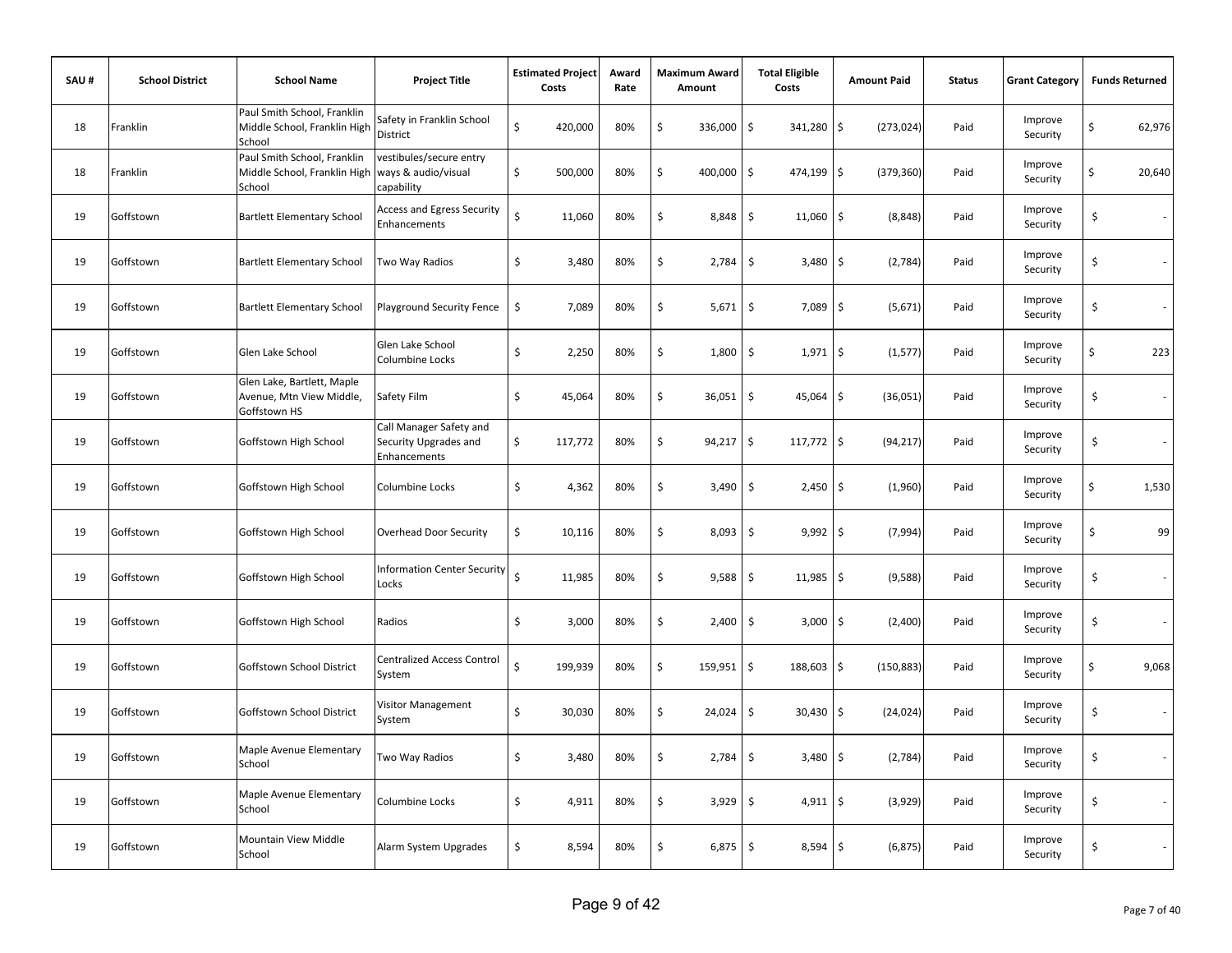| SAU# | <b>School District</b>                   | <b>School Name</b>                                      | <b>Project Title</b>                                     |    | <b>Estimated Project</b><br>Costs | Award<br>Rate | <b>Maximum Award</b><br>Amount | <b>Total Eligible</b><br>Costs     | <b>Amount Paid</b> | <b>Status</b> | <b>Grant Category</b> | <b>Funds Returned</b>          |
|------|------------------------------------------|---------------------------------------------------------|----------------------------------------------------------|----|-----------------------------------|---------------|--------------------------------|------------------------------------|--------------------|---------------|-----------------------|--------------------------------|
| 19   | Goffstown                                | Mountain View Middle<br>School                          | Columbine Locks                                          | \$ | 29,765                            | 80%           | \$<br>23,812                   | \$<br>29,765                       | \$<br>(23, 812)    | Paid          | Improve<br>Security   | \$<br>$\sim$                   |
| 19   | Goffstown                                | Mountain View Middle<br>School                          | Radios                                                   | \$ | 3,000                             | 80%           | \$<br>2,400                    | \$<br>3,000                        | \$<br>(2,400)      | Paid          | Improve<br>Security   | \$<br>$\sim$                   |
| 19   | Goffstown                                | District Wide                                           | Soft Phone Clients                                       | \$ | 22,002                            | 80%           | \$<br>17,602                   | $\ddot{\mathsf{S}}$<br>$42,539$ \$ | (17,602)           | Paid          | Improve<br>Security   | \$                             |
| 19   | Goffstown                                | Maple Avenue Elementary<br>School                       | <b>Playground Security Fence</b>                         | \$ | 26,150                            | 80%           | \$<br>20,920                   | \$<br>$16,985$ \$                  | (13, 588)          | Paid          | Improve<br>Security   | \$<br>7,332                    |
| 19   | Goffstown/New Boston                     | District Wide                                           | District-wide Digital Video<br>Security System           | \$ | 285,700                           | 80%           | \$<br>228,560                  | \$<br>285,260 \$                   | (228, 208)         | Paid          | Improve<br>Security   | \$<br>351                      |
| 19   | New Boston                               | New Boston Central                                      | <b>School District</b>                                   | \$ | 42,500                            | 10%           | \$<br>4,250                    | $\ddot{\mathsf{S}}$<br>42,500      | \$<br>(4, 250)     | Paid          | E-Rate                | \$                             |
| 19   | New Boston                               | New Boston Central School                               | <b>E911 Compliant Telephone</b><br>System                | Ś  | 14,073                            | 80%           | \$<br>11,258                   | \$<br>$14,518$ \$                  | (11, 258)          | Paid          | Improve<br>Security   | \$<br>$\overline{\phantom{a}}$ |
| 19   | New Boston                               | New Boston Central School                               | Columbine Locks                                          | \$ | 12,730                            | 80%           | \$<br>10,184                   | \$<br>$13,428$ \$                  | (10, 184)          | Paid          | Improve<br>Security   | \$<br>$\sim$                   |
| 19   | New Boston                               | New Boston Central School                               | <b>Security Cameras</b>                                  | \$ | 13,663                            | 80%           | \$<br>10,930                   | \$<br>$13,303$ \$                  | (10, 643)          | Paid          | Improve<br>Security   | \$<br>288                      |
| 19   | New Boston                               | New Boston Central School                               | Security Film                                            | \$ | 4,232                             | 80%           | \$<br>3,386                    | $\ddot{\mathsf{S}}$<br>$4,232$ \$  | (3, 386)           | Paid          | Improve<br>Security   | \$<br>$\sim$                   |
| 19   | New Boston                               | New Boston Central School                               | Soft Client Phones for<br><b>Emergency Communication</b> | \$ | 7,991                             | 80%           | \$<br>6,393                    | \$<br>$12,286$ \$                  | (6, 393)           | Paid          | Improve<br>Security   | \$<br>$\sim$                   |
| 19   | New Boston                               | New Boston Central School                               | Visitor Management<br>System                             | \$ | 5,005                             | 80%           | \$<br>4,004                    | \$<br>$5,005$ \$                   | (4,004)            | Paid          | Improve<br>Security   | \$<br>÷.                       |
| 20   | Errol                                    | <b>Errol Consolidated School</b>                        | mproving Security                                        | \$ | 15,000                            | 80%           | \$<br>12,000                   | \$<br>$15,140$ \$                  | (12,000)           | Paid          | Improve<br>Security   | \$<br>$\overline{\phantom{a}}$ |
| 20   | Gorham Randolph<br>Shelburne Cooperative | <b>Edward Fenn Elementary</b>                           | Main Entrance Upgrade                                    | \$ | 62,000                            | 80%           | \$<br>49,600                   | \$<br>$50,614$ \$                  | (40, 491)          | Paid          | Improve<br>Security   | \$<br>9,109                    |
| 20   | Gorham Randolph<br>Shelburne Cooperative | <b>Edward Fenn Elementary</b>                           | Door Replacement                                         | \$ | 59,000                            | 80%           | \$<br>47,200                   | \$<br>$47,501$ \$                  | (38,001)           | Paid          | Improve<br>Security   | \$<br>9,199                    |
| 20   | Gorham Randolph<br>Shelburne Cooperative | Gorham Middle High School   Door Replacement            |                                                          | \$ | 50,000                            | 80%           | \$<br>40,000                   | \$<br>$45,169$ \$                  | (36, 135)          | Paid          | Improve<br>Security   | \$<br>3,865                    |
| 20   | Gorham Randolph<br>Shelburne Cooperative | Gorham Middle High School Upgrade of Camera System   \$ |                                                          |    | 20,000                            | 80%           | \$<br>16,000                   | $\ddot{\mathsf{S}}$<br>$20,155$ \$ | (16,000)           | Paid          | Improve<br>Security   | \$<br>$\overline{\phantom{a}}$ |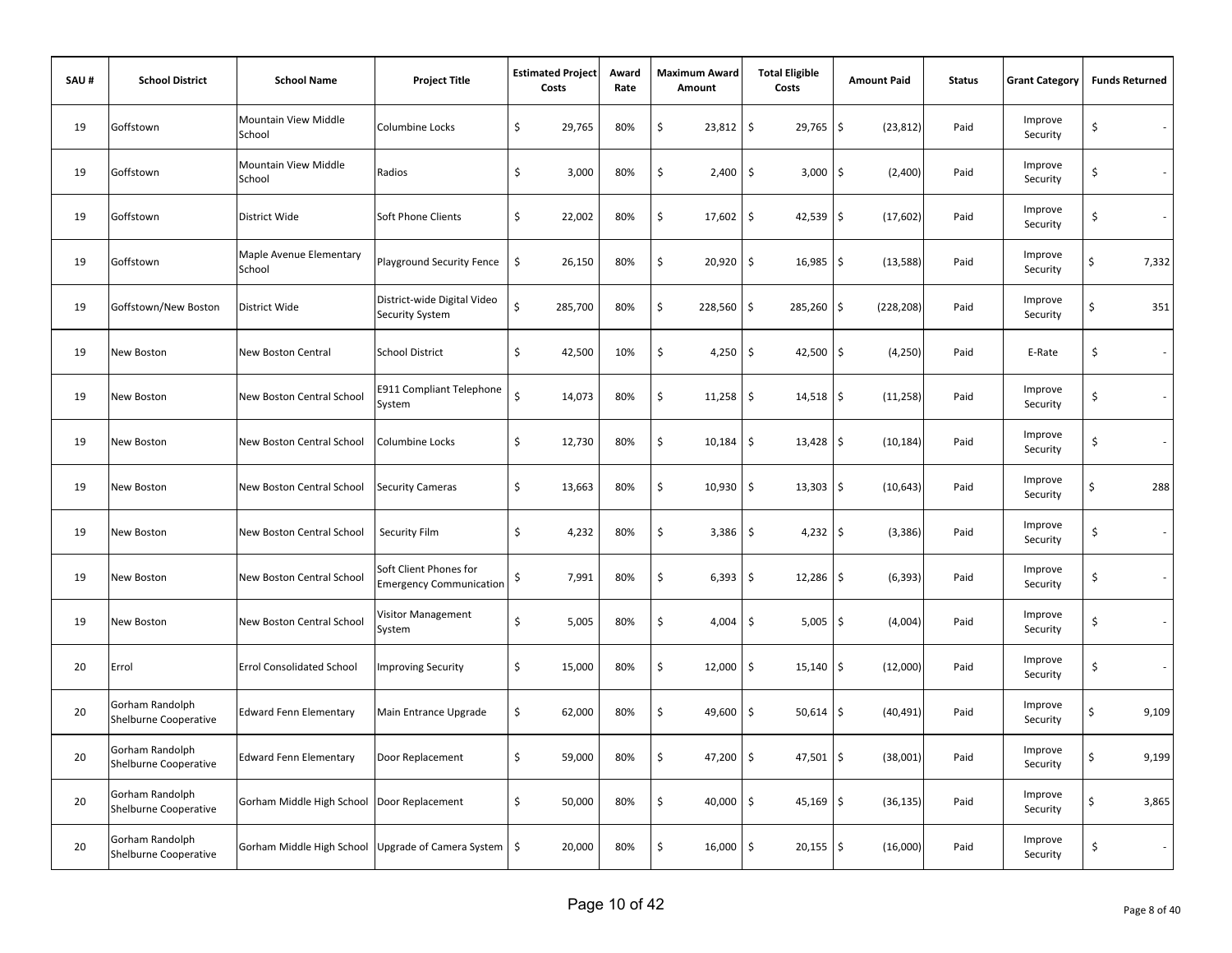| SAU# | <b>School District</b>         | <b>School Name</b>                            | <b>Project Title</b>                                               | <b>Estimated Project</b><br>Costs | Award<br>Rate | Maximum Award<br>Amount | <b>Total Eligible</b><br>Costs     | <b>Amount Paid</b>                | <b>Status</b> | <b>Grant Category</b> | <b>Funds Returned</b>          |
|------|--------------------------------|-----------------------------------------------|--------------------------------------------------------------------|-----------------------------------|---------------|-------------------------|------------------------------------|-----------------------------------|---------------|-----------------------|--------------------------------|
| 20   | Milan                          | Milan Elementary (Milan<br>Village School)    | RE-Roofing Upgrade                                                 | \$<br>1,000,000                   | 45%           | \$<br>450,000           | \$<br>868,833                      | $\ddot{\mathsf{S}}$<br>(390, 975) | Paid          | Life Safety           | \$<br>59,025                   |
| 21   | <b>Hampton Falls</b>           | Lincoln Akerman School                        | Security Camera Installation \$                                    | 15,950                            | 80%           | \$<br>12,760            | \$<br>16,206                       | \$<br>(12,760)                    | Paid          | Improve<br>Security   | \$                             |
| 21   | North Hampton                  | North Hampton (K-8)                           | Security Camera Upgrade                                            | \$<br>15,000                      | 80%           | \$<br>12,000            | $\ddot{\mathsf{S}}$<br>$18,503$ \$ | (12,000)                          | Paid          | Improve<br>Security   | \$                             |
| 21   | Seabrook                       | Seabrook Elem                                 | Sprinkler install                                                  | \$<br>397,623                     | 30%           | \$<br>119,287           | \$<br>$397,623$ \$                 | (119, 287)                        | Paid          | Life Safety           | \$                             |
| 21   | Seabrook                       | Seabrook<br>Elementary/Middle School          | <b>Emergency Door Alarm</b><br>system with Central<br>Notification | \$<br>22,000                      | 80%           | \$<br>17,600            | \$<br>7,600                        | \$<br>(6,080)                     | Paid          | Improve<br>Security   | \$<br>11,520                   |
| 21   | Seabrook                       | Seabrook<br>Elementary/Middle School          | <b>Flashing Beacon</b><br>Notification Café & Gym                  | \$<br>2,500                       | 80%           | \$<br>2,000             | \$                                 | \$                                | Paid          | Improve<br>Security   | \$<br>2,000                    |
| 21   | Seabrook                       | Seabrook<br>Elementary/Middle School          | <b>Building Safety Bollards</b>                                    | \$<br>9,000                       | 80%           | \$<br>7,200             | \$<br>5,765                        | $\ddot{\mathsf{S}}$<br>(4,612)    | Paid          | Improve<br>Security   | \$<br>2,588                    |
| 21   | Seabrook                       | Seabrook<br>Elementary/Middle School          | Security Alarm System<br>Replacement                               | \$<br>32,900                      | 80%           | \$<br>26,320            | \$<br>32,900                       | \$<br>(26, 320)                   | Paid          | Improve<br>Security   | \$<br>$\overline{\phantom{a}}$ |
| 21   | Seabrook                       | Seabrook<br>Elementary/Middle School          | DVR and Security Camera<br><b>Upgrades</b>                         | \$<br>23,000                      | 80%           | \$<br>18,400            | \$<br>$4,393$ \$                   | (3, 514)                          | Paid          | Improve<br>Security   | \$<br>14,886                   |
| 21   | Seabrook                       | Seabrook School                               | Clock and PA System                                                | \$<br>35,000                      | 80%           | \$<br>28,000            | \$<br>$33,633$ \$                  | (26, 906)                         | Paid          | Improve<br>Security   | \$<br>1,094                    |
| 21   | South Hampton                  | South Hampton Barnard<br>School               | Closed Circuit Video<br>Surveillance Camera<br>System              | \$<br>9,992                       | 80%           | \$<br>7,994             | \$<br>$6,700$ \$                   | (5,360)                           | Paid          | Improve<br>Security   | \$<br>2,634                    |
| 21   | <b>Winnacunnet Cooperative</b> | <b>Ninnacunnet Cooperative</b><br>ligh School | Security Camera Upgrade                                            | \$<br>330,000                     | 80%           | \$<br>264,000           | \$<br>$324,278$ \$                 | (259, 423)                        | Paid          | Improve<br>Security   | \$<br>4,577                    |
| 21   | <b>Winnacunnet Cooperative</b> | Winnacunnet Cooperative<br>High School        | Double Door Safety                                                 | \$<br>1,500                       | 80%           | \$<br>1,200             | \$<br>1,500                        | -\$<br>(1,200)                    | Paid          | Improve<br>Security   | \$                             |
| 21   | <b>Winnacunnet Cooperative</b> | <b>Ninnacunnet Cooperative</b><br>High School | <b>Exit Alarm Installation</b>                                     | \$<br>7,140                       | 80%           | \$<br>5,712             | \$<br>7,140                        | \$<br>(5, 712)                    | Paid          | Improve<br>Security   | \$                             |
| 23   | Bath                           | <b>Bath Village School</b>                    | PA SYSTEM                                                          | \$<br>9,470                       | 80%           | \$<br>7,576             | \$<br>8,720                        | \$<br>(6,976)                     | Paid          | Improve<br>Security   | \$<br>600                      |
| 23   | <b>Bath</b>                    | <b>Bath Village School</b>                    | <b>Improve School Safety</b>                                       | \$<br>55,000                      | 80%           | \$<br>44,000            | \$<br>$41,143$ \$                  | (32, 914)                         | Paid          | Improve<br>Security   | \$<br>11,086                   |
| 23   | Haverhill                      | French Pond School                            | French Pond School                                                 | \$<br>29,000                      | 80%           | \$<br>23,200            | \$<br>$11,858$ \$                  | (9,486)                           | Paid          | Improve<br>Security   | \$<br>13,714                   |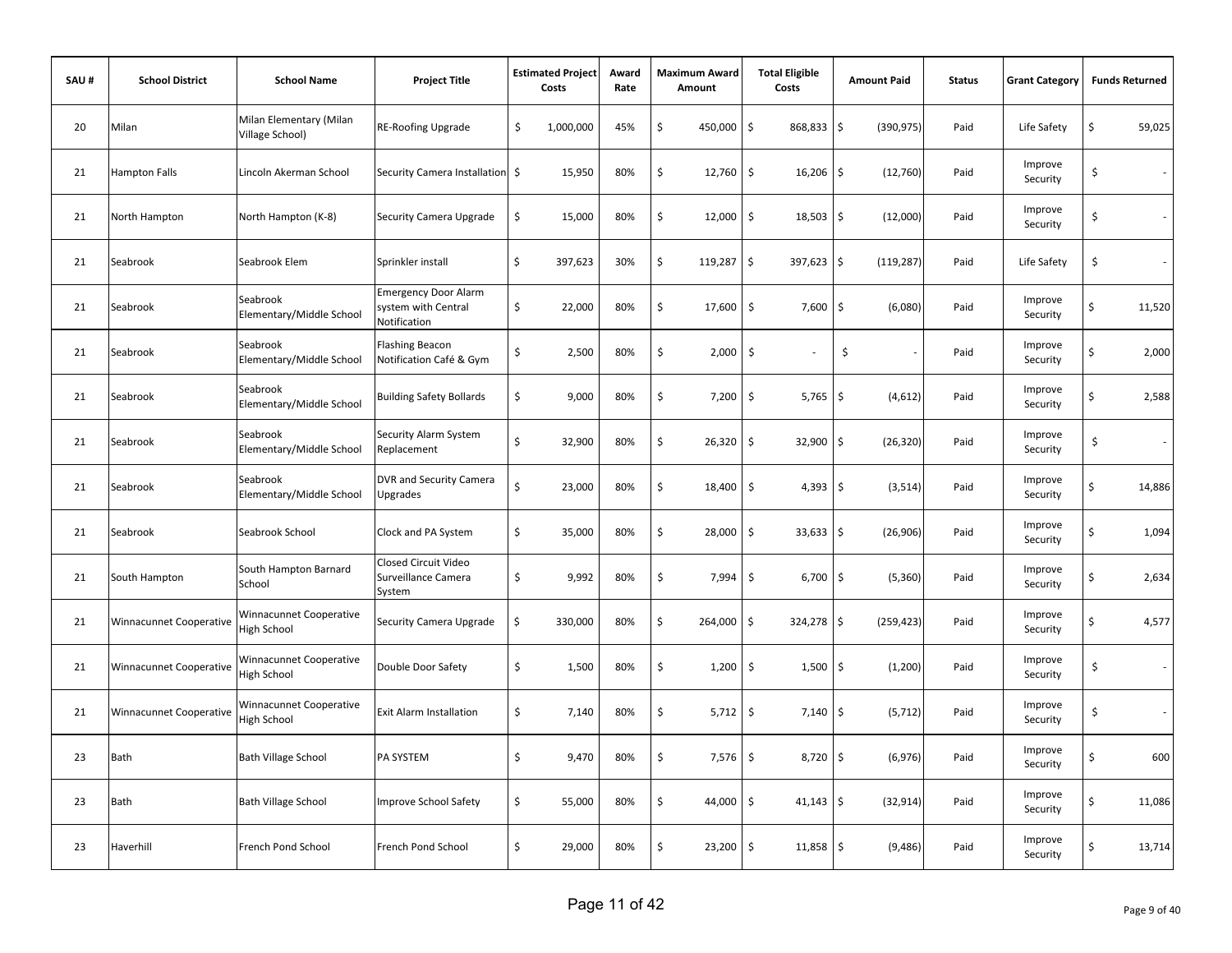| SAU# | <b>School District</b>       | <b>School Name</b>                            | <b>Project Title</b>                                                         |                    | <b>Estimated Project</b><br>Costs | Award<br>Rate | <b>Maximum Award</b><br>Amount | <b>Total Eligible</b><br>Costs     | <b>Amount Paid</b> | <b>Status</b> | <b>Grant Category</b> | <b>Funds Returned</b> |
|------|------------------------------|-----------------------------------------------|------------------------------------------------------------------------------|--------------------|-----------------------------------|---------------|--------------------------------|------------------------------------|--------------------|---------------|-----------------------|-----------------------|
| 23   | <b>Haverhill Cooperative</b> | <b>Haverhill Cooperative</b><br>Middle School | <b>Security Upgrades</b>                                                     | \$                 | 60,396                            | 80%           | \$<br>48,317                   | \$<br>61,896                       | \$<br>(48, 317)    | Paid          | Improve<br>Security   | \$                    |
| 23   | <b>Haverhill Cooperative</b> | Woodsville Elementary<br>School               | Security Upgrades                                                            | \$                 | 57,950                            | 80%           | \$<br>46,360                   | \$<br>54,674                       | \$<br>(43, 740)    | Paid          | Improve<br>Security   | \$<br>2,620           |
| 23   | <b>Haverhill Cooperative</b> | Woodsville High School                        | main building safe egress                                                    | \$                 | 183,315                           | 60%           | \$<br>109,989                  | \$<br>$183,315$ \$                 | (109, 989)         | Paid          | Life Safety           | \$                    |
| 23   | Haverhill Cooperative        | Woodsville High School                        | Fire Wall, band stairs, safe<br>egress                                       | $\mathsf{\hat{S}}$ | 279,325                           | 60%           | \$<br>167,595                  | \$<br>$279,325$ \$                 | (167, 595)         | Paid          | Life Safety           | \$                    |
| 23   | <b>Haverhill Cooperative</b> | Woodsville High School                        | King St.                                                                     | \$                 | 100,000                           | 60%           | \$<br>60,000                   | \$<br>$100,000$ \$                 | (60,000)           | Paid          | Life Safety           | \$                    |
| 23   | <b>Haverhill Cooperative</b> | Woodsville High School                        | Vestibule                                                                    | \$                 | 279,000                           | 80%           | \$<br>223,200                  | \$<br>279,000                      | \$<br>(223, 200)   | Paid          | Improve<br>Security   | \$                    |
| 23   | <b>Haverhill Cooperative</b> | Woodsville High School                        | Woodsville High School                                                       | \$                 | 29,778                            | 80%           | \$<br>23,822                   | \$<br>18,120                       | \$<br>(14, 496)    | Paid          | Improve<br>Security   | \$<br>9,326           |
| 23   | Piermont                     | Piermont Village School                       | <b>Communication Upgrade</b>                                                 | \$                 | 4,775                             | 80%           | \$<br>3,820                    | $\ddot{\mathsf{S}}$<br>4,775       | \$<br>(3,820)      | Paid          | Improve<br>Security   | \$<br>$\sim$          |
| 23   | Piermont                     | Piermont Village School                       | Communication Upgrade<br>Radios and Window film<br>installation              | \$                 | 4,622                             | 80%           | \$<br>3,698                    | $\zeta$<br>$4,995$ \$              | (3,698)            | Paid          | Improve<br>Security   | \$                    |
| 23   | Warren                       | Warren Village School                         | <b>Security Upgrades</b>                                                     | \$                 | 22,179                            | 80%           | \$<br>17,743                   | \$<br>$24,811$ \$                  | (17, 743)          | Paid          | Improve<br>Security   | \$                    |
| 24   | Henniker                     | <b>Henniker Community School</b>              | Ground Level Security<br>mprovements                                         | \$                 | 40,000                            | 80%           | \$<br>32,000                   | \$<br>48,787 \$                    | (32,000)           | Paid          | Improve<br>Security   | \$                    |
| 24   | Henniker                     | <b>Henniker Community School</b>              | Phase II of Surveillance<br>Camera Installation                              | \$                 | 15,000                            | 80%           | \$<br>12,000                   | $\ddot{\mathsf{S}}$<br>$15,000$ \$ | (12,000)           | Paid          | Improve<br>Security   | \$                    |
| 24   | Henniker                     | <b>Henniker Community School</b>              | Phase III Security Upgrade -<br>interior door locks                          | \$                 | 30,000                            | 80%           | \$<br>24,000                   | \$<br>30,000                       | \$<br>(24,000)     | Paid          | Improve<br>Security   | \$                    |
| 24   | Henniker                     | Henniker Community School                     | <b>Stage III Security</b><br>Improvement - Main<br><b>Entrance Vestibule</b> | \$                 | 20,000                            | 80%           | \$<br>16,000                   | \$<br>28,695                       | \$<br>(16,000)     | Paid          | Improve<br>Security   | \$<br>$\sim$          |
| 24   | John Stark Regional          | John Stark Regional High<br>School            | Safety and Security Support \$                                               |                    | 34,000                            | 80%           | \$<br>27,200                   | \$<br>$32,293$ \$                  | (25, 834)          | Paid          | Improve<br>Security   | \$<br>1,366           |
| 24   | John Stark Regional          | John Stark Regional High<br>School            | <b>Emergency Assistance</b>                                                  | \$                 | 301,500                           | 80%           | \$<br>241,200                  | \$<br>317,901 \$                   | (241, 200)         | Paid          | Improve<br>Security   | \$                    |
| 24   | Stoddard                     | lames Faulkner Elementary<br>School           | Camera additions                                                             | \$                 | 2,000                             | 80%           | \$<br>1,600                    | \$<br>$1,578$ \$                   | (1, 262)           | Paid          | Improve<br>Security   | \$<br>338             |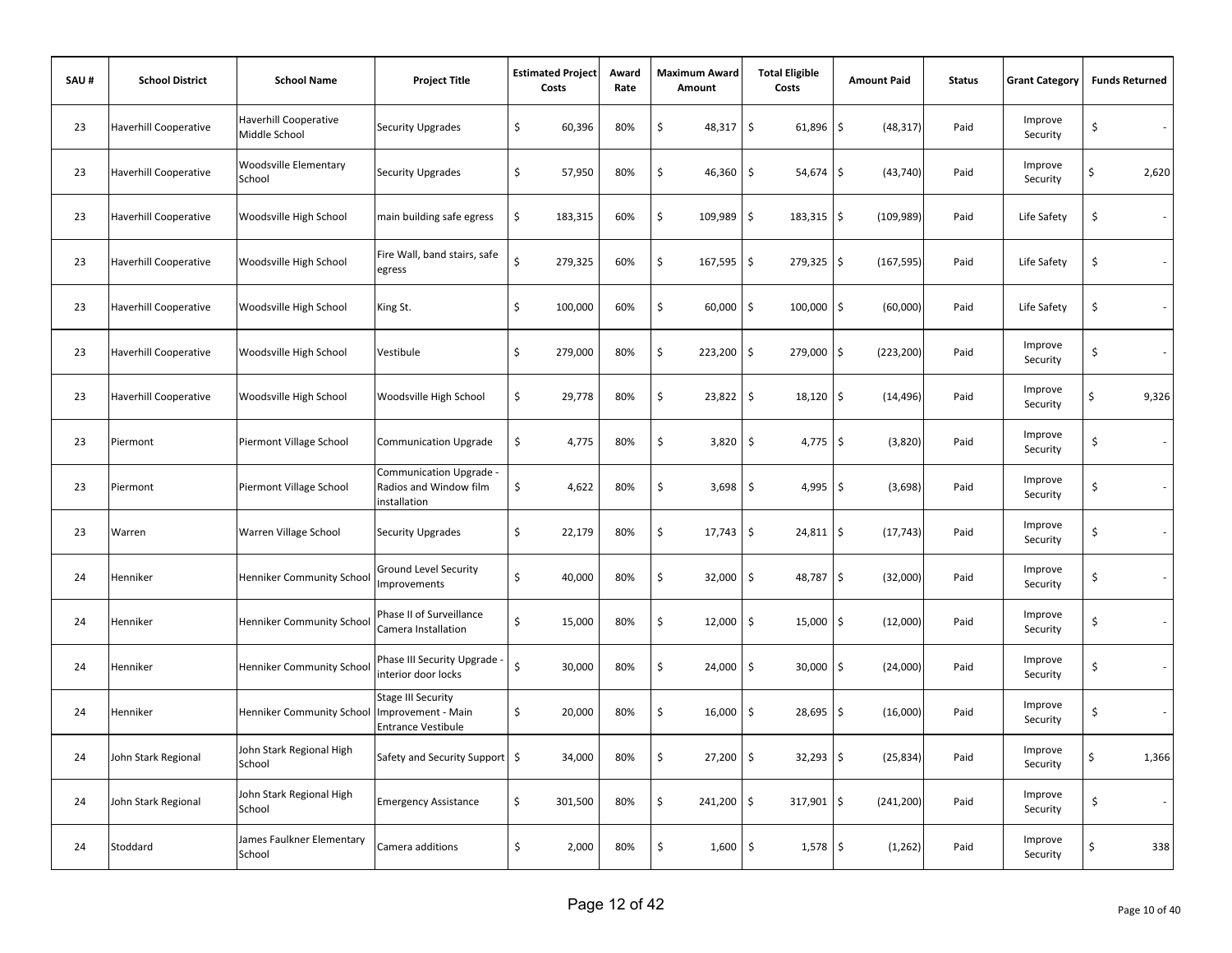| SAU# | <b>School District</b> | <b>School Name</b>                                         | <b>Project Title</b>                                   | <b>Estimated Project</b><br>Costs | Award<br>Rate | <b>Maximum Award</b><br>Amount | <b>Total Eligible</b><br>Costs     | <b>Amount Paid</b> | <b>Status</b> | <b>Grant Category</b> |                     | <b>Funds Returned</b>    |
|------|------------------------|------------------------------------------------------------|--------------------------------------------------------|-----------------------------------|---------------|--------------------------------|------------------------------------|--------------------|---------------|-----------------------|---------------------|--------------------------|
| 24   | Weare                  | Center Woods Elementary                                    | <b>Ground Level Security</b><br>Improvement            | \$<br>79,000                      | 80%           | \$<br>63,200                   | \$<br>50,000                       | \$<br>(40,000)     | Paid          | Improve<br>Security   | \$                  | 23,200                   |
| 24   | Weare                  | Center Woods Elementary                                    | <b>Building Security</b>                               | \$<br>124,000                     | 80%           | \$<br>99,200                   | \$<br>42,143                       | \$<br>(33, 714)    | Paid          | Improve<br>Security   | \$                  | 65,486                   |
| 24   | Weare                  | Weare Middle School                                        | Surveillance Camera Project \$                         | 21,000                            | 80%           | \$<br>16,800                   | \$<br>22,426                       | \$<br>(16, 800)    | Paid          | Improve<br>Security   | $\ddot{\mathsf{S}}$ | $\overline{\phantom{a}}$ |
| 24   | Weare                  | Weare Middle School                                        | <b>Limiting Accessibility</b>                          | \$<br>6,680                       | 80%           | \$<br>5,344                    | \$<br>$6,519$ \$                   | (5,215)            | Paid          | Improve<br>Security   | \$                  | 129                      |
| 25   | Bedford                | Bedford High School                                        | Security Improvements                                  | \$<br>24,000                      | 80%           | \$<br>19,200                   | \$<br>4,026                        | \$<br>(3, 221)     | Paid          | Improve<br>Security   | \$                  | 15,979                   |
| 25   | Bedford                | McKelvie Intermediate<br>School                            | Security Improvements                                  | \$<br>24,000                      | 80%           | \$<br>19,200                   | $\zeta$                            | \$                 | Withdrawn     | Improve<br>Security   | \$                  | 19,200                   |
| 25   | Bedford                | McKelvie Intermediate<br>School                            | Security Improvements                                  | \$<br>262,500                     | 80%           | \$<br>100,000                  | \$                                 | \$                 | Withdrawn     | Improve<br>Security   | \$                  | 100,000                  |
| 25   | Bedford                | Peter Woodbury School                                      | Security Improvements                                  | \$<br>24,000                      | 80%           | \$<br>19,200                   | $\zeta$                            | \$                 | Withdrawn     | Improve<br>Security   | \$                  | 19,200                   |
| 25   | Bedford                | Riddle Brook School                                        | Security Improvements -<br><b>School Entrance Area</b> | \$<br>24,000                      | 80%           | \$<br>19,200                   | \$                                 | \$                 | Withdrawn     | Improve<br>Security   | \$                  | 19,200                   |
| 25   | Bedford                | Ross A. Lurgio Middle School Security Improvements         |                                                        | \$<br>24,000                      | 80%           | \$<br>19,200                   | $\ddot{\mathsf{S}}$<br>8,613       | \$<br>(6,890)      | Paid          | Improve<br>Security   | \$                  | 12,310                   |
| 25   | Bedford                | Bedford Middle/High School Exterior Door Alarm System   \$ |                                                        | 38,591                            | 80%           | \$<br>30,873                   | \$<br>42,402 \$                    | (30, 873)          | Paid          | Improve<br>Security   | \$                  | $\sim$                   |
| 25   | Bedford                | <b>Bedford School District</b>                             | Security cameras                                       | \$<br>100,493                     | 80%           | \$<br>80,394                   | $\ddot{\mathsf{S}}$<br>$52,854$ \$ | (42, 283)          | Paid          | Improve<br>Security   | Ś                   | 38,111                   |
| 26   | Merrimack              | James Mastricola Elem                                      | Bat infestation remediation                            | \$<br>600,000                     | 30%           | \$<br>180,000                  | \$<br>600,000                      | \$<br>(180,000)    | Paid          | Life Safety           | \$                  | $\sim$                   |
| 26   | Merrimack              | Merrimack High School and<br>Merrimack Middle School       | <b>Security Cameras</b>                                | \$<br>47,732                      | 80%           | \$<br>38,186                   | \$<br>47,732                       | \$<br>(38, 186)    | Paid          | Improve<br>Security   | \$                  | $\sim$                   |
| 26   | Merrimack              | Merrimack School District                                  | <b>Security Cameras</b>                                | \$<br>200,000                     | 80%           | \$<br>160,000                  | \$<br>200,200                      | \$<br>(160,000)    | Paid          | Improve<br>Security   | \$                  | $\sim$                   |
| 26   | Merrimack              | Reeds Ferry School and<br>Thorntons Ferry School           | <b>Security Cameras</b>                                | \$<br>63,378                      | 80%           | \$<br>50,702                   | \$                                 | \$                 | Withdrawn     | Improve<br>Security   | \$                  | 50,702                   |
| 27   | Litchfield             | Campbell High School                                       | Secure vestibule, add<br>tempered windows              | \$<br>78,200                      | 80%           | \$<br>62,560                   | $\mathsf{S}$<br>55,229             | \$<br>(44, 183)    | Paid          | Improve<br>Security   | \$                  | 18,377                   |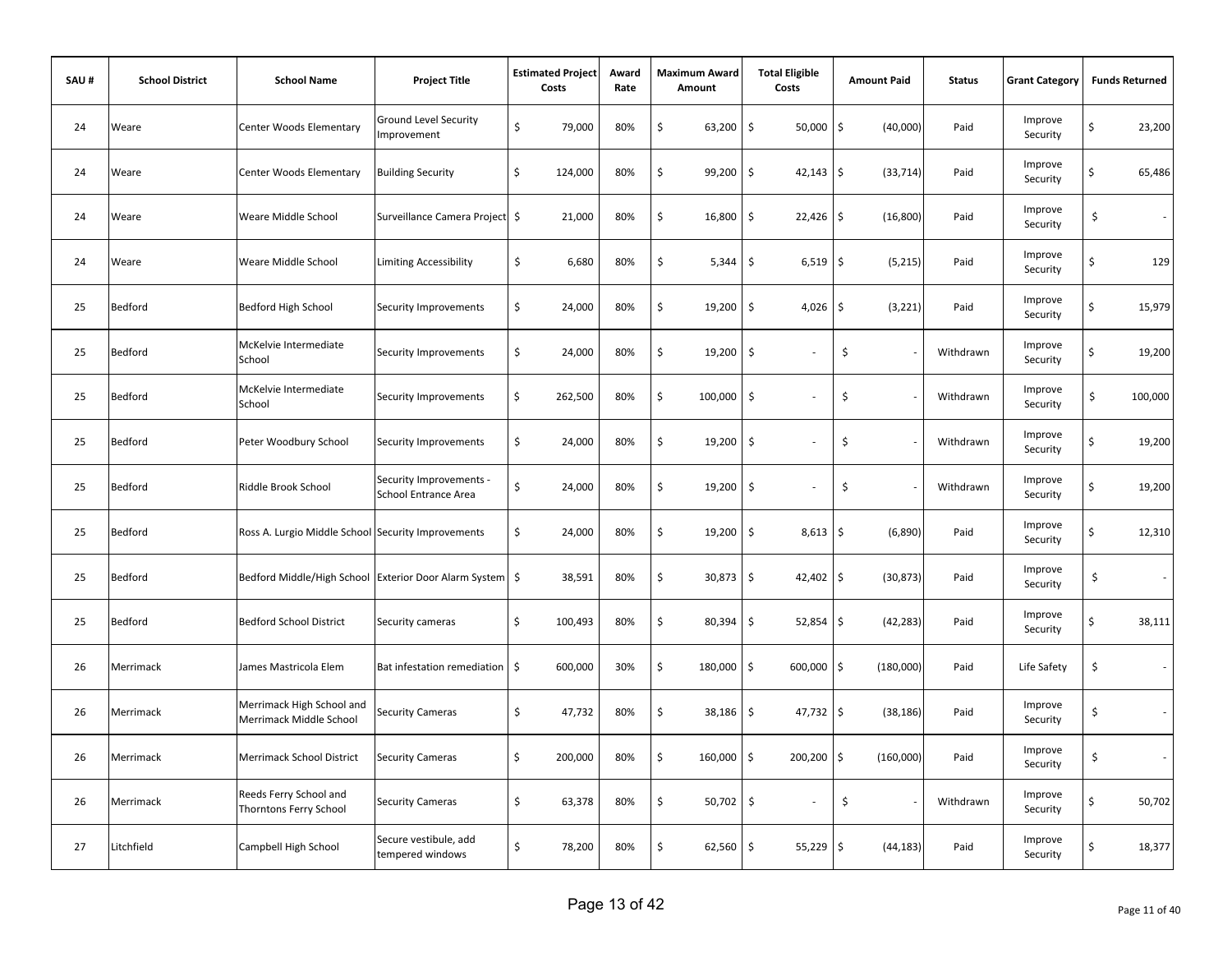| SAU# | <b>School District</b> | <b>School Name</b>                   | <b>Project Title</b>                             | <b>Estimated Project</b><br>Costs | Award<br>Rate | <b>Maximum Award</b><br>Amount | <b>Total Eligible</b><br>Costs     | <b>Amount Paid</b>                | <b>Status</b> | <b>Grant Category</b> | <b>Funds Returned</b> |
|------|------------------------|--------------------------------------|--------------------------------------------------|-----------------------------------|---------------|--------------------------------|------------------------------------|-----------------------------------|---------------|-----------------------|-----------------------|
| 27   | Litchfield             | <b>Griffin Memorial School</b>       | Main Entrance                                    | \$<br>87,790                      | 80%           | \$<br>70,232                   | \$<br>79,100                       | \$<br>(63, 280)                   | Paid          | Improve<br>Security   | \$<br>6,952           |
| 27   | Litchfield             | Litchfield Middle School             | Secure vestibule, canopy                         | \$<br>317,900                     | 80%           | \$<br>100,000                  | \$<br>259,625 \$                   | (100,000)                         | Paid          | Improve<br>Security   | \$<br>$\sim$          |
| 28   | Pelham                 | Pelham Elementary School             | Security Door locks                              | \$<br>39,376                      | 80%           | \$<br>31,501                   | \$<br>39,691 \$                    | (31, 501)                         | Paid          | Improve<br>Security   | \$                    |
| 28   | Pelham                 | Pelham Memorial School               | Security Door locks                              | \$<br>22,341                      | 80%           | \$<br>17,873                   | $\ddot{\mathsf{S}}$<br>24,887 \$   | (17, 873)                         | Paid          | Improve<br>Security   | \$                    |
| 29   | Chesterfield           | Chesterfield Central School          | Camera system and camera<br>installation         | Ś<br>33,000                       | 80%           | \$<br>26,400                   | $\ddot{\mathsf{S}}$<br>30,884 \$   | (24, 707)                         | Paid          | Improve<br>Security   | \$<br>1,693           |
| 29   | Chesterfield           | Chesterfield Central School          | Replace phone/intercom<br>system                 | Ś<br>60,000                       | 80%           | \$<br>48,000                   | \$<br>$38,731$ \$                  | (30, 985)                         | Paid          | Improve<br>Security   | \$<br>17,015          |
| 29   | Keene                  | Ben Franklin Elementary<br>School    | Security Camera and Access<br>Upgrades           | $\zeta$<br>50,000                 | 80%           | \$<br>40,000                   | $\ddot{\mathsf{S}}$<br>50,000      | \$<br>(40,000)                    | Paid          | Improve<br>Security   | \$                    |
| 29   | Keene                  | Benjamin Franklin Elem               | Add sprinkler coverage &<br>fire wall separation | \$<br>1,000,000                   | 40%           | \$<br>400,000                  | \$<br>838,887                      | $\ddot{\mathsf{S}}$<br>(335, 555) | Paid          | Life Safety           | \$<br>64,445          |
| 29   | Keene                  | <b>Fuller Elementary School</b>      | Security Camera and Access<br><b>Upgrades</b>    | Ś<br>50,000                       | 80%           | \$<br>40,000                   | \$<br>50,000                       | $\mathsf{S}$<br>(40,000)          | Paid          | Improve<br>Security   | \$<br>$\sim$          |
| 29   | Keene                  | Jonathan Daniels Preschool           | Security Cameras and<br><b>Access Control</b>    | \$<br>45,000                      | 80%           | \$<br>36,000                   | $\ddot{\mathsf{S}}$<br>$45,000$ \$ | (36,000)                          | Paid          | Improve<br>Security   | \$                    |
| 29   | Keene                  | Keene High School                    | Security Camera and Access<br><b>Upgrades</b>    | Ś<br>125,000                      | 80%           | \$<br>100,000                  | \$<br>$125,000$ \$                 | (100,000)                         | Paid          | Improve<br>Security   | \$<br>$\sim$          |
| 29   | Keene                  | Keene High School                    | <b>Security Camera and Access</b><br>Upgrades    | Ś<br>75,000                       | 80%           | \$<br>60,000                   | \$<br>75,000 \$                    | (60,000)                          | Paid          | Improve<br>Security   | \$<br>÷               |
| 29   | Keene                  | Keene High School                    | <b>Access Control</b>                            | \$<br>223,000                     | 80%           | \$<br>178,400                  | \$<br>$266,601$ \$                 | (178, 400)                        | Paid          | Improve<br>Security   | \$                    |
| 29   | Keene                  | Keene Middle School                  | Security Camera and Access<br><b>Upgrades</b>    | $\zeta$<br>100,000                | 80%           | \$<br>80,000                   | \$<br>100,000                      | \$<br>(80,000)                    | Paid          | Improve<br>Security   | \$                    |
| 29   | Keene                  | Symonds Elementary School            | Security Camera and Access<br>Upgrades           | Ś<br>50,000                       | 80%           | \$<br>40,000                   | \$<br>50,000                       | \$<br>(40,000)                    | Paid          | Improve<br>Security   | \$                    |
| 29   | Keene                  | <b>Wheelock Elementary</b><br>School | Security Camera and Access<br>Upgrades           | Ś<br>50,000                       | 80%           | \$<br>40,000                   | $\ddot{\mathsf{S}}$<br>$50,000$ \$ | (40,000)                          | Paid          | Improve<br>Security   | \$                    |
| 29   | Westmoreland           | Westmoreland                         | Security Improvement                             | \$<br>15,000                      | 80%           | \$<br>12,000                   | \$<br>$24,208$ \$                  | (12,000)                          | Paid          | Improve<br>Security   | \$                    |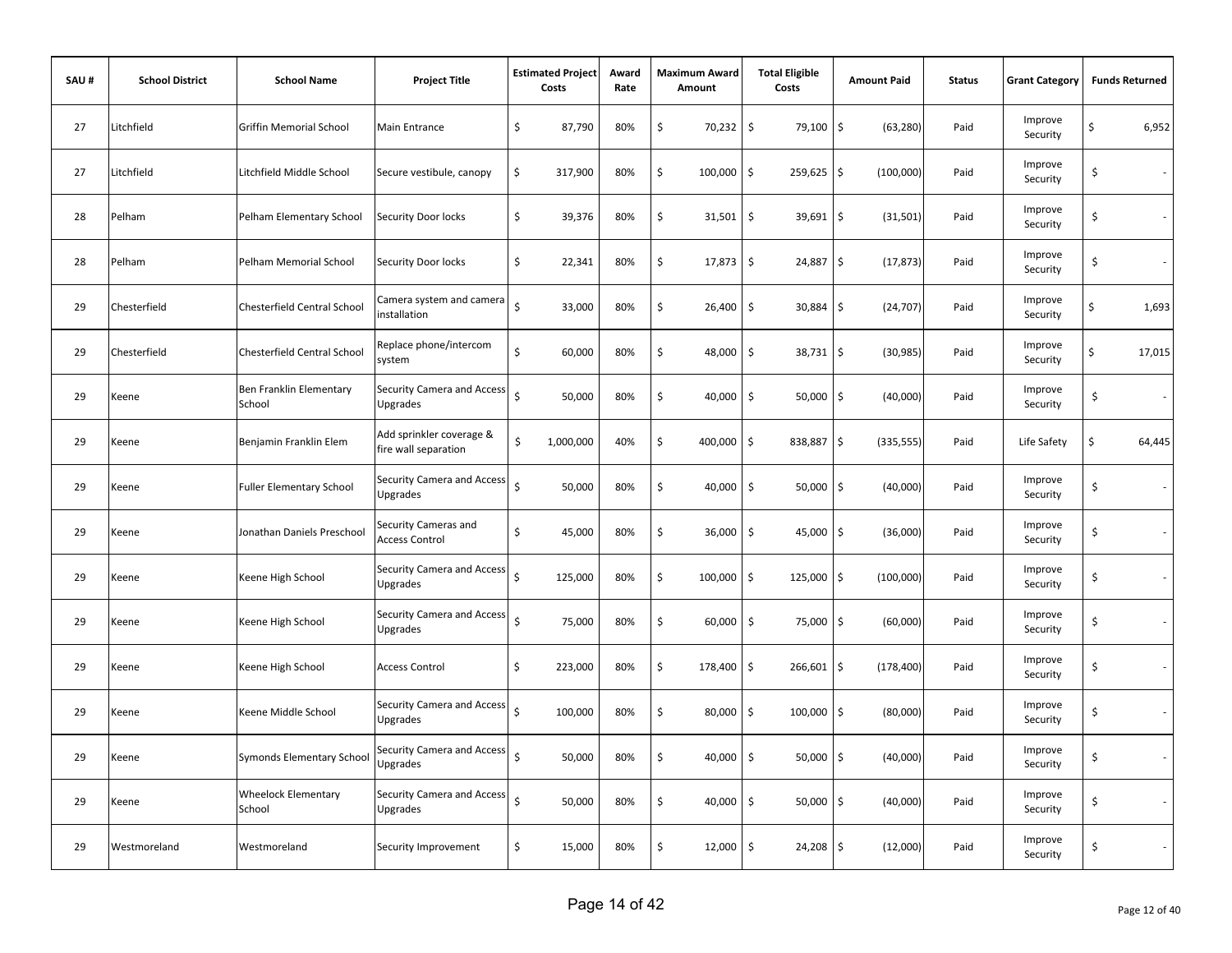| SAU# | <b>School District</b> | <b>School Name</b>                                                             | <b>Project Title</b>                                                     | <b>Estimated Project</b><br>Costs | Award<br>Rate | <b>Maximum Award</b><br>Amount | <b>Total Eligible</b><br>Costs     | <b>Amount Paid</b> | <b>Status</b> | <b>Grant Category</b> | <b>Funds Returned</b> |
|------|------------------------|--------------------------------------------------------------------------------|--------------------------------------------------------------------------|-----------------------------------|---------------|--------------------------------|------------------------------------|--------------------|---------------|-----------------------|-----------------------|
| 30   | Laconia                | Laconia High School                                                            | Surveillance Cameras                                                     | \$<br>68,665                      | 80%           | \$<br>54,932                   | \$<br>$63,535$ \$                  | (50, 828)          | Paid          | Improve<br>Security   | \$<br>4,104           |
| 30   | Laconia                | Laconia High school                                                            | Security System Contact<br>Doors                                         | \$<br>8,530                       | 80%           | \$<br>6,824                    | $\ddot{\mathsf{S}}$<br>$10,568$ \$ | (6, 824)           | Paid          | Improve<br>Security   | \$<br>$\sim$          |
| 30   | Laconia                | Laconia Middle school                                                          | S2 access upgrade for three<br>schools                                   | $\zeta$<br>13,636                 | 80%           | \$<br>10,909                   | \$<br>$13,636$ \$                  | (10, 909)          | Paid          | Improve<br>Security   | \$                    |
| 30   | Laconia                | Laconia Middle School                                                          | Surveillance Cameras                                                     | \$<br>43,569                      | 80%           | \$<br>$34,855$ \$              | $40,248$ \$                        | (32, 198)          | Paid          | Improve<br>Security   | \$<br>2,657           |
| 30   | Laconia                | Laconia Middle school                                                          | <b>Blue Light Flashing Warning</b><br>System                             | $\zeta$<br>7,050                  | 80%           | \$<br>5,640                    | \$<br>$7,050$ \$                   | (5,640)            | Paid          | Improve<br>Security   | \$                    |
| 30   | Laconia                | Woodland Heights, Pleasant,<br>and Elm                                         | <b>Bullet Resistant Glass</b><br><b>Reception Area</b>                   | \$<br>17,801                      | 80%           | \$<br>14,241                   | \$<br>$8,079$ \$                   | (6, 463)           | Paid          | Improve<br>Security   | \$<br>7,778           |
| 30   | Laconia                | Elm St School, Pleasant St.<br>School, Woodland Heights<br>Elem., & SAU Office | Surveillance for Three<br>Elementary Schools &<br>Superintendents Office | \$<br>137,649                     | 80%           | \$<br>110,119                  | \$<br>134,529 \$                   | (107, 623)         | Paid          | Improve<br>Security   | \$<br>2,496           |
| 30   | Laconia                | SAU building, Woodland<br>Heights, Pleasant street and<br>Elm street schools   | Security and panic button<br>upgrades                                    | \$<br>17,240                      | 80%           | \$<br>13,792                   | \$<br>$17,240$ \$                  | (13, 792)          | Paid          | Improve<br>Security   | \$<br>$\sim$          |
| 30   | Laconia                | Woodland Heights school,<br>Pleasant street school and<br>Elm street school    | Hardware upgrades for<br>access control systems                          | \$<br>18,731                      | 80%           | \$<br>14,985                   | $\mathsf{S}$<br>$18,731$ \$        | (14, 985)          | Paid          | Improve<br>Security   | \$<br>$\sim$          |
| 30   | Laconia                | <b>Woodland Heights, Pleasant</b><br>street, Elm street and<br>Laconia high    | Doors, Door hardware and<br>lock sets                                    | Ś<br>214,028                      | 80%           | \$<br>$171,222$ \$             | $214,028$ \$                       | (171, 222)         | Paid          | Improve<br>Security   | \$<br>$\sim$          |
| 30   | Laconia                | Woodland Heights, Pleasant<br>St, Elm St, Laconia MS &<br>Laconia HS           | Glass security film                                                      | \$<br>23,195                      | 80%           | \$<br>$18,556$ \$              | $20,345$ \$                        | (16, 276)          | Paid          | Improve<br>Security   | \$<br>2,280           |
| 30   | Laconia                | Woodland Heights, Pleasant<br>St, Elm St, Laconia MS, Huot<br>TC, SAU          | Purchase two way radios                                                  | \$<br>14,304                      | 80%           | \$<br>11,443                   | \$<br>$14,304$ \$                  | (11, 443)          | Paid          | Improve<br>Security   | \$<br>$\sim$          |
| 30   | Laconia                | Woodland Heights, Pleasant<br>Elm, Laconia Middle, and<br>Laconia High         | Blue light flashing warning<br>system                                    | $\mathsf{\hat{S}}$<br>27,900      | 80%           | \$<br>22,320                   | $\ddot{\mathsf{S}}$<br>$27,900$ \$ | (22, 320)          | Paid          | Improve<br>Security   | \$                    |
| 31   | Newmarket              | Newmarket Elementary<br>School                                                 | Security Improvements                                                    | \$<br>222,418                     | 80%           | \$<br>177,934                  | \$<br>407,734 \$                   | (177, 934)         | Paid          | Improve<br>Security   | \$                    |
| 31   | Newmarket              | Newmarket Jr/Sr High<br>School                                                 | Security Improvements                                                    | \$<br>329,742                     | 80%           | \$<br>263,794                  | \$<br>442,967 \$                   | (263, 794)         | Paid          | Improve<br>Security   | \$                    |
| 32   | Plainfield             | <b>Plainfield School</b>                                                       | Camera system, bollards,<br>speakers, horns                              | \$<br>30,000                      | 80%           | \$<br>24,000                   | $\ddot{\mathsf{S}}$<br>$22,657$ \$ | (18, 126)          | Paid          | Improve<br>Security   | \$<br>5,874           |
| 33   | Raymond                | Iber Holmes Gove Middle<br>School                                              | Secure Entry<br>Reconfiguration                                          | \$<br>70,692                      | 80%           | \$<br>$56,554$ \$              | $72,209$ \$                        | (56, 554)          | Paid          | Improve<br>Security   | \$                    |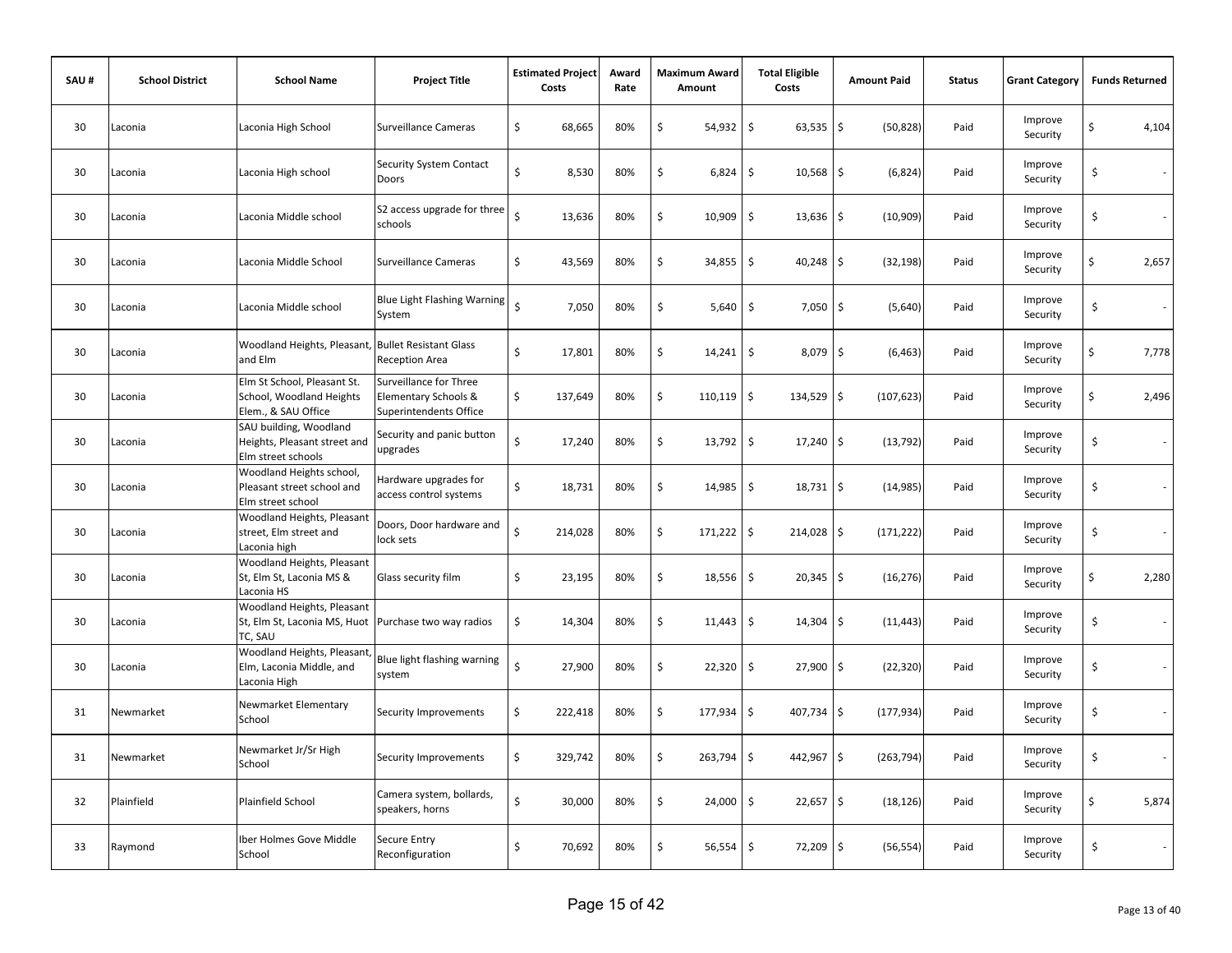| SAU# | <b>School District</b>           | <b>School Name</b>                                   | <b>Project Title</b>                                                         | <b>Estimated Project</b><br>Costs |        | Award<br>Rate | <b>Maximum Award</b><br>Amount |        | <b>Total Eligible</b><br>Costs       | <b>Amount Paid</b> | <b>Status</b> | <b>Grant Category</b> | <b>Funds Returned</b> |
|------|----------------------------------|------------------------------------------------------|------------------------------------------------------------------------------|-----------------------------------|--------|---------------|--------------------------------|--------|--------------------------------------|--------------------|---------------|-----------------------|-----------------------|
| 33   | Raymond                          | Iber Holmes Gove Middle<br>School                    | Secure Gymnasium Entry<br>Reconfiguration                                    | \$                                | 44,300 | 80%           | \$                             | 35,440 | \$<br>$44,347$ \$                    | (35, 440)          | Paid          | Improve<br>Security   | \$                    |
| 33   | Raymond                          | Lamprey River Elementary<br>School                   | Secure Entry Reconfigure                                                     | \$                                | 86,000 | 80%           | \$                             | 68,800 | $\ddot{\mathsf{S}}$<br>87,640 \$     | (68, 800)          | Paid          | Improve<br>Security   | \$<br>$\sim$          |
| 34   | Hillsboro-Deering<br>Cooperative | Hillsboro-Deering<br>Elementary School (HDES)        | Cameras                                                                      | \$                                | 90,809 | 80%           | \$                             | 72,647 | \$<br>102,942 \$                     | (72, 647)          | Paid          | Improve<br>Security   | \$                    |
| 34   | Hillsboro-Deering<br>Cooperative | Hillsboro-Deering<br>Elementary School (HDES)        | Window Film Project                                                          | \$                                | 31,260 | 80%           | \$                             | 25,008 | $\ddot{\mathsf{S}}$<br>24,650 \$     | (19, 720)          | Paid          | Improve<br>Security   | \$<br>5,288           |
| 34   | Hillsboro-Deering<br>Cooperative | Hillsboro-Deering High<br>School (HDHS)              | Cameras                                                                      | \$                                | 83,128 | 80%           | \$                             | 66,502 | \$<br>$82,389$ \$                    | (65, 911)          | Paid          | Improve<br>Security   | \$<br>591             |
| 34   | Hillsboro-Deering<br>Cooperative | Hillsboro-Deering High<br>School (HDHS)              | Window Film Project                                                          | \$                                | 19,330 | 80%           | \$                             | 15,464 | \$<br>15,200                         | ۱\$<br>(12, 160)   | Paid          | Improve<br>Security   | \$<br>3,304           |
| 34   | Hillsboro-Deering<br>Cooperative | Hillsboro-Deering Middle<br>School (HDMS)            | Cameras                                                                      | \$                                | 99,772 | 80%           | \$                             | 79,818 | $\ddot{\mathsf{S}}$<br>88,678        | l\$<br>(70, 942)   | Paid          | Improve<br>Security   | \$<br>8,875           |
| 34   | Hillsboro-Deering<br>Cooperative | Hillsboro-Deering Middle<br>School (HDMS)            | Window Film Project                                                          | \$                                | 23,750 | 80%           | \$                             | 19,000 | \$<br>18,650 \$                      | (14, 920)          | Paid          | Improve<br>Security   | \$<br>4,080           |
| 34   | Washington                       | Washington Elementary<br>School                      | Window Film Project                                                          | \$                                | 12,484 | 80%           | \$                             | 9,987  | $\mathsf{\hat{S}}$<br>$8,940$ \$     | (7, 152)           | Paid          | Improve<br>Security   | \$<br>2,835           |
| 35   | Bethlehem                        | <b>Bethlehem Elementary</b><br>School                | Cameras, window film,<br>locks, external speakers,<br>phone system, bollards | \$                                | 51,370 | 80%           | \$                             | 41,096 | \$<br>$53,305$ \$                    | (41,096)           | Paid          | Improve<br>Security   | \$<br>$\sim$          |
| 35   | Lafayette Regional               | Lafayette Regional School                            | Lafayette Regional School<br>Security Assessment<br>Solutions                | \$                                | 15,200 | 80%           | \$                             | 12,160 | $\ddot{\mathsf{S}}$<br>$14,566$   \$ | (11, 653)          | Paid          | Improve<br>Security   | \$<br>507             |
| 35   | Landaff                          | Landaff Blue School                                  | <b>Fiber Project</b>                                                         | \$                                | 65,512 | 10%           | \$                             | 6,551  | \$<br>$58,627$ \$                    | (5,863)            | Paid          | E-Rate                | \$<br>689             |
| 35   | Lisbon Regional School           | Lisbon Regional School                               | Camera additions, radios                                                     | \$                                | 3,300  | 80%           | \$                             | 2,640  | \$<br>$2,706$ \$                     | (2, 165)           | Paid          | Improve<br>Security   | \$<br>475             |
| 35   | Profile                          | Profile School                                       | Security Enhancement                                                         | \$                                | 12,500 | 80%           | \$                             | 10,000 | $\ddot{\mathsf{S}}$<br>12,256        | \$<br>(9,804)      | Paid          | Improve<br>Security   | \$<br>196             |
| 35   | Profile                          | Profile School                                       | Security Improvements                                                        | \$                                | 10,500 | 80%           | \$                             | 8,400  | \$<br>$9,663$ \$                     | (7, 730)           | Paid          | Improve<br>Security   | \$<br>670             |
| 36   |                                  | White Mountains Regional Lancaster Elementary School | 2-way radio<br>communications                                                | \$                                | 16,561 | 80%           | \$                             | 13,249 | $\ddot{\mathsf{S}}$<br>$16,561$ \$   | (13, 249)          | Paid          | Improve<br>Security   | \$<br>$\sim$          |
| 36   | <b>White Mountains Regional</b>  | White Mountains Regional<br>High School              | Security Improvement<br>Classroom Locks                                      | \$                                | 9,751  | 80%           | \$                             | 7,801  | \$<br>$9,751$ \$                     | (7, 801)           | Paid          | Improve<br>Security   | \$                    |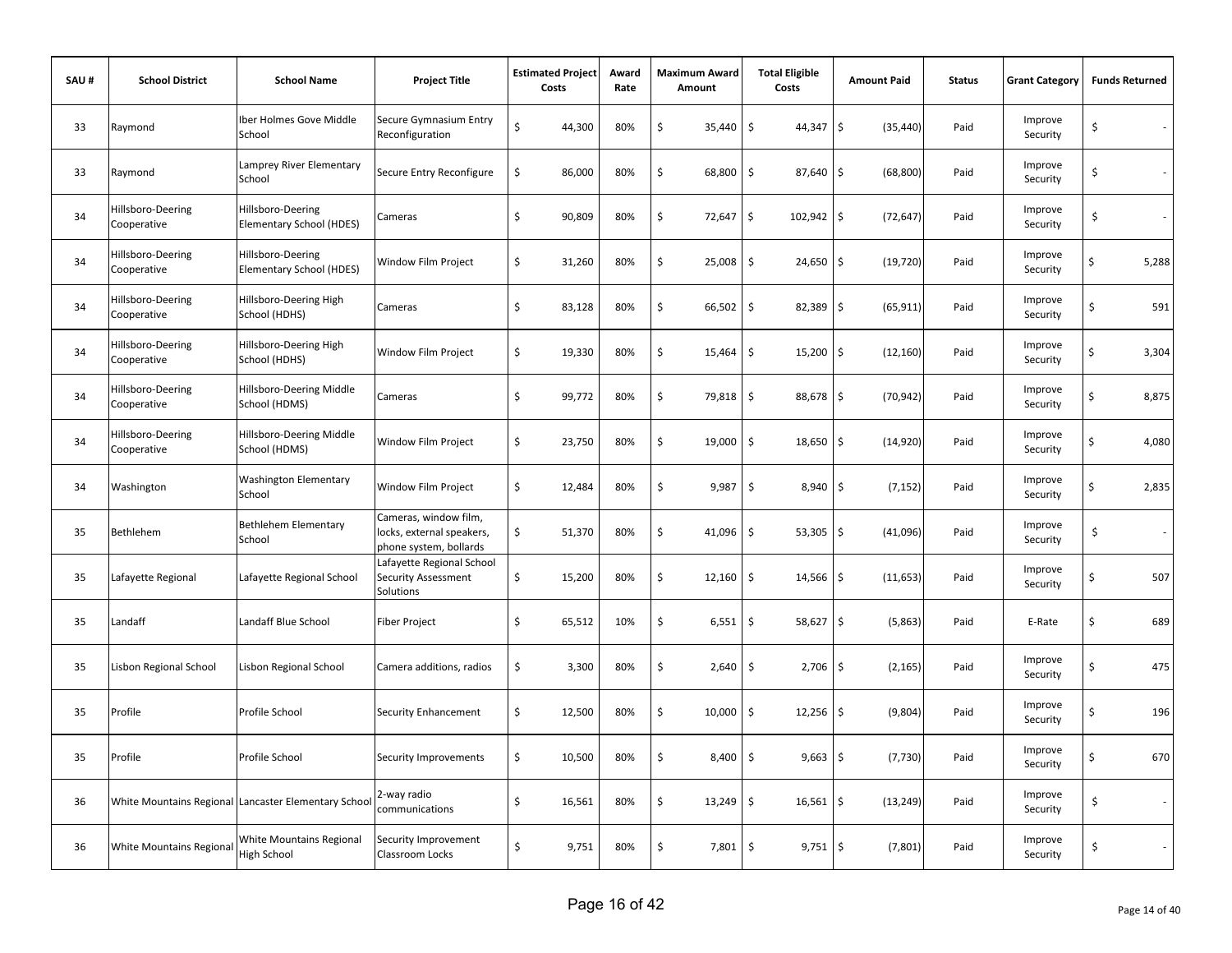| SAU# | <b>School District</b>                     | <b>School Name</b>                      | <b>Project Title</b>                                               | <b>Estimated Project</b><br>Costs | Award<br>Rate | <b>Maximum Award</b><br>Amount |                     | <b>Total Eligible</b><br>Costs | <b>Amount Paid</b> | <b>Status</b> | <b>Grant Category</b> |    | <b>Funds Returned</b> |
|------|--------------------------------------------|-----------------------------------------|--------------------------------------------------------------------|-----------------------------------|---------------|--------------------------------|---------------------|--------------------------------|--------------------|---------------|-----------------------|----|-----------------------|
| 36   | <b>White Mountains Regional</b>            | Whitefield Elementary<br>School         | Two-way Radio<br>Replacement and Upgrade                           | \$<br>16,561                      | 80%           | \$<br>13,249                   | \$                  | $16,561$ \$                    | (13, 249)          | Paid          | Improve<br>Security   | \$ |                       |
| 36   | White Mountains Regional Whitefield School |                                         | Lobby, Vestibule & Office<br>Security Upgrades                     | \$<br>195,000                     | 80%           | \$<br>156,000                  | \$                  | 211,677 \$                     | (156,000)          | Paid          | Improve<br>Security   | \$ | $\sim$                |
| 37   | Manchester                                 | All schools in district                 | Centralized CCTV Security<br>Server                                | Ś<br>140,355                      | 80%           | \$<br>112,284                  | \$                  | 129,847 \$                     | (103, 878)         | Paid          | Improve<br>Security   | \$ | 8,406                 |
| 37   | Manchester                                 | <b>Bakersville Elementary</b><br>School | Improving Surveillance and<br><b>Access Control</b>                | $\mathsf{\hat{S}}$<br>40,931      | 80%           | \$<br>32,745                   | $\ddot{\varsigma}$  | $29,227$ \$                    | (23, 382)          | Paid          | Improve<br>Security   | \$ | 9,363                 |
| 37   | Manchester                                 | <b>Bakersville Elementary</b><br>School | Ground Level Windows<br>with Reinforced Safety<br>Windows          | \$<br>9,950                       | 80%           | \$<br>7,960                    | $\mathsf{S}$        | $9,950$ \$                     | (7,960)            | Paid          | Improve<br>Security   | \$ | $\sim$                |
| 37   | Manchester                                 | <b>Beech Elementary</b>                 | Improving Surveillance and<br><b>Access Control</b>                | \$<br>16,874                      | 80%           | \$<br>13,499                   | $\mathsf{S}$        | $12,885$ \$                    | (10, 308)          | Paid          | Improve<br>Security   | \$ | 3,191                 |
| 37   | Manchester                                 | Central High                            | <b>School Door Locking</b><br>Upgrades                             | \$<br>109,250                     | 80%           | \$<br>87,400                   | \$                  | $71,227$ \$                    | (56, 982)          | Paid          | Improve<br>Security   | \$ | 30,418                |
| 37   | Manchester                                 | Central High School                     | Columbine Locks Upgrade -<br>Phase 2                               | Ś<br>5,750                        | 80%           | \$<br>4,600                    | \$                  |                                | \$                 | Unclaimed     | Improve<br>Security   | \$ | 4,600                 |
| 37   | Manchester                                 | Central High School                     | Improving Surveillance and<br><b>Access Control</b>                | Ś<br>79,613                       | 80%           | \$<br>63,690                   | $\ddot{\mathsf{S}}$ | $55,165$ \$                    | (44, 132)          | Paid          | Improve<br>Security   | \$ | 19,558                |
| 37   | Manchester                                 | <b>Gossler Park Elementary</b>          | Prohibiting Unauthorized<br><b>Vehicles from Gaining</b><br>Access | \$<br>125,000                     | 80%           | \$<br>100,000                  | \$                  | 125,000 \$                     | (100,000)          | Paid          | Improve<br>Security   | \$ | $\sim$                |
| 37   | Manchester                                 | <b>Gossler Park Elementary</b>          | Prohibiting Unauthorized<br><b>Vehicles from Gaining</b><br>Access | \$<br>550,000                     | 80%           | \$<br>440,000                  | \$                  | $549,509$ \$                   | (439, 607)         | Paid          | Improve<br>Security   | \$ | 393                   |
| 37   | Manchester                                 | <b>Gossler Park Elementary</b>          | <b>Reverse Evacuation Door</b><br>Lock Upgrades                    | Ś<br>12,000                       | 80%           | \$<br>9,600                    | \$                  | $11,922$ \$                    | (9, 538)           | Paid          | Improve<br>Security   | Ś  | 62                    |
| 37   | Manchester                                 | <b>Gossler Park Elementary</b>          | Improving Surveillance and<br><b>Access Control</b>                | Ś<br>42,636                       | 80%           | \$<br>34,109                   | \$                  | 30,058 \$                      | (24, 047)          | Paid          | Improve<br>Security   | \$ | 10,062                |
| 37   | Manchester                                 | Green Acres Elementary<br>School        | Improving Surveillance and<br><b>Access Control</b>                | Ś<br>42,841                       | 80%           | \$<br>34,273                   | $\ddot{\mathsf{S}}$ | 30,568 \$                      | (24, 455)          | Paid          | Improve<br>Security   | \$ | 9,818                 |
| 37   | Manchester                                 | <b>Hallsville Elementary</b>            | Improving Surveillance and<br><b>Access Control</b>                | $\mathsf{\hat{S}}$<br>34,174      | 80%           | \$<br>27,339                   | \$                  | $25,122$ \$                    | (20,098)           | Paid          | Improve<br>Security   | \$ | 7,241                 |
| 37   | Manchester                                 | Highland-Goffe's Falls<br>Elementary    | Improving Surveillance and<br><b>Access Control</b>                | Ś<br>39,687                       | 80%           | \$<br>31,750                   | \$                  | $30,031$ \$                    | (24, 025)          | Paid          | Improve<br>Security   | \$ | 7,725                 |
| 37   | Manchester                                 | Highland-Goffe's Falls<br>Elementary    | Adding a Fence to the<br>Playground                                | \$<br>16,900                      | 80%           | \$                             | $13,520$ \$         | $16,900$ \$                    | (13,520)           | Paid          | Improve<br>Security   | \$ |                       |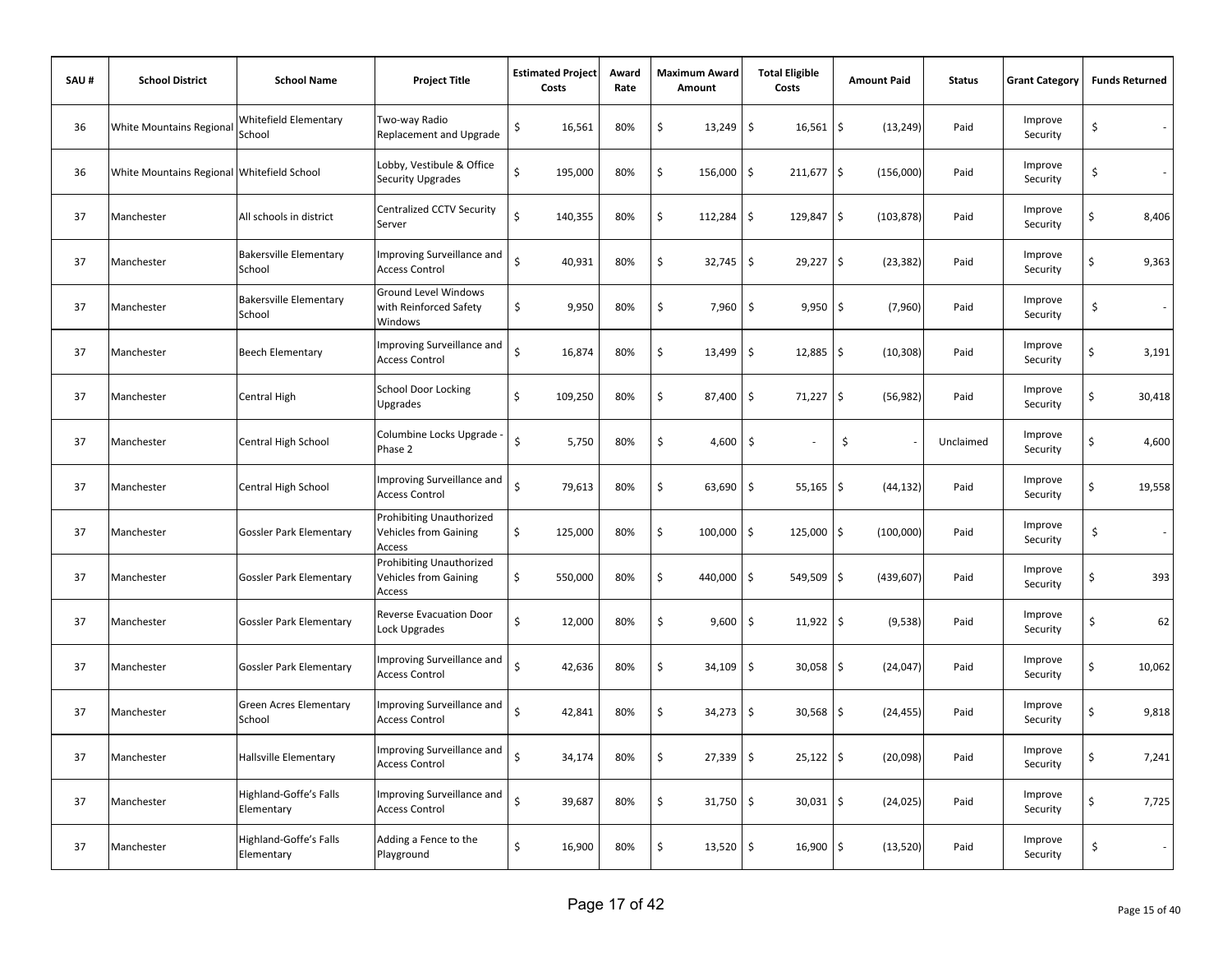| SAU# | <b>School District</b> | <b>School Name</b>                 | <b>Project Title</b>                                 | <b>Estimated Project</b><br>Costs |        | Award<br>Rate | <b>Maximum Award</b><br>Amount |        | <b>Total Eligible</b><br>Costs     | <b>Amount Paid</b> | <b>Status</b> | <b>Grant Category</b> |    | <b>Funds Returned</b> |
|------|------------------------|------------------------------------|------------------------------------------------------|-----------------------------------|--------|---------------|--------------------------------|--------|------------------------------------|--------------------|---------------|-----------------------|----|-----------------------|
| 37   | Manchester             | <b>Highland-Goffe's Falls</b>      | Fiber Project                                        | \$                                | 67,363 | 10%           | \$                             | 6,736  | \$<br>60,175                       | \$<br>(6,017)      | Paid          | E-Rate                | \$ | 719                   |
| 37   | Manchester             | Hillside Middle School             | <b>CCTV</b> Installation and<br>Electronic Key Cards | \$                                | 34,715 | 80%           | \$                             | 27,772 | \$<br>26,128                       | \$<br>(20, 903)    | Paid          | Improve<br>Security   | \$ | 6,869                 |
| 37   | Manchester             | Hillside Middle School             | Main Vestibule Security<br>Upgrade                   | \$                                | 55,000 | 80%           | \$                             | 44,000 | \$<br>55,000                       | \$<br>(44,000)     | Paid          | Improve<br>Security   | \$ | $\sim$                |
| 37   | Manchester             | Jewett Elementary                  | Improving Surveillance and<br><b>Access Control</b>  | Ś                                 | 49,544 | 80%           | \$                             | 39,635 | $\ddot{\varsigma}$<br>$32,718$ \$  | (26, 175)          | Paid          | Improve<br>Security   | \$ | 13,461                |
| 37   | Manchester             | Jewett Elementary School           | <b>Reverse Evacuation Door</b><br>Lock Upgrades      | \$                                | 12,000 | 80%           | \$                             | 9,600  | \$<br>11,371                       | \$<br>(9,097)      | Paid          | Improve<br>Security   | Ś  | 503                   |
| 37   | Manchester             | Manchester School of<br>Technology | Door Locking Upgrades                                | \$                                | 5,000  | 80%           | \$                             | 4,000  | \$<br>13,280                       | \$<br>(4,000)      | Paid          | Improve<br>Security   | \$ |                       |
| 37   | Manchester             | McDonough Elementary               | Improving Surveillance and<br><b>Access Control</b>  | Ś                                 | 43,222 | 80%           | \$                             | 34,578 | \$<br>30,720                       | \$<br>(24, 576)    | Paid          | Improve<br>Security   | \$ | 10,001                |
| 37   | Manchester             | McLaughlin Middle School           | <b>CCTV</b> installation                             | \$                                | 29,578 | 80%           | \$                             | 23,662 | \$<br>26,141                       | \$<br>(20, 913)    | Paid          | Improve<br>Security   | \$ | 2,749                 |
| 37   | Manchester             | McLaughlin Middle School           | Main Vestibule Security<br>Upgrade                   | \$                                | 55,000 | 80%           | \$                             | 44,000 | \$<br>55,000                       | \$<br>(44,000)     | Paid          | Improve<br>Security   | \$ | $\sim$                |
| 37   | Manchester             | Memorial High School               | <b>School Door Locking</b><br><b>Upgrades</b>        | \$                                | 57,000 | 80%           | \$                             | 45,600 | \$<br>$32,496$ \$                  | (25, 997)          | Paid          | Improve<br>Security   | \$ | 19,603                |
| 37   | Manchester             | <b>Memorial High School</b>        | Improving Surveillance and<br><b>Access Control</b>  | $\mathsf{\hat{S}}$                | 73,709 | 80%           | \$                             | 58,967 | $\ddot{\mathsf{S}}$<br>$52,763$ \$ | (42, 211)          | Paid          | Improve<br>Security   | \$ | 16,757                |
| 37   | Manchester             | Northwest Elementary<br>School     | Improving Surveillance and<br><b>Access Control</b>  | Ś                                 | 33,920 | 80%           | \$                             | 27,136 | \$ ا<br>$24,044$ \$                | (19, 235)          | Paid          | Improve<br>Security   | Ś  | 7,901                 |
| 37   | Manchester             | Parker-Varney Elementary<br>School | Improving Surveillance and<br><b>Access Control</b>  | $\mathsf{\hat{S}}$                | 31,986 | 80%           | \$                             | 25,589 | \$<br>22,377                       | \$<br>(17, 902)    | Paid          | Improve<br>Security   | \$ | 7,687                 |
| 37   | Manchester             | Parkside Middle School             | <b>Access Control</b>                                | \$                                | 5,137  | 80%           | \$                             | 4,110  | \$<br>5,137                        | \$<br>(4, 110)     | Paid          | Improve<br>Security   | \$ | $\sim$                |
| 37   | Manchester             | Parkside Middle School             | Main Vestibule Security<br>Upgrade                   | Ś                                 | 55,000 | 80%           | \$                             | 44,000 | \$<br>55,000                       | \$<br>(44,000)     | Paid          | Improve<br>Security   | \$ | $\sim$                |
| 37   | Manchester             | Smyth Elementary School            | Improving Surveillance and<br><b>Access Control</b>  | \$                                | 53,535 | 80%           | \$                             | 42,828 | \$<br>$36,635$ \$                  | (29, 308)          | Paid          | Improve<br>Security   | \$ | 13,520                |
| 37   | Manchester             | Smyth Road Elementary<br>School    | <b>Reverse Evacuation Door</b><br>Lock Upgrades      | \$                                | 12,000 | 80%           | \$                             | 9,600  | \$<br>$11,371$ \$                  | (9,097)            | Paid          | Improve<br>Security   | \$ | 503                   |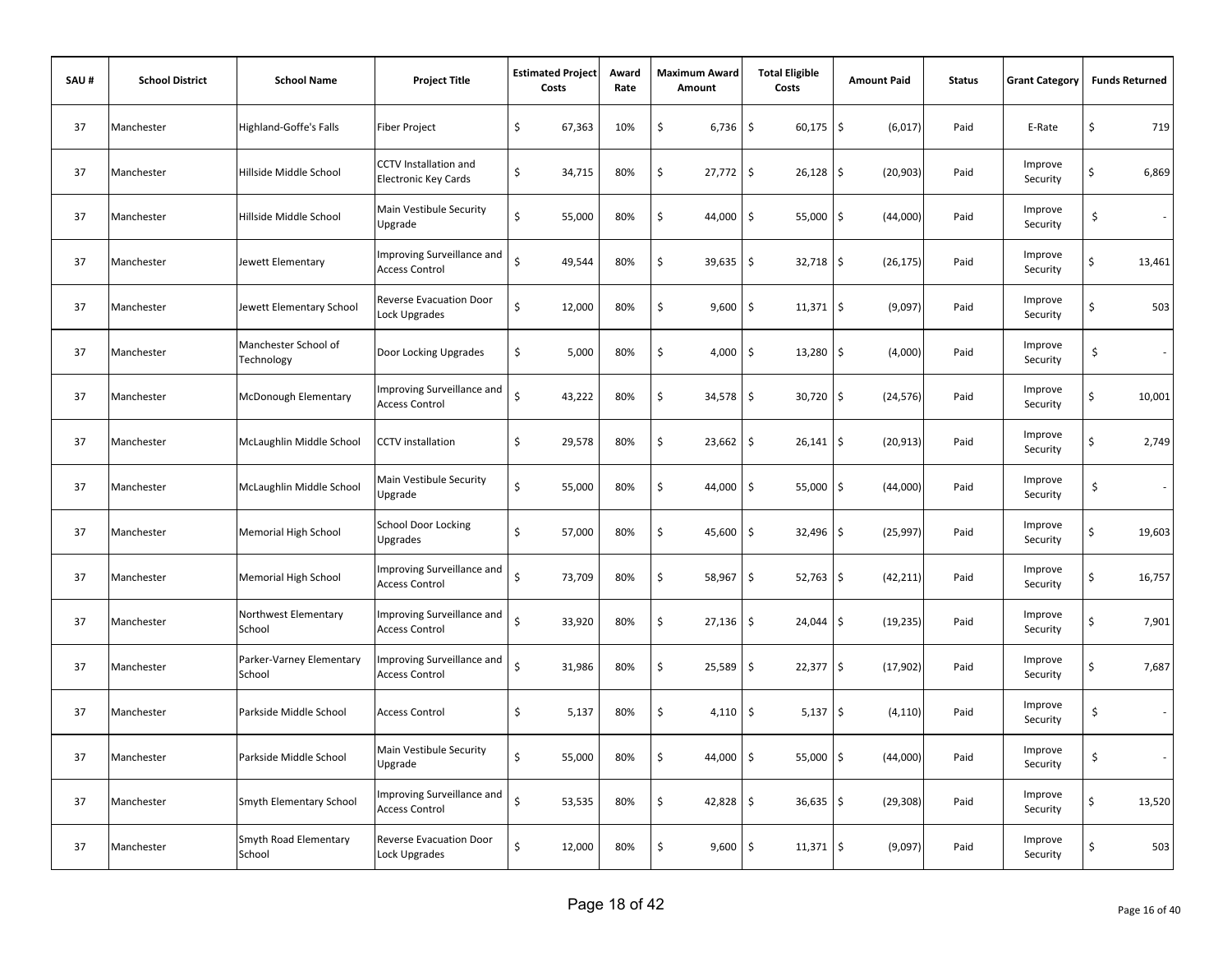| SAU# | <b>School District</b> | <b>School Name</b>               | <b>Project Title</b>                                              | <b>Estimated Project</b><br>Costs |         | Award<br>Rate | Maximum Award<br>Amount | <b>Total Eligible</b><br>Costs | <b>Amount Paid</b>         | <b>Status</b> | <b>Grant Category</b> |                                | <b>Funds Returned</b> |
|------|------------------------|----------------------------------|-------------------------------------------------------------------|-----------------------------------|---------|---------------|-------------------------|--------------------------------|----------------------------|---------------|-----------------------|--------------------------------|-----------------------|
| 37   | Manchester             | Southside Middle School          | <b>CCTV</b> installation and<br><b>Access Control</b>             | \$                                | 34,715  | 80%           | \$<br>27,772            | $\ddot{\mathsf{S}}$<br>26,128  | \$<br>(20, 903)            | Paid          | Improve<br>Security   | $\boldsymbol{\dot{\varsigma}}$ | 6,869                 |
| 37   | Manchester             | Southside Middle School          | Main Vestibule Security<br>Upgrade                                | \$                                | 55,000  | 80%           | \$<br>44,000            | \$<br>$49,135$ \$              | (39, 308)                  | Paid          | Improve<br>Security   | \$                             | 4,692                 |
| 37   | Manchester             | <b>Webster Elementary School</b> | Improving Surveillance and<br><b>Access Control</b>               | Ś                                 | 35,724  | 80%           | \$<br>28,579            | \$<br>$25,822$ \$              | (20, 658)                  | Paid          | Improve<br>Security   | \$                             | 7,921                 |
| 37   | Manchester             | West High                        | <b>School Door Locking</b><br>Upgrades                            | \$                                | 65,550  | 80%           | \$<br>52,440            | \$<br>48,750                   | \$<br>(39,000)             | Paid          | Improve<br>Security   | \$                             | 13,440                |
| 37   | Manchester             | West High School                 | <b>Fiber Project</b>                                              | \$                                | 31,445  | 10%           | \$<br>3,145             | \$<br>$8,175$ \$               | (818)                      | Paid          | E-Rate                | $\mathsf{\dot{S}}$             | 2,327                 |
| 37   | Manchester             | West High School                 | Columbine Locks — Phase 2   \$                                    |                                   | 4,450   | 80%           | \$<br>3,560             | \$                             | \$                         | Unclaimed     | Improve<br>Security   | \$                             | 3,560                 |
| 37   | Manchester             | West High School                 | Improving Surveillance and<br><b>Access Control</b>               | Ś                                 | 73,709  | 80%           | \$<br>58,967            | \$<br>52,750                   | \$<br>(42, 200)            | Paid          | Improve<br>Security   | Ś                              | 16,767                |
| 37   | Manchester             | Weston Elem                      | <b>ACBM Plaster Ceiling</b><br>Encapsulation                      | \$                                | 65,000  | 55%           | \$<br>35,750            | \$<br>62,575                   | \$<br>(34, 416)            | Paid          | Life Safety           | \$                             | 1,334                 |
| 37   | Manchester             | Weston Elem                      | <b>Fiber Project</b>                                              | \$                                | 72,507  | 10%           | \$<br>7,251             | <b>S</b><br>$67,626$ \$        | (6, 763)                   | Paid          | E-Rate                | $\zeta$                        | 488                   |
| 37   | Manchester             | <b>Weston Elementary School</b>  | Improving Surveillance and<br><b>Access Control</b>               | Ś                                 | 33,846  | 80%           | \$<br>$27,077$ \$       | 24,085                         | $\frac{1}{2}$<br>(19, 268) | Paid          | Improve<br>Security   | \$                             | 7,809                 |
| 37   | Manchester             | <b>Wilson Elementary School</b>  | Improving Surveillance and<br><b>Access Control</b>               | $\zeta$                           | 46,465  | 80%           | \$<br>$37,172$ \$       | 28,278                         | \$<br>(22, 623)            | Paid          | Improve<br>Security   | \$                             | 14,549                |
| 37   | Manchester             | All Schools                      | All Schools - First<br>Responder Window Decal<br>Numbering System | \$                                | 33,000  | 80%           | \$<br>26,400            | \$<br>36,299                   | \$<br>(26, 400)            | Paid          | Improve<br>Security   | \$                             |                       |
| 39   | Amherst                | Amherst Middle School            | Amherst Middle School                                             | \$                                | 33,000  | 80%           | \$<br>26,400            | \$<br>22,494                   | \$<br>(17,996)             | Paid          | Improve<br>Security   | \$                             | 8,404                 |
| 39   | Amherst                | Clark School                     | Clark School Radio System                                         | \$                                | 28,000  | 80%           | \$<br>22,400            | \$<br>22,494                   | \$<br>(17,996)             | Paid          | Improve<br>Security   | \$                             | 4,404                 |
| 39   | Mont Vernon            | Mont Vernon Village School       | Addition of radio system,<br>radios and repeater                  | \$                                | 28,000  | 80%           | \$<br>22,400            | \$<br>22,494                   | \$<br>(17,996)             | Paid          | Improve<br>Security   | \$                             | 4,404                 |
| 39   | Souhegan Cooperative   | Souhegan High School             | Security                                                          | \$                                | 200,000 | 80%           | \$<br>160,000 \$        | 282,521 \$                     | (160,000)                  | Paid          | Improve<br>Security   | \$                             |                       |
| 40   | Milford                | District-wide                    | Cameras                                                           | \$                                | 35,000  | 80%           | \$<br>28,000            | \$<br>33,969                   | \$<br>(27, 176)            | Paid          | Improve<br>Security   | \$                             | 824                   |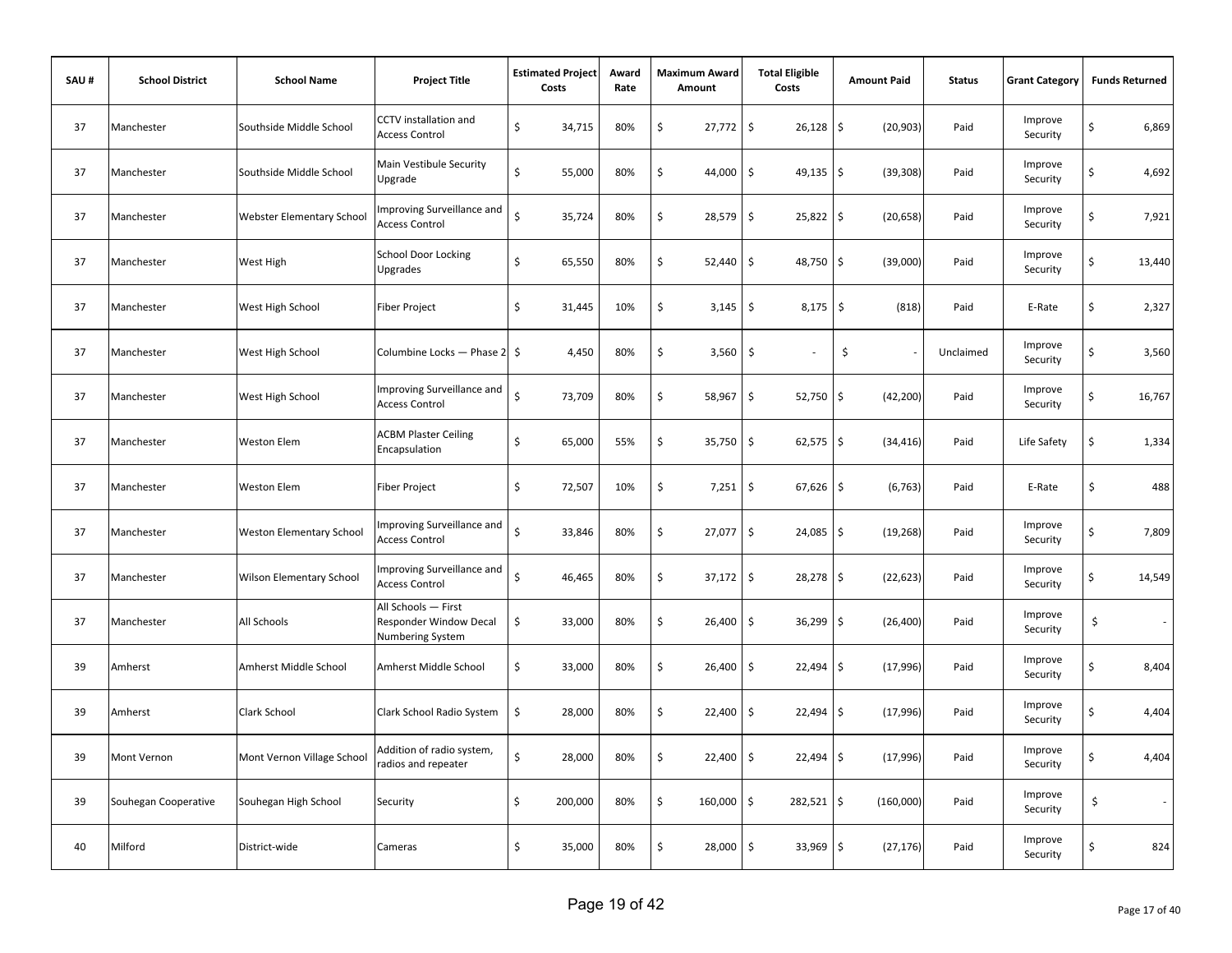| SAU# | <b>School District</b> | <b>School Name</b>                          | <b>Project Title</b>                            | <b>Estimated Project</b><br>Costs | Award<br>Rate | <b>Maximum Award</b><br>Amount | <b>Total Eligible</b><br>Costs     | <b>Amount Paid</b>               | <b>Status</b> | <b>Grant Category</b> | <b>Funds Returned</b> |
|------|------------------------|---------------------------------------------|-------------------------------------------------|-----------------------------------|---------------|--------------------------------|------------------------------------|----------------------------------|---------------|-----------------------|-----------------------|
| 40   | Milford                | Heron Pond Elementary                       | Classroom/Lock down<br>shades                   | \$<br>25,000                      | 80%           | \$<br>20,000                   | \$<br>21,442                       | $\ddot{\mathsf{S}}$<br>(17, 154) | Paid          | Improve<br>Security   | \$<br>2,846           |
| 40   | Milford                | Milford High School                         | Door Locks/Classroom Lock                       | \$<br>15,000                      | 80%           | \$<br>12,000                   | \$<br>14,921                       | \$<br>(11, 937)                  | Paid          | Improve<br>Security   | 63<br>\$              |
| 40   | Milford                | District wide (for all schools)             | Cameras                                         | \$<br>120,000                     | 80%           | \$<br>96,000                   | \$<br>120,927 \$                   | (96,000)                         | Paid          | Improve<br>Security   | \$<br>$\sim$          |
| 40   | Milford                | Milford School District                     | <b>Security Upgrades</b>                        | \$<br>68,000                      | 80%           | \$<br>54,400                   | \$<br>$50,236$ \$                  | (40, 189)                        | Paid          | Improve<br>Security   | \$<br>14,211          |
| 41   | <b>Brookline</b>       | Captain Samuel Douglass<br>Academy          | <b>Improving Classroom</b><br>Security          | \$<br>25,250                      | 80%           | \$<br>20,200                   | $\ddot{\mathsf{S}}$<br>$29,329$ \$ | (20, 200)                        | Paid          | Improve<br>Security   | \$                    |
| 41   | <b>Brookline</b>       | Captain Samuel Douglass<br>Academy          | <b>Improving Emergency</b><br>Communications    | \$<br>25,000                      | 80%           | \$<br>20,000                   | \$<br>$28,817$ \$                  | (20,000)                         | Paid          | Improve<br>Security   | \$                    |
| 41   | <b>Brookline</b>       | Captain Samuel Douglass<br>Academy          | <b>Campus Perimeter Safety</b>                  | \$<br>22,150                      | 80%           | \$<br>17,720                   | $\ddot{\mathsf{S}}$<br>4,600       | \$<br>(3,680)                    | Paid          | Improve<br>Security   | \$<br>14,040          |
| 41   | <b>Brookline</b>       | <b>Captain Samuel Douglass</b><br>Academy   | <b>Improving Main Entrance</b><br>Security      | Ś<br>43,000                       | 80%           | \$<br>34,400                   | \$<br>36,923                       | $\ddot{\mathsf{S}}$<br>(29, 538) | Paid          | Improve<br>Security   | \$<br>4,862           |
| 41   | <b>Brookline</b>       | Captain Samuel Douglass<br>Academy          | Security Camera<br>Improvements                 | \$<br>46,181                      | 80%           | \$<br>36,945                   | \$<br>$62,556$ \$                  | (36, 945)                        | Paid          | Improve<br>Security   | \$<br>$\sim$          |
| 41   | <b>Brookline</b>       | Richard Maghakian<br>Memorial School        | Security Improvements                           | \$<br>27,775                      | 80%           | \$<br>22,220                   | $\ddot{\mathsf{S}}$<br>27,608      | \$<br>(22,086)                   | Paid          | Improve<br>Security   | \$<br>134             |
| 41   | <b>Brookline</b>       | Richard Maghakian<br><b>Memorial School</b> | Main Office Security<br>mprovements             | \$<br>14,140                      | 80%           | \$<br>11,312                   | \$                                 | \$                               | Unclaimed     | Improve<br>Security   | \$<br>11,312          |
| 41   | Brookline              | Richard Maghakian<br>Memorial School        | Security Camera<br><b>Improvements</b>          | \$<br>42,764                      | 80%           | \$<br>34,211                   | \$<br>66,351                       | \$<br>(34, 211)                  | Paid          | Improve<br>Security   | \$<br>$\sim$          |
| 41   | <b>Brookline</b>       | Richard Maghakian<br>Memorial School        | Door Alert Security<br><b>Improvements</b>      | \$<br>15,173                      | 80%           | \$<br>12,138                   | \$                                 | \$                               | Unclaimed     | Improve<br>Security   | \$<br>12,138          |
| 41   | <b>Brookline</b>       | Richard Maghakian<br>Memorial School        | Security Improvements                           | \$<br>11,495                      | 80%           | \$<br>9,196                    | \$<br>5,215                        | \$<br>(4, 172)                   | Paid          | Improve<br>Security   | \$<br>5,024           |
| 41   | Brookline              | Richard Maghakian<br><b>Memorial School</b> | Solid Core Door Security<br><b>Improvements</b> | \$<br>19,784                      | 80%           | \$<br>15,827                   | \$<br>5,204                        | \$<br>(4, 163)                   | Paid          | Improve<br>Security   | \$<br>11,664          |
| 41   | Hollis                 | <b>Hollis Primary School</b>                | nterior Door Replacements   \$                  | 125,000                           | 80%           | \$<br>100,000                  | \$<br>125,000 \$                   | (100,000)                        | Paid          | Improve<br>Security   | \$<br>$\sim$          |
| 41   | Hollis                 | <b>Hollis Primary School</b>                | Interior Door Replacements   \$                 | 12,750                            | 80%           | \$<br>10,200                   | \$<br>$4,390$ \$                   | (3,512)                          | Paid          | Improve<br>Security   | \$<br>6,688           |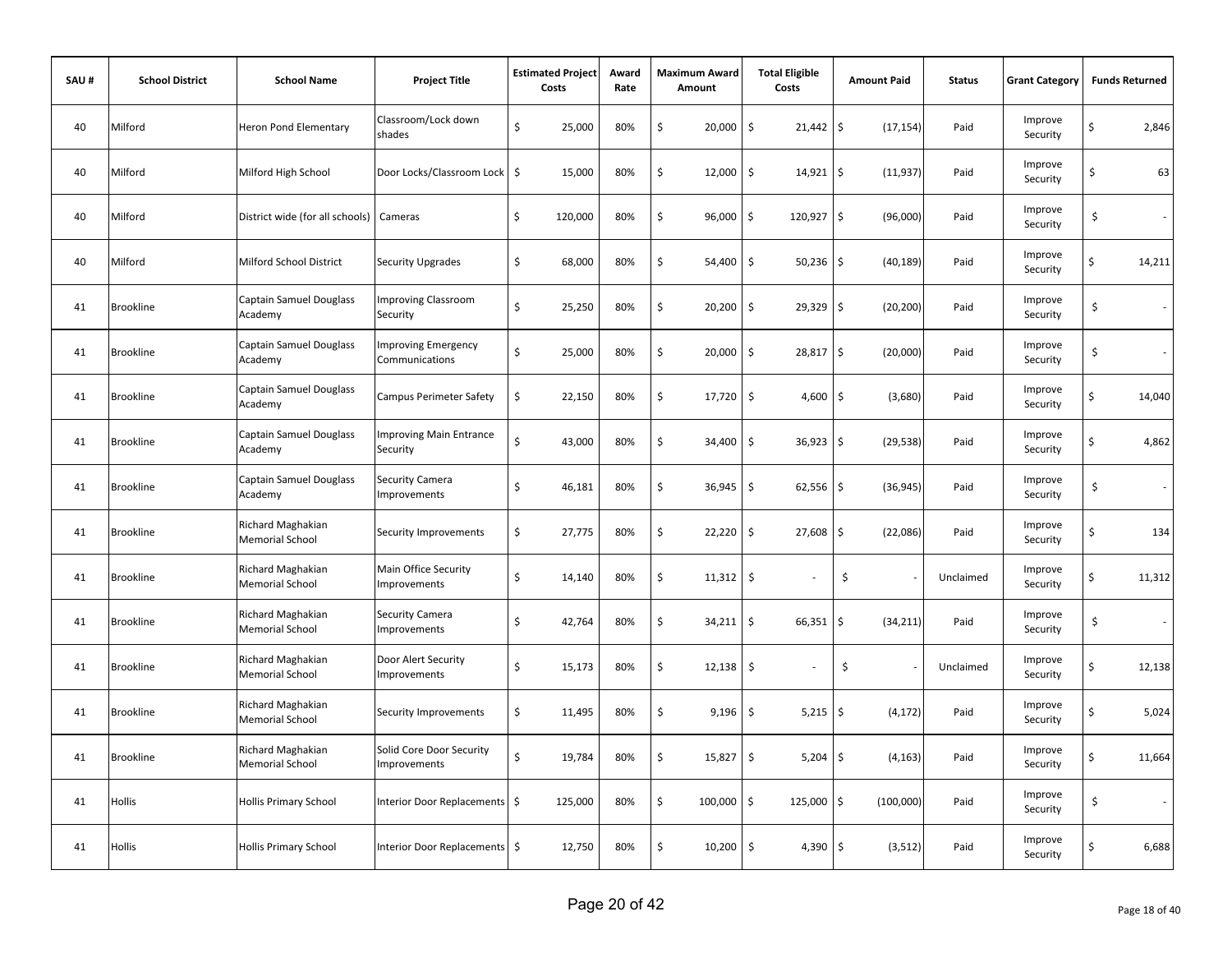| SAU# | <b>School District</b>          | <b>School Name</b>                       | <b>Project Title</b>                          | <b>Estimated Project</b><br>Costs | Award<br>Rate | Maximum Award<br>Amount | <b>Total Eligible</b><br>Costs | <b>Amount Paid</b>   | <b>Status</b> | <b>Grant Category</b> | <b>Funds Returned</b>          |
|------|---------------------------------|------------------------------------------|-----------------------------------------------|-----------------------------------|---------------|-------------------------|--------------------------------|----------------------|---------------|-----------------------|--------------------------------|
| 41   | Hollis                          | <b>Hollis Primary School</b>             | Security Camera<br><b>Improvements</b>        | Ś<br>33,590                       | 80%           | \$<br>26,872            | \$<br>46,069                   | \$<br>(26, 872)      | Paid          | Improve<br>Security   | \$<br>$\sim$                   |
| 41   | Hollis                          | <b>Hollis Upper Elementary</b>           | <b>Improvements to Security</b>               | \$<br>113,500                     | 80%           | \$<br>90,800            | \$<br>87,311                   | \$<br>(69, 849)      | Paid          | Improve<br>Security   | \$<br>20,951                   |
| 41   | Hollis                          | <b>Hollis Upper Elementary</b>           | Security Camera<br>Improvements               | \$<br>34,146                      | 80%           | \$<br>27,317            | $\sqrt{5}$<br>26,805           | \$<br>(21, 444)      | Paid          | Improve<br>Security   | \$<br>5,873                    |
| 41   | Hollis-Brookline<br>Cooperative | Hollis Brookline High School             | Safety Improvement<br>Proposal                | Ś<br>12,050                       | 80%           | \$<br>9,640             | \$<br>11,877                   | \$<br>(9, 502)       | Paid          | Improve<br>Security   | \$<br>138                      |
| 41   | Hollis-Brookline<br>Cooperative | Hollis Brookline High School             | Security Camera<br>Improvements               | \$<br>80,869                      | 80%           | \$<br>64,695            | $\ddot{\mathsf{S}}$<br>79,431  | \$<br>(63, 545)      | Paid          | Improve<br>Security   | \$<br>1,150                    |
| 41   | Hollis-Brookline<br>Cooperative | Hollis Brookline Middle<br>School        | Security Improvement<br>Proposal              | Ś<br>37,500                       | 80%           | \$<br>30,000            | \$<br>37,450                   | \$<br>(29,960)       | Paid          | Improve<br>Security   | \$<br>40                       |
| 41   | Hollis-Brookline<br>Cooperative | Hollis Brookline Middle<br>School        | Security Camera<br>Improvements               | Ś<br>40,538                       | 80%           | \$<br>32,430            | \$<br>9,673                    | \$<br>(7, 739)       | Paid          | Improve<br>Security   | \$<br>24,692                   |
| 42   | Nashua                          | <b>Amherst Street Elementary</b>         | Exterior security camera<br>additions         | \$<br>15,633                      | 80%           | \$<br>12,506            | \$<br>15,633                   | $\zeta$<br>(12, 506) | Paid          | Improve<br>Security   | \$<br>$\sim$                   |
| 42   | Nashua                          | Amherst Street Elementary                | Vestibule                                     | \$<br>35,000                      | 80%           | \$<br>28,000            | \$<br>$34,969$ \$              | (27, 975)            | Paid          | Improve<br>Security   | \$<br>25                       |
| 42   | Nashua                          | <b>Bicentennial Elementary</b>           | Main Entrance Security<br>Vestibule           | \$<br>25,050                      | 80%           | \$<br>20,040            | $\zeta$<br>$26,914$ \$         | (20,040)             | Paid          | Improve<br>Security   | \$<br>$\sim$                   |
| 42   | Nashua                          | <b>Birch Hill Elementary</b>             | Vestibule                                     | \$<br>25,000                      | 80%           | \$<br>20,000            | \$<br>$30,510$ \$              | (20,000)             | Paid          | Improve<br>Security   | \$<br>$\sim$                   |
| 42   | Nashua                          | <b>Birch Hill Elementary School</b>      | exterior camera additions                     | \$<br>9,060                       | 80%           | \$<br>7,248             | $\ddot{\mathsf{S}}$<br>9,060   | \$<br>(7, 248)       | Paid          | Improve<br>Security   | \$<br>÷.                       |
| 42   | Nashua                          | <b>Broad Street Elementary</b><br>School | <b>Bullet resistant glass</b><br>installation | \$<br>8,871                       | 80%           | \$<br>7,097             | $\mathsf{S}$<br>8,870 \$       | (7,096)              | Paid          | Improve<br>Security   | \$                             |
| 42   | Nashua                          | <b>Broad Street Elementary</b><br>School | <b>Interior Cameras</b>                       | \$<br>20,124                      | 80%           | \$<br>16,099            | \$<br>20,124                   | \$<br>(16,099)       | Paid          | Improve<br>Security   | \$                             |
| 42   | Nashua                          | Charlotte Ave Elementary                 | <b>Exterior Camera Additions</b>              | \$<br>9,996                       | 80%           | \$<br>7,997             | \$<br>9,996                    | \$<br>(7, 997)       | Paid          | Improve<br>Security   | \$                             |
| 42   | Nashua                          | Charlotte Ave Elementary                 | Main Entrance Security<br>Improvements        | \$<br>21,554                      | 80%           | \$<br>17,243            | \$<br>$23,325$ \$              | (17, 243)            | Paid          | Improve<br>Security   | \$                             |
| 42   | Nashua                          | Charlotte Ave Elementary                 | <b>Interior Cameras</b>                       | \$<br>27,668                      | 80%           | \$<br>22,134            | $\mathsf{S}$<br>27,668         | \$<br>(22, 134)      | Paid          | Improve<br>Security   | \$<br>$\overline{\phantom{a}}$ |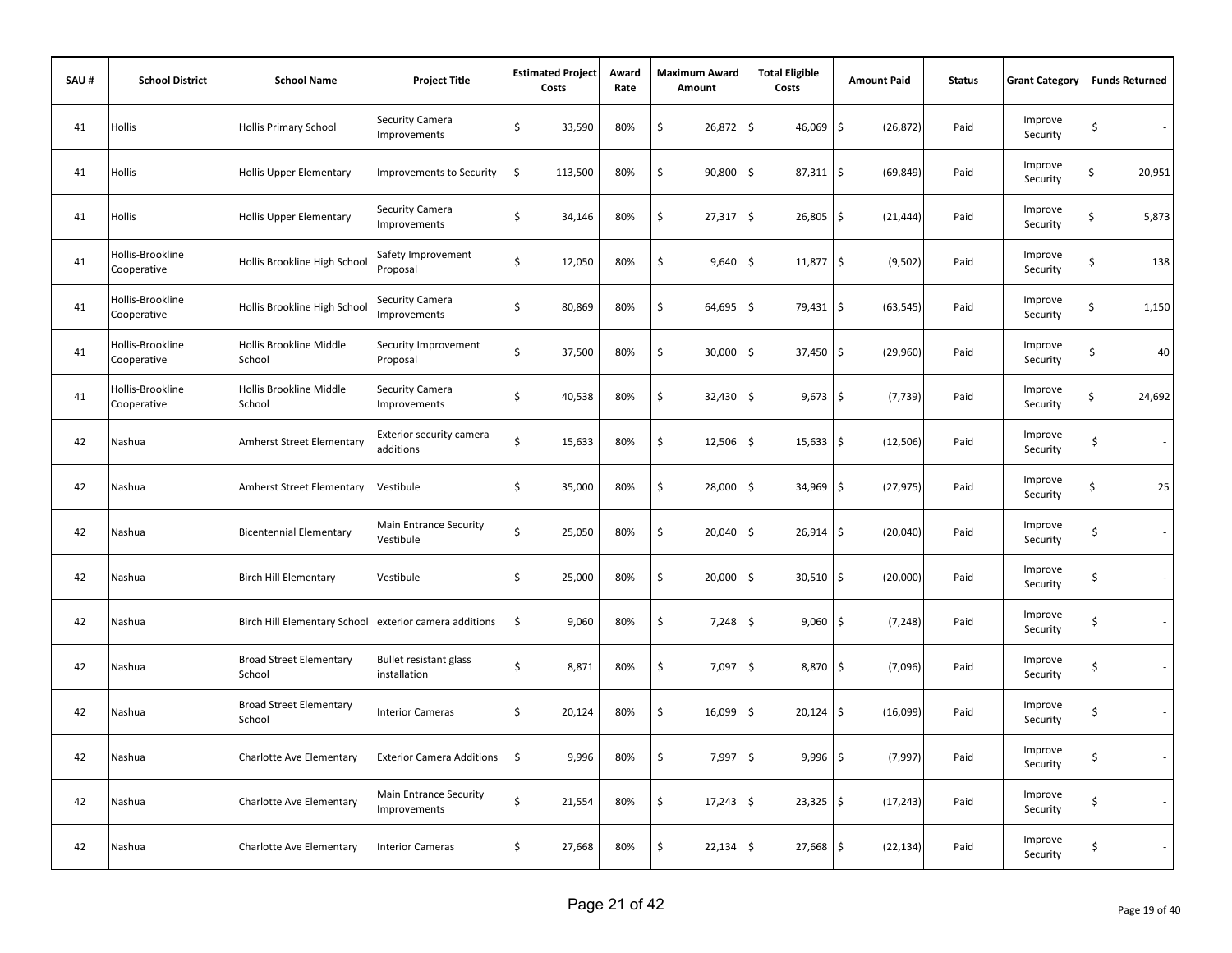| SAU# | <b>School District</b> | <b>School Name</b>                      | <b>Project Title</b>                          | <b>Estimated Project</b><br>Costs | Award<br>Rate | <b>Maximum Award</b><br>Amount | <b>Total Eligible</b><br>Costs     | <b>Amount Paid</b>      | <b>Status</b> | <b>Grant Category</b> | <b>Funds Returned</b>             |
|------|------------------------|-----------------------------------------|-----------------------------------------------|-----------------------------------|---------------|--------------------------------|------------------------------------|-------------------------|---------------|-----------------------|-----------------------------------|
| 42   | Nashua                 | Dr. Crisp Elementary                    | Camera additions                              | \$<br>36,326                      | 80%           | \$<br>29,061                   | \$<br>36,326                       | \$<br>(29,061)          | Paid          | Improve<br>Security   | \$<br>$\sim$                      |
| 42   | Nashua                 | Dr. Crisp Elementary                    | Vestibule                                     | \$<br>120,000                     | 80%           | \$<br>96,000                   | \$                                 | \$                      | Withdrawn     | Improve<br>Security   | \$<br>96,000                      |
| 42   | Nashua                 | Fairgrounds Elementary<br>School        | exterior camera additions                     | \$<br>8,869                       | 80%           | \$<br>7,096                    | \$<br>8,869                        | \$<br>(7,096)           | Paid          | Improve<br>Security   | \$                                |
| 42   | Nashua                 | <b>Fairgrounds Elementary</b><br>School | Main Entrance Security<br><b>Improvements</b> | \$<br>27,115                      | 80%           | \$<br>21,692                   | \$<br>$28,502$ \$                  | (21, 692)               | Paid          | Improve<br>Security   | \$                                |
| 42   | Nashua                 | <b>Fairgrounds Elementary</b><br>School | Interior Cameras                              | \$<br>15,707                      | 80%           | \$<br>12,566                   | \$<br>$15,707$ \$                  | (12, 566)               | Paid          | Improve<br>Security   | \$                                |
| 42   | Nashua                 | Fairgrounds Middle School               | <b>Exterior and Interior</b><br>Cameras       | \$<br>49,511                      | 80%           | \$<br>39,609                   | \$<br>$49,511$ \$                  | (39, 609)               | Paid          | Improve<br>Security   | \$                                |
| 42   | Nashua                 | Fairgrounds Middle School               | Vestibule                                     | \$<br>75,000                      | 80%           | \$<br>60,000                   | \$<br>75,000                       | \$<br>(60,000)          | Paid          | Improve<br>Security   | \$<br>$\overline{\phantom{a}}$    |
| 42   | Nashua                 | Ledge Street Elementary                 | Vestibule                                     | \$<br>50,000                      | 80%           | \$<br>40,000                   | $\ddot{\mathsf{S}}$<br>$50,351$ \$ | (40,000)                | Paid          | Improve<br>Security   | \$                                |
| 42   | Nashua                 | Ledge Street Elementary<br>School       | Cameras                                       | \$<br>15,494                      | 80%           | \$<br>12,395                   | $\zeta$<br>15,494                  | I\$<br>(12, 395)        | Paid          | Improve<br>Security   | \$<br>$\sim$                      |
| 42   | Nashua                 | Main Dunstable Elementary               | Vestibule                                     | \$<br>25,000                      | 80%           | \$<br>20,000                   | \$<br>$28,916$ \$                  | (20,000)                | Paid          | Improve<br>Security   | \$<br>$\mathcal{L}_{\mathcal{A}}$ |
| 42   | Nashua                 | Main Dunstable Elementary<br>School     | <b>Exterior Camera Additions</b>              | \$<br>15,854                      | 80%           | \$<br>12,683                   | \$<br>$15,854$ \$                  | (12, 683)               | Paid          | Improve<br>Security   | \$<br>$\sim$                      |
| 42   | Nashua                 | Mt. Pleasant School                     | Mt. Pleasant Vestibule                        | \$<br>500,000                     | 80%           | \$<br>100,000                  | \$                                 | \$                      | Withdrawn     | Improve<br>Security   | \$<br>100,000                     |
| 42   | Nashua                 | Mt. Pleasant School                     | Cameras                                       | \$<br>38,750                      | 80%           | \$<br>31,000                   | \$<br>35,493                       | $\ddot{s}$<br>(28, 394) | Paid          | Improve<br>Security   | \$<br>2,606                       |
| 42   | Nashua                 | Nashua High North                       | <b>Exterior Camera Additions</b>              | \$<br>12,179                      | 80%           | \$<br>9,743                    | \$<br>12,179                       | \$<br>(9, 743)          | Paid          | Improve<br>Security   | \$<br>$\sim$                      |
| 42   | Nashua                 | Nashua High North                       | Interior Cameras                              | \$<br>29,641                      | 80%           | \$<br>23,713                   | \$<br>$29,641$ \$                  | (23, 712)               | Paid          | Improve<br>Security   | \$<br>$\sim$                      |
| 42   | Nashua                 | Nashua High North                       | Vestibule                                     | \$<br>20,000                      | 80%           | \$<br>16,000                   | \$<br>$20,864$ \$                  | (16,000)                | Paid          | Improve<br>Security   | \$                                |
| 42   | Nashua                 | Nashua High South                       | Nashua High South<br>Vestibule                | \$<br>10,000                      | 80%           | \$<br>8,000                    | \$<br>$9,413$ \$                   | (7, 530)                | Paid          | Improve<br>Security   | \$<br>470                         |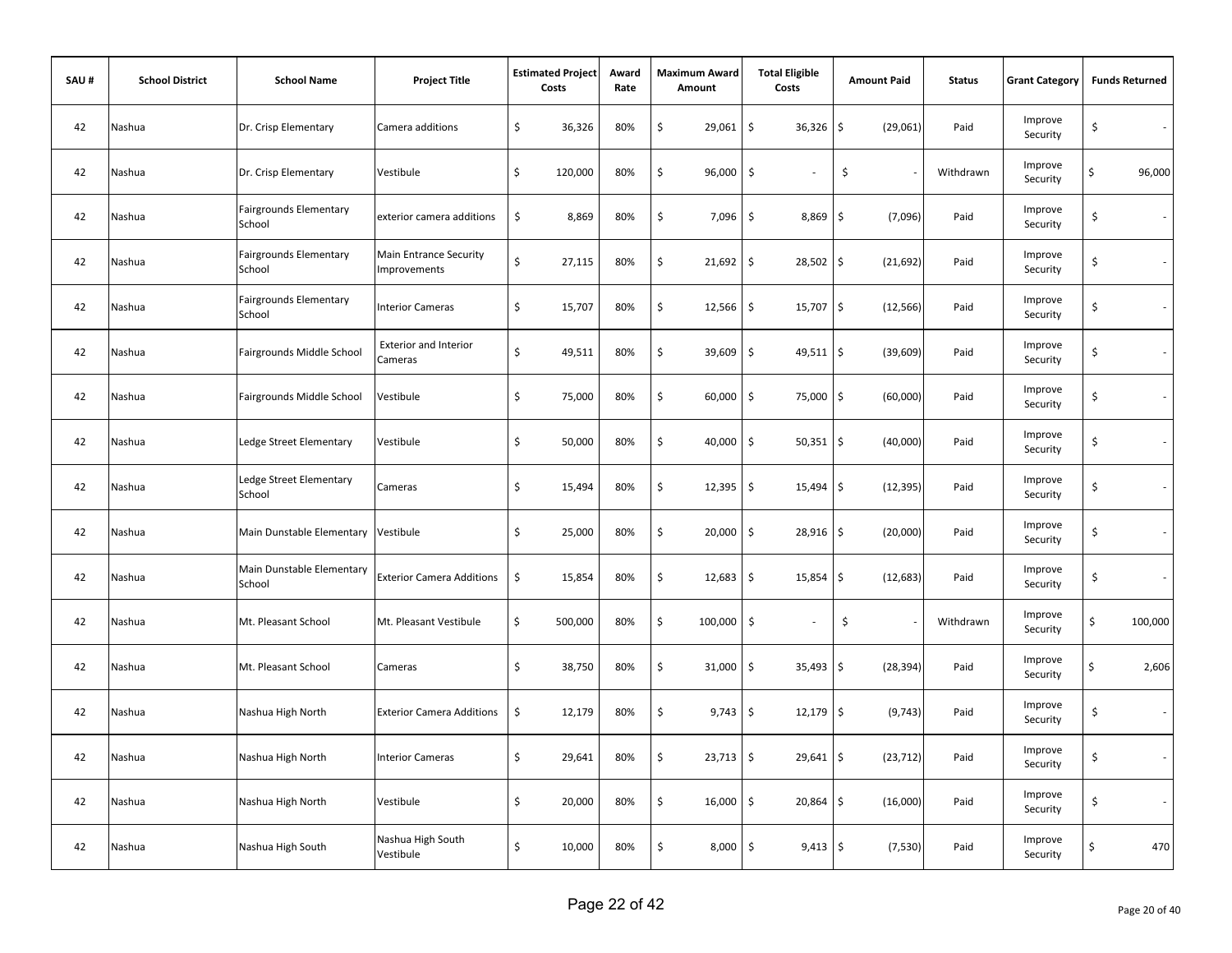| SAU# | <b>School District</b> | <b>School Name</b>                | <b>Project Title</b>                        |    | <b>Estimated Project</b><br>Costs | Award<br>Rate | <b>Maximum Award</b><br>Amount | <b>Total Eligible</b><br>Costs     | <b>Amount Paid</b> | <b>Status</b> | <b>Grant Category</b> | <b>Funds Returned</b> |
|------|------------------------|-----------------------------------|---------------------------------------------|----|-----------------------------------|---------------|--------------------------------|------------------------------------|--------------------|---------------|-----------------------|-----------------------|
| 42   | Nashua                 | Pennichuck Middle School          | interior cameras                            | \$ | 32,083                            | 80%           | \$<br>25,666                   | \$<br>32,803                       | \$<br>(25, 666)    | Paid          | Improve<br>Security   | \$                    |
| 42   | Nashua                 | Pennichuck Middle School          | Vestibule                                   | \$ | 55,000                            | 80%           | \$<br>44,000                   | \$<br>$55,000$   \$                | (44,000)           | Paid          | Improve<br>Security   | \$                    |
| 42   | Nashua                 | <b>Sunset Heights</b>             | Vestibule                                   | \$ | 16,000                            | 80%           | \$<br>12,800                   | $\ddot{\mathsf{S}}$<br>$17,172$ \$ | (12,800)           | Paid          | Improve<br>Security   | \$                    |
| 42   | Nashua                 | <b>Sunset Heights Elementary</b>  | <b>Interior Cameras</b>                     | \$ | 18,413                            | 80%           | \$<br>14,730                   | \$<br>$18,413$ \$                  | (14, 730)          | Paid          | Improve<br>Security   | \$                    |
| 43   | Newport                | Newport Middle High<br>/SRVRTC    | <b>CTE Keyless Door Access</b>              | \$ | 18,000                            | 80%           | \$<br>14,400                   | $\ddot{\mathsf{S}}$<br>$21,719$ \$ | (14, 400)          | Paid          | Improve<br>Security   | \$<br>$\sim$          |
| 43   | Newport                | Newport Middle High<br>/SRVRTC    | Cameras                                     | \$ | 40,500                            | 80%           | \$<br>32,400                   | \$<br>32,094                       | \$<br>(25, 675)    | Paid          | Improve<br>Security   | \$<br>6,725           |
| 43   | Newport                | Newport Middle High<br>/SRVRTC    | Paging / Alarm System                       | \$ | 15,000                            | 80%           | \$<br>12,000                   | \$<br>10,982                       | \$<br>(8, 786)     | Paid          | Improve<br>Security   | \$<br>3,214           |
| 43   | Newport                | Newport Middle High<br>/SRVRTC    | <b>Walkie Talkies</b>                       | \$ | 9,000                             | 80%           | \$<br>7,200                    | $\ddot{\mathsf{S}}$<br>6,534       | \$<br>(5, 227)     | Paid          | Improve<br>Security   | \$<br>1,973           |
| 43   | Newport                | <b>Richards Elementary School</b> | Increase number of<br>Cameras               | \$ | 9,000                             | 80%           | \$<br>7,200                    | $\zeta$<br>6,840                   | \$<br>(5, 472)     | Paid          | Improve<br>Security   | \$<br>1,728           |
| 43   | Newport                | <b>Richards Elementary School</b> | Increase Keyless Door<br>Access             | \$ | 6,000                             | 80%           | \$<br>4,800                    | \$<br>$7,043$ \$                   | (4,800)            | Paid          | Improve<br>Security   | \$<br>$\sim$          |
| 43   | Newport                | Richards Elementary School        | <b>Additional Walk-Talkies</b>              | \$ | 4,500                             | 80%           | \$<br>3,600                    | \$<br>$3,277$ \$                   | (2,622)            | Paid          | Improve<br>Security   | \$<br>978             |
| 43   | Newport                | <b>Richards Elementary School</b> | <b>Front Entrance</b>                       | \$ | 10,000                            | 80%           | \$<br>8,000                    | $\ddot{\mathsf{S}}$<br>$10,852$ \$ | (8,000)            | Paid          | Improve<br>Security   | \$<br>$\sim$          |
| 43   | Newport                | <b>School District Buses</b>      | Security Cameras for on our<br><b>Buses</b> | Ś  | 33,503                            | 80%           | \$<br>26,802                   | \$<br>33,603                       | \$<br>(26, 802)    | Paid          | Improve<br>Security   | \$                    |
| 44   | Northwood              | Northwood School                  | Reconfiguration and Re-<br>orientation      | \$ | 650,000                           | 80%           | \$<br>100,000                  | \$                                 | \$                 | Withdrawn     | Improve<br>Security   | \$<br>100,000         |
| 44   | Northwood              | Northwood School                  | Upgrade Camera System                       | \$ | 62,000                            | 80%           | \$<br>49,600                   | \$<br>$65,137$ \$                  | (49,600)           | Paid          | Improve<br>Security   | \$<br>$\sim$          |
| 44   | Nottingham             | Nottingham School                 | Security Video Cameras                      | \$ | 61,226                            | 80%           | \$<br>48,981                   | \$<br>$57,095$ \$                  | (45, 676)          | Paid          | Improve<br>Security   | \$<br>3,305           |
| 44   | Strafford              | <b>Strafford School</b>           | <b>Strafford School</b>                     | \$ | 77,057                            | 80%           | \$<br>61,646                   | $\ddot{\mathsf{S}}$<br>79,677 \$   | (61, 646)          | Paid          | Improve<br>Security   | \$<br>$\sim$          |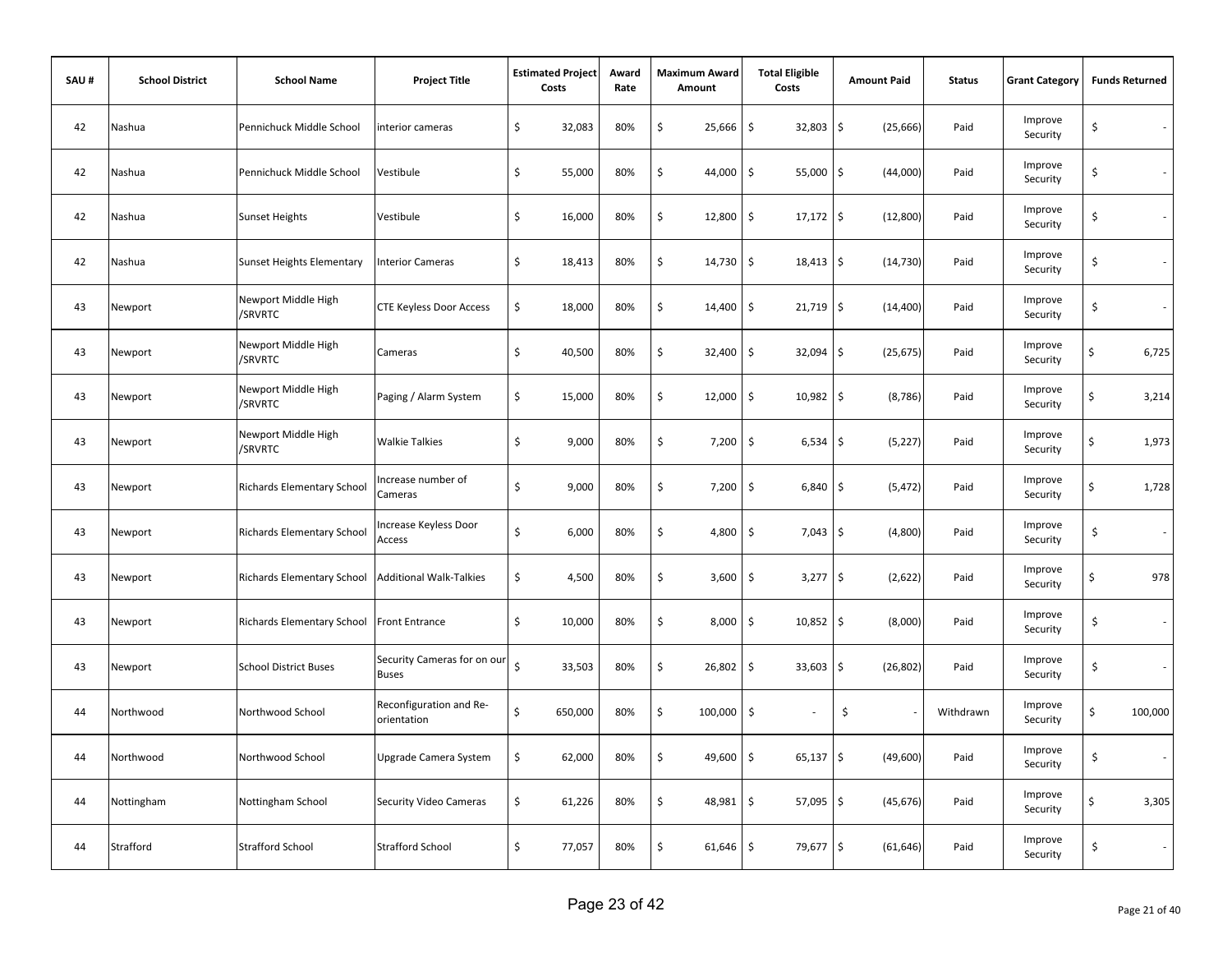| SAU# | <b>School District</b>  | <b>School Name</b>                          | <b>Project Title</b>                                      | <b>Estimated Project</b><br>Costs | Award<br>Rate | <b>Maximum Award</b><br>Amount |             | <b>Total Eligible</b><br>Costs | <b>Amount Paid</b>               | <b>Status</b> | <b>Grant Category</b> | <b>Funds Returned</b>          |
|------|-------------------------|---------------------------------------------|-----------------------------------------------------------|-----------------------------------|---------------|--------------------------------|-------------|--------------------------------|----------------------------------|---------------|-----------------------|--------------------------------|
| 45   | Moultonborough          | Moultonborough Academy                      | Camera system and camera<br>installation                  | $\zeta$<br>150,000                | 80%           | \$                             | 100,000     | $103,417$ \$<br>\$             | (82, 733)                        | Paid          | Improve<br>Security   | \$<br>17,267                   |
| 45   | Moultonborough          | Moultonborough Central<br>School            | Camera system and camera<br>installation                  | $\zeta$<br>150,000                | 80%           | \$                             | 100,000     | \$<br>123,877                  | $\ddot{\mathbf{5}}$<br>(99, 101) | Paid          | Improve<br>Security   | Ś<br>899                       |
| 46   | Andover                 | Andover Elementary &<br>Middle Schools      | <b>Access Controlled Main</b><br>Entrance                 | \$<br>130,000                     | 80%           | \$                             | 104,000     | \$<br>66,490                   | \$<br>(53, 192)                  | Paid          | Improve<br>Security   | \$<br>50,808                   |
| 46   | Andover                 | Andover Elementary/Middle                   | Firewall between 1934 &<br>1960 wings                     | \$<br>100,593                     | 30%           | \$                             | $30,178$ \$ | $33,884$ \$                    | (10, 165)                        | Paid          | Life Safety           | \$<br>20,013                   |
| 46   | Andover                 | Andover Elementary/Middle Sprinkler system  |                                                           | \$<br>356,000                     | 30%           | \$                             | 106,800     | \$<br>138,460                  | \$<br>(41, 538)                  | Paid          | Life Safety           | \$<br>65,262                   |
| 46   | Andover                 | Andover Elementary/Middle<br>School (AE/MS) | <b>Increased Security</b>                                 | \$<br>96,000                      | 80%           | \$                             | 76,800      | \$<br>$66,233$ \$              | (52, 986)                        | Paid          | Improve<br>Security   | \$<br>23,814                   |
| 46   | Merrimack Valley        | <b>Boscawen Elementary</b><br>School        | Card Access Project                                       | \$<br>18,135                      | 80%           | \$                             | 14,508      | \$<br>18,135                   | \$<br>(14, 508)                  | Paid          | Improve<br>Security   | \$<br>$\overline{\phantom{a}}$ |
| 46   | Merrimack Valley        | <b>Boscawen Elementary</b><br>School        | Classroom Intruder Lock<br>project                        | \$<br>23,681                      | 80%           | \$                             | 18,945      | \$<br>23,681                   | \$<br>(18, 945)                  | Paid          | Improve<br>Security   | \$<br>$\sim$                   |
| 46   | Merrimack Valley        | <b>Boscawen Elementary</b><br>School        | <b>Bullet Resistant Reception</b><br>Window               | \$<br>5,500                       | 80%           | \$                             | 4,400       | \$<br>$4,543$ \$               | (3,635)                          | Paid          | Improve<br>Security   | \$<br>765                      |
| 46   | Merrimack Valley        | <b>Boscawen Elementary</b><br>School        | <b>School Guard Security Glass</b>                        | \$<br>4,071                       | 80%           | \$                             | 3,257       | $\sqrt{5}$<br>4,071            | \$<br>(3, 257)                   | Paid          | Improve<br>Security   | \$<br>$\overline{\phantom{a}}$ |
| 46   | Merrimack Valley        | <b>Boscawen Elementary</b><br>School        | Cameras                                                   | \$<br>18,625                      | 80%           | \$                             | 14,900      | \$<br>18,625                   | \$<br>(14,900)                   | Paid          | Improve<br>Security   | \$<br>$\sim$                   |
| 46   | Merrimack Valley        | Loudon Elementary School                    | <b>Bullet Resistant Reception</b><br>Window               | \$<br>5,500                       | 80%           | \$                             | 4,400       | \$<br>$4,543$ \$               | (3,635)                          | Paid          | Improve<br>Security   | \$<br>765                      |
| 46   | Merrimack Valley        | Loudon Elementary School                    | School Guard Security Glass   \$                          | 4,976                             | 80%           | \$                             | 3,981       | \$<br>4,976                    | \$<br>(3,981)                    | Paid          | Improve<br>Security   | \$<br>$\sim$                   |
| 46   | Merrimack Valley        | Loudon Elementary School                    | Cameras                                                   | \$<br>18,625                      | 80%           | \$                             | 14,900      | \$<br>18,625                   | \$<br>(14,900)                   | Paid          | Improve<br>Security   | \$<br>$\sim$                   |
| 46   | Merrimack Valley        | Merrimack Valley High<br>School             | <b>Bullet Resistant Reception</b><br><b>Glass Project</b> | \$<br>4,090                       | 80%           | \$                             | 3,272       | \$<br>4,543                    | \$<br>(3, 272)                   | Paid          | Improve<br>Security   | \$                             |
| 46   | Merrimack Valley        | Merrimack Valley High<br>School             | School Guard Security Glass \$                            | 7,033                             | 80%           | \$                             | $5,626$ \$  | $7,033$ \$                     | (5,626)                          | Paid          | Improve<br>Security   | \$                             |
| 46   | <b>Merrimack Valley</b> | Merrimack Valley Learning<br>Center         | Cameras                                                   | \$<br>12,380                      | 80%           | \$                             | 9,904       | $\sqrt{5}$<br>12,380           | \$<br>(9,904)                    | Paid          | Improve<br>Security   | \$                             |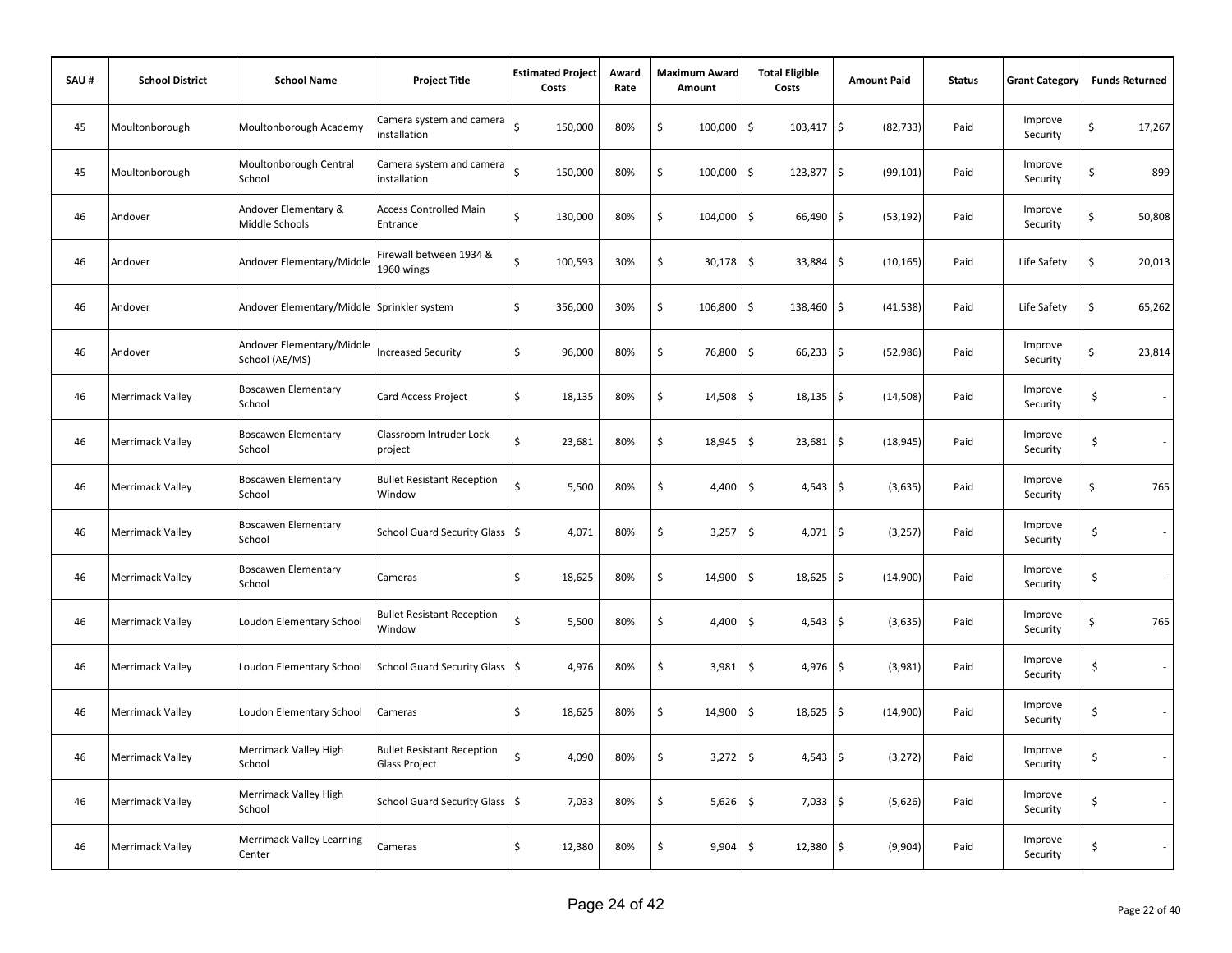| SAU# | <b>School District</b>                        | <b>School Name</b>                                         | <b>Project Title</b>                                            | <b>Estimated Project</b><br>Costs | Award<br>Rate | <b>Maximum Award</b><br>Amount | <b>Total Eligible</b><br>Costs     | <b>Amount Paid</b>             | <b>Status</b> | <b>Grant Category</b> |    | <b>Funds Returned</b> |
|------|-----------------------------------------------|------------------------------------------------------------|-----------------------------------------------------------------|-----------------------------------|---------------|--------------------------------|------------------------------------|--------------------------------|---------------|-----------------------|----|-----------------------|
| 46   | <b>Merrimack Valley</b>                       | <b>Merrimack Valley Learning</b><br>Center,                | Gym Cameras                                                     | \$<br>3,201                       | 80%           | \$<br>2,561                    | \$<br>$3,201$ \$                   | (2, 561)                       | Paid          | Improve<br>Security   | \$ | $\sim$                |
| 46   | <b>Merrimack Valley</b>                       | MV Middle School                                           | <b>Bullet Resistant Reception</b><br>Window                     | \$<br>5,500                       | 80%           | \$<br>4,400                    | $\ddot{\mathsf{S}}$<br>$4,543$ \$  | (3,635)                        | Paid          | Improve<br>Security   | \$ | 765                   |
| 46   | Merrimack Valley                              | MV Middle School                                           | School Guard Security Glass \$                                  | 3,670                             | 80%           | \$<br>2,936                    | $\ddot{\circ}$<br>$3,670$ \$       | (2,936)                        | Paid          | Improve<br>Security   | \$ | $\sim$                |
| 46   | <b>Merrimack Valley</b>                       | MV Middle School                                           | <b>Panic Buttons</b>                                            | \$<br>25,611                      | 80%           | \$<br>20,489                   | $\ddot{\mathsf{S}}$<br>$25,611$ \$ | (20, 489)                      | Paid          | Improve<br>Security   | \$ |                       |
| 46   | <b>Merrimack Valley</b>                       | Penacook Elem School                                       | <b>Bullet Resistant Reception</b><br>Window                     | Ś.<br>5,500                       | 80%           | \$<br>4,400                    | \$<br>$4,543$ \$                   | (3,635)                        | Paid          | Improve<br>Security   | \$ | 765                   |
| 46   | <b>Merrimack Valley</b>                       | Penacook Elem School                                       | School Guard Security Glass   \$                                | 7,187                             | 80%           | \$<br>5,750                    | \$<br>$7,187$ \$                   | (5,750)                        | Paid          | Improve<br>Security   | \$ |                       |
| 46   | <b>Merrimack Valley</b>                       | Penacook Elementary School Cameras                         |                                                                 | \$<br>12,380                      | 80%           | \$<br>9,904                    | $\ddot{\mathsf{S}}$<br>12,380      | $\ddot{\mathsf{S}}$<br>(9,904) | Paid          | Improve<br>Security   | \$ |                       |
| 46   | <b>Merrimack Valley</b>                       | Salisbury Elementary School School Guard Security Glass \$ |                                                                 | 1,380                             | 80%           | \$<br>1,104                    | \$<br>$1,380$ \$                   | (1, 104)                       | Paid          | Improve<br>Security   | \$ |                       |
| 46   | <b>Merrimack Valley</b>                       | Salisbury Elementary School                                | Cameras                                                         | \$<br>8,903                       | 80%           | \$<br>7,122                    | $\mathsf{S}$<br>$8,903$ \$         | (7, 122)                       | Paid          | Improve<br>Security   | \$ | $\sim$                |
| 46   | <b>Merrimack Valley</b>                       | <b>Webster Elementary School</b>                           | <b>Bullet Resistant Reception</b><br>Window                     | \$<br>11,000                      | 80%           | \$<br>8,800                    | $\ddot{\mathsf{S}}$<br>$9,086$ \$  | (7, 269)                       | Paid          | Improve<br>Security   | \$ | 1,531                 |
| 46   | <b>Merrimack Valley</b>                       | <b>Webster Elementary School</b>                           | School Guard Security Glass   \$                                | 2,961                             | 80%           | \$<br>$2,369$ \$               | $2,961$ \$                         | (2, 369)                       | Paid          | Improve<br>Security   | \$ | $\sim$                |
| 46   | <b>Merrimack Valley</b>                       | <b>Webster Elementary School</b>                           | Cameras                                                         | \$<br>8,903                       | 80%           | \$<br>$7,122$ \$               | $8,903$ \$                         | (7, 122)                       | Paid          | Improve<br>Security   | \$ | $\sim$                |
| 47   | Jaffrey-Rindge<br>Cooperative                 | Conant High School/Jaffrey-<br>Rindge Middle School        | Security Upgrade                                                | \$<br>80,097                      | 80%           | \$<br>64,078                   | $\ddot{\mathsf{S}}$<br>$81,065$ \$ | (64, 078)                      | Paid          | Improve<br>Security   | \$ |                       |
| 47   | Jaffrey-Rindge<br>Cooperative                 | Jaffrey Grade School                                       | Window film & shades,<br>locks on connecting doors,<br>bollards | \$<br>120,085                     | 80%           | \$<br>96,068                   | $\ddot{\mathsf{S}}$<br>$61,968$ \$ | (49, 574)                      | Paid          | Improve<br>Security   | Ś  | 46,494                |
| 47   | Jaffrey-Rindge<br>Cooperative                 | Rindge Memorial School                                     | Window film & shades,<br>locks on connecting doors,<br>bollards | \$<br>123,250                     | 80%           | \$<br>98,600                   | \$<br>71,566 \$                    | (57, 253)                      | Paid          | Improve<br>Security   | \$ | 41,347                |
| 48   | Pemi-Baker Regional<br><b>School District</b> | Plymouth Regional High<br>School                           | Security<br>Improvements/Upgrades                               | \$<br>293,000                     | 80%           | \$<br>100,000                  | \$<br>$133,184$ \$                 | (100,000)                      | Paid          | Improve<br>Security   | \$ | $\sim$                |
| 48   | Plymouth                                      | Plymouth Elementary School                                 | Security<br>Improvements/Upgrades                               | \$<br>98,047                      | 80%           | \$<br>78,438 \$                | 98,047 \$                          | (78, 438)                      | Paid          | Improve<br>Security   | \$ |                       |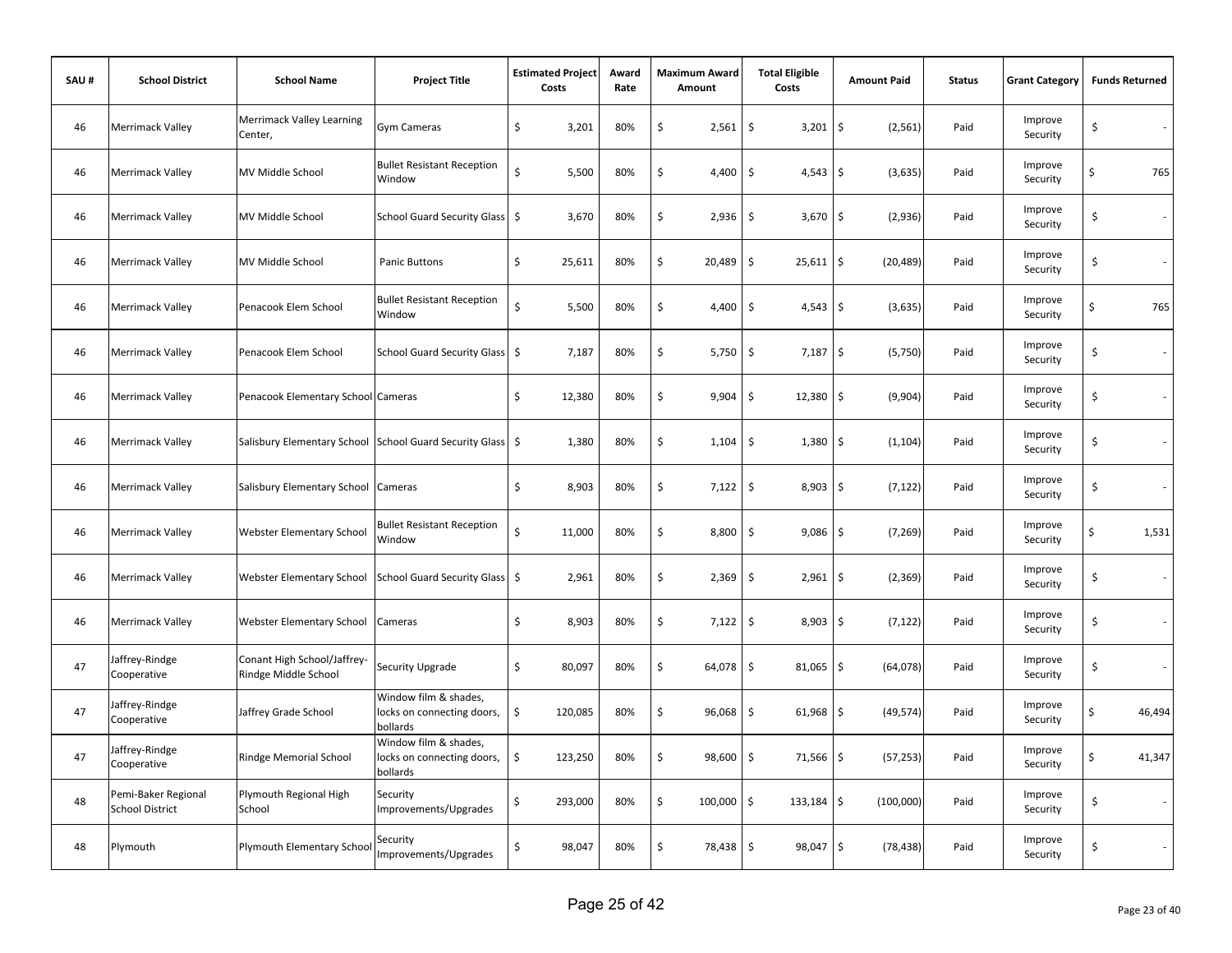| SAU# | <b>School District</b>         | <b>School Name</b>                                                      | <b>Project Title</b>                                                  |    | <b>Estimated Project</b><br>Costs | Award<br>Rate | Maximum Award<br>Amount | <b>Total Eligible</b><br>Costs | <b>Amount Paid</b>               | <b>Status</b> | <b>Grant Category</b> | <b>Funds Returned</b> |
|------|--------------------------------|-------------------------------------------------------------------------|-----------------------------------------------------------------------|----|-----------------------------------|---------------|-------------------------|--------------------------------|----------------------------------|---------------|-----------------------|-----------------------|
| 48   | Plymouth                       | Plymouth Elementary School                                              | Security<br>Improvements/Upgrades                                     | \$ | 89,453                            | 80%           | \$<br>21,562            | \$<br>24,512                   | $\ddot{\mathsf{s}}$<br>(19,609)  | Paid          | Improve<br>Security   | \$<br>1,953           |
| 48   | Rumney                         | <b>Russell Elem</b>                                                     | Fire Alarm Project                                                    | \$ | 70,000                            | 45%           | \$<br>31,500            | \$                             | \$                               | Withdrawn     | Life Safety           | \$<br>31,500          |
| 48   | Rumney                         | <b>Russell Elem</b>                                                     | Sprinkler                                                             | \$ | 404,000                           | 45%           | \$<br>181,800           | \$<br>$\overline{\phantom{a}}$ | \$                               | Withdrawn     | Life Safety           | \$<br>181,800         |
| 48   | Rumney                         | <b>Russell Elem</b>                                                     | Sprinkler addition                                                    | \$ | 149,500                           | 45%           | \$<br>67,275            | \$                             | \$                               | Withdrawn     | Life Safety           | \$<br>67,275          |
| 48   | Wentworth                      | Wentworth Elementary                                                    | Fire Sprinkler system                                                 | \$ | 404,900                           | 40%           | \$<br>161,960           | \$<br>×.                       | \$                               | Withdrawn     | Life Safety           | \$<br>161,960         |
| 48   | Wentworth                      | Wentworth Elementary                                                    | Fire Alarm system                                                     | \$ | 70,000                            | 40%           | \$<br>28,000            | \$<br>55,878                   | l\$<br>(22, 351)                 | Paid          | Life Safety           | \$<br>5,649           |
| 49   | Governor Wentworth<br>Regional | All schools in GWRSD                                                    | <b>GWRSD-Security</b>                                                 | \$ | 320,000                           | 80%           | \$<br>256,000           | \$<br>320,000                  | l\$<br>(256,000)                 | Paid          | Improve<br>Security   | \$                    |
| 50   | Greenland                      | <b>Greenland Central School</b>                                         | <b>Access Control through</b><br>proximity card system                | Ś  | 46,595                            | 80%           | \$<br>37,276            | \$<br>23,315                   | $\ddot{\mathsf{s}}$<br>(18, 652) | Paid          | Improve<br>Security   | \$<br>18,624          |
| 50   | Greenland                      | <b>Greenland Central School</b>                                         | <b>Exterior Speaker Grant</b>                                         | \$ | 807                               | 80%           | \$<br>646               | \$<br>807                      | \$<br>(646)                      | Paid          | Improve<br>Security   | \$                    |
| 50   | Greenland                      | <b>Greenland Central School</b>                                         | Camera Grant                                                          | \$ | 36,000                            | 80%           | \$<br>28,800            | \$<br>$29,310$ \$              | (23, 448)                        | Paid          | Improve<br>Security   | \$<br>5,352           |
| 50   | Greenland                      | <b>Greenland Central School</b>                                         | Door Safety Grant                                                     | \$ | 17,230                            | 80%           | \$<br>13,784            | \$<br>$17,923$ \$              | (13, 784)                        | Paid          | Improve<br>Security   | \$                    |
| 50   | Greenland                      | <b>Greenland Central School</b>                                         | Audio/video Intercom<br>Security Grant                                | \$ | 7,185                             | 80%           | \$<br>5,748             | \$<br>$7,185$ \$               | (5, 748)                         | Paid          | Improve<br>Security   | \$                    |
| 50   | New Castle                     | Newcastle Elementary<br>School (Maude H. Trefethen<br>Elementary)       | <b>Security Upgrades</b>                                              | \$ | 42,808                            | 80%           | \$<br>34,246            | \$<br>$42,808$ \$              | (34, 246)                        | Paid          | Improve<br>Security   | \$                    |
| 50   | Newington                      | Newington Elementary<br>School                                          | Safety Cameras/Alarms/<br>window film                                 | \$ | 64,550                            | 80%           | \$<br>51,640            | \$<br>64,550                   | $\ddot{\varsigma}$<br>(51, 640)  | Paid          | Improve<br>Security   | \$                    |
| 50   | Rye                            | <b>Rye Elementary</b>                                                   | Improving Infrastructure<br>Security - Keyless Entry,<br>Alert system | \$ | 80,093                            | 80%           | \$<br>64,074            | \$<br>80,093                   | $\ddot{\varsigma}$<br>(64, 074)  | Paid          | Improve<br>Security   | \$                    |
| 50   | Rye                            | Rye Junior High School                                                  | Improving Infrastructure<br>Security                                  | \$ | 70,041                            | 80%           | \$<br>56,033            | \$<br>$69,941$ \$              | (55, 953)                        | Paid          | Improve<br>Security   | \$<br>80              |
| 51   | Pittsfield                     | Pittsfield Elementary<br>School/Pittsfield Middle<br><b>High School</b> | <b>School Security Project</b>                                        | \$ | 20,680                            | 80%           | \$<br>16,544            | <b>S</b><br>$20,680$ \$        | (16, 544)                        | Paid          | Improve<br>Security   | \$                    |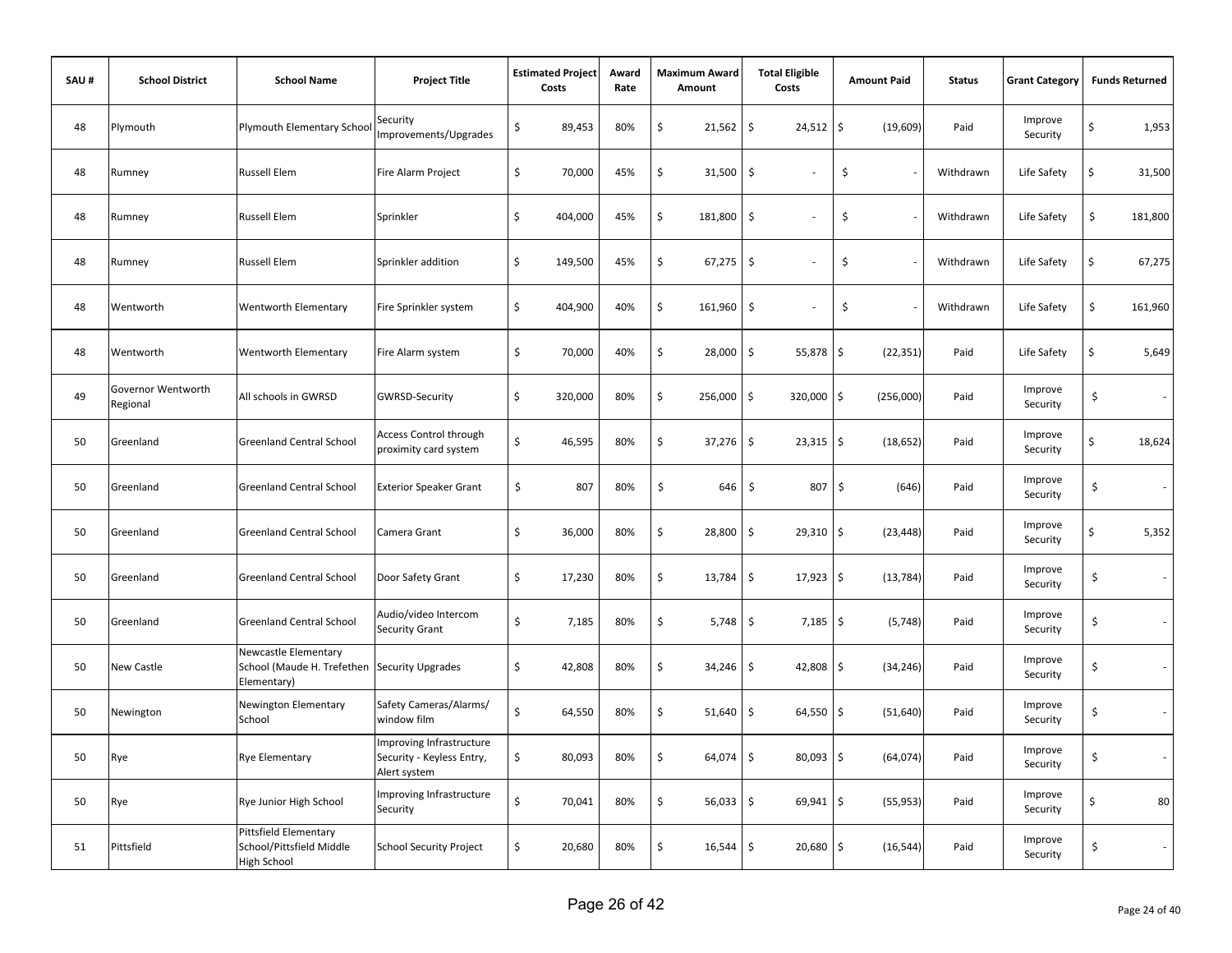| SAU# | <b>School District</b> | <b>School Name</b>                                  | <b>Project Title</b>                                                     |    | <b>Estimated Project</b><br>Costs | Award<br>Rate | <b>Maximum Award</b><br>Amount | <b>Total Eligible</b><br>Costs     | <b>Amount Paid</b> | <b>Status</b> | <b>Grant Category</b> | <b>Funds Returned</b>             |
|------|------------------------|-----------------------------------------------------|--------------------------------------------------------------------------|----|-----------------------------------|---------------|--------------------------------|------------------------------------|--------------------|---------------|-----------------------|-----------------------------------|
| 52   | Portsmouth             | Dondero Elementary School                           | Panic Button and dialer                                                  | \$ | 3,000                             | 80%           | \$<br>2,400                    | \$<br>3,699                        | \$<br>(2,400)      | Paid          | Improve<br>Security   | \$                                |
| 52   | Portsmouth             | Little Harbour Elementary<br>School                 | Panic Button and dialer                                                  | \$ | 3,000                             | 80%           | \$<br>2,400                    | $\ddot{\mathsf{S}}$<br>$4,399$ \$  | (2,400)            | Paid          | Improve<br>Security   | \$                                |
| 52   | Portsmouth             | New Franklin Elementary<br>School                   | New Franklin Security<br>Upgrade                                         | \$ | 518,000                           | 80%           | \$<br>100,000                  | \$<br>$119,712$ \$                 | (95, 769)          | Paid          | Improve<br>Security   | \$<br>4,231                       |
| 52   | Portsmouth             | Portsmouth High School                              | Security Upgrade                                                         | \$ | 705,000                           | 80%           | \$<br>100,000                  | \$<br>126,887 \$                   | (100,000)          | Paid          | Improve<br>Security   | \$                                |
| 52   | Portsmouth             | Portsmouth Middle School                            | Camera Additions                                                         | \$ | 8,000                             | 80%           | \$<br>6,400                    | \$<br>$8,100$ \$                   | (6,400)            | Paid          | Improve<br>Security   | \$                                |
| 52   | Portsmouth             | Robert J. Lister Academy<br>"RJLA"                  | Cameras, keyless<br>entry/buzzer, duress buttor                          | \$ | 49,980                            | 80%           | \$<br>39,984                   | \$<br>$55,905$ \$                  | (39, 984)          | Paid          | Improve<br>Security   | \$<br>$\overline{\phantom{a}}$    |
| 53   | Allenstown             | Allenstown Elementary<br>School                     | Security Improvement<br><b>Grant increasing</b><br>surveillance coverage | \$ | 159,000                           | 80%           | \$<br>127,200                  | $\ddot{\mathsf{S}}$<br>$84,715$ \$ | (67, 772)          | Paid          | Improve<br>Security   | \$<br>59,428                      |
| 53   | Allenstown             | Allenstown Elementary<br>School                     | Security Improvements                                                    | \$ | 73,500                            | 80%           | \$<br>58,800                   | \$                                 | \$                 | Withdrawn     | Improve<br>Security   | \$<br>58,800                      |
| 53   | Allenstown             | Armand R. Dupont School                             | Project to Improve School<br>Security                                    | \$ | 84,737                            | 80%           | \$<br>67,790                   | $\zeta$<br>$85,413$ \$             | (67, 790)          | Paid          | Improve<br>Security   | \$<br>$\sim$                      |
| 53   | Allenstown             | Armand R. Dupont School                             | <b>Security Needs</b>                                                    | \$ | 10,071                            | 80%           | \$<br>8,057                    | \$<br>$9,275$ \$                   | (7, 420)           | Paid          | Improve<br>Security   | \$<br>637                         |
| 53   | Allenstown             | Armand R. Dupont School                             | Shades                                                                   | \$ | 2,205                             | 80%           | \$<br>1,764                    | \$<br>$2,077$ \$                   | (1,662)            | Paid          | Improve<br>Security   | \$<br>102                         |
| 53   | Chichester             | Chichester Central School                           | Security Installation: Phase                                             | Ś  | 22,320                            | 80%           | \$<br>17,856                   | \$<br>$22,366$ \$                  | (17, 856)          | Paid          | Improve<br>Security   | \$<br>$\sim$                      |
| 53   | Chichester             | Chichester Central School                           | Security Installation: Phase                                             | \$ | 34,887                            | 80%           | \$<br>27,910                   | \$<br>$35,095$ \$                  | (27, 910)          | Paid          | Improve<br>Security   | \$                                |
| 53   | Deerfield              | Deerfield Community School Surveillance Development |                                                                          | \$ | 33,178                            | 80%           | \$<br>26,542                   | \$<br>$27,048$ \$                  | (21, 638)          | Paid          | Improve<br>Security   | \$<br>4,904                       |
| 53   | Epsom                  | Epsom Central School                                | <b>Bollards</b>                                                          | \$ | 3,800                             | 80%           | \$<br>3,040                    | \$<br>3,800                        | \$<br>(3,040)      | Paid          | Improve<br>Security   | \$<br>$\mathcal{L}_{\mathcal{A}}$ |
| 53   | Epsom                  | Epsom Central School                                | Electronic Key System and<br>Lock Replacement                            | \$ | 59,310                            | 80%           | \$<br>47,448                   | $\ddot{\mathsf{S}}$<br>$58,223$ \$ | (46, 578)          | Paid          | Improve<br>Security   | \$<br>870                         |
| 53   | Epsom                  | Epsom Central School                                | Locks and Doors within<br><b>Building</b>                                | \$ | 60,997                            | 80%           | \$<br>48,798                   | \$<br>$60,997$ \$                  | (48, 798)          | Paid          | Improve<br>Security   | \$<br>$\sim$                      |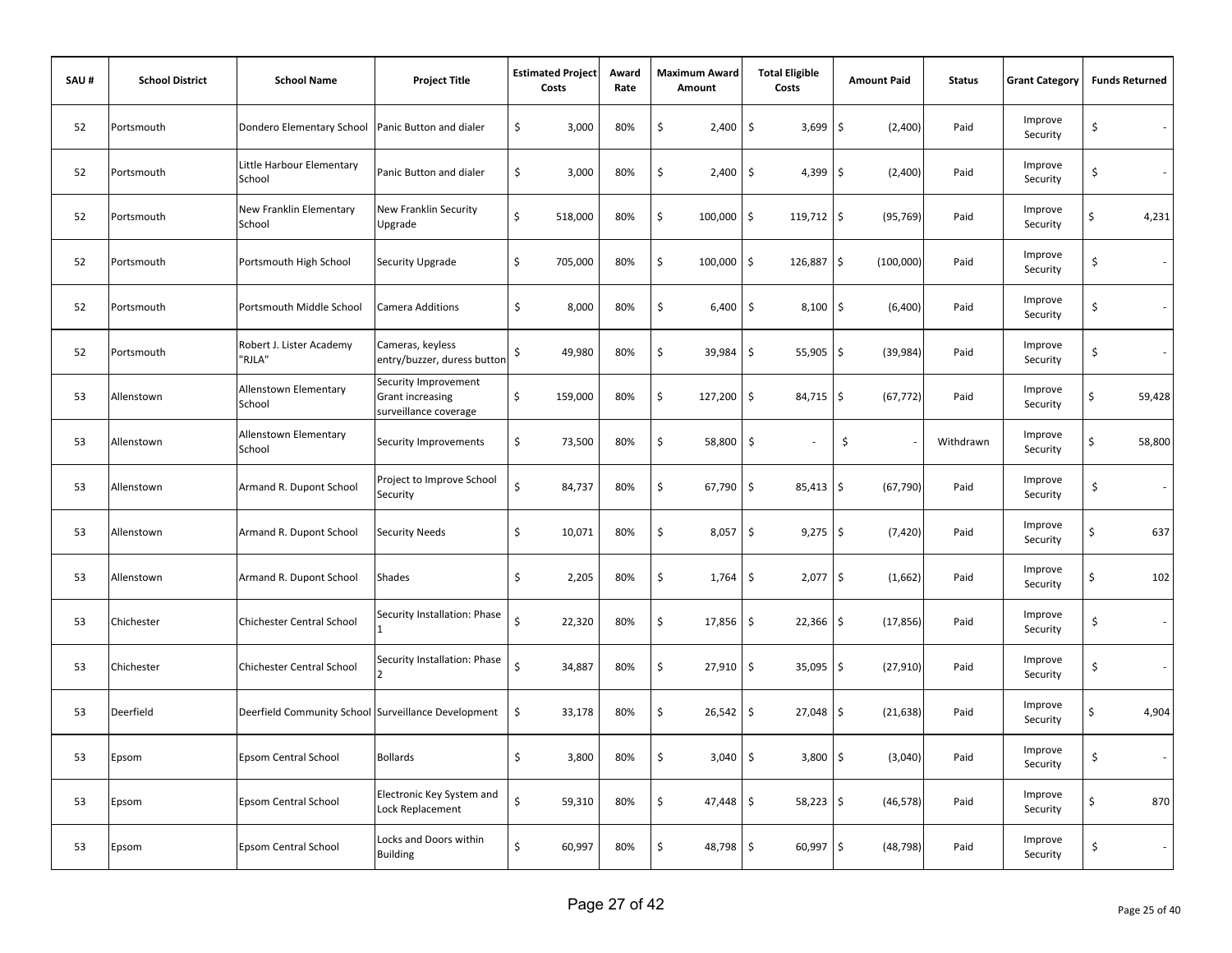| SAU# | <b>School District</b> | <b>School Name</b>                                                       | <b>Project Title</b>                         | <b>Estimated Project</b><br>Costs | Award<br>Rate | <b>Maximum Award</b><br>Amount | <b>Total Eligible</b><br>Costs     | <b>Amount Paid</b> | <b>Status</b> | <b>Grant Category</b> |    | <b>Funds Returned</b> |
|------|------------------------|--------------------------------------------------------------------------|----------------------------------------------|-----------------------------------|---------------|--------------------------------|------------------------------------|--------------------|---------------|-----------------------|----|-----------------------|
| 53   | Pembroke               | Pembroke Academy                                                         | <b>Courtyard Doors</b>                       | \$<br>17,000                      | 80%           | \$<br>13,600                   | \$<br>7,727                        | \$<br>(6, 182)     | Paid          | Improve<br>Security   | \$ | 7,418                 |
| 53   | Pembroke               | Pembroke Hill School                                                     | <b>Outside Doors</b>                         | \$<br>17,000                      | 80%           | \$<br>13,600                   | \$<br>17,000                       | \$<br>(13,600)     | Paid          | Improve<br>Security   | \$ | $\sim$                |
| 53   | Pembroke               | Pembroke Hill School                                                     | <b>Outside Doors</b>                         | \$<br>43,500                      | 80%           | \$<br>34,800                   | \$<br>$40,150$ \$                  | (32, 120)          | Paid          | Improve<br>Security   | Ś  | 2,680                 |
| 53   | Pembroke               | Pembroke School District<br>Wide                                         | Security Camera Upgrade                      | \$<br>17,338                      | 80%           | \$<br>13,870                   | \$ ا<br>$17,338$ \$                | (13, 870)          | Paid          | Improve<br>Security   | \$ | $\sim$                |
| 53   | Pembroke               | Three Rivers School,<br>Pembroke Hill School,<br>Pembroke Village School | Door Access Control                          | \$<br>17,230                      | 80%           | \$<br>13,784                   | $\ddot{\mathsf{S}}$<br>$11,486$ \$ | (9, 189)           | Paid          | Improve<br>Security   | \$ | 4,595                 |
| 53   | Pembroke               | Pembroke Academy/Three<br>Rivers School                                  | Camera Upgrades                              | \$<br>13,044                      | 80%           | \$<br>10,435                   | $\ddot{\mathsf{S}}$<br>13,044      | \$<br>(10, 435)    | Paid          | Improve<br>Security   | \$ |                       |
| 53   | Pembroke               | Pembroke School District<br>Wide                                         | Radio Communication                          | \$<br>13,600                      | 80%           | \$<br>10,880                   | \$<br>13,530                       | \$<br>(10, 824)    | Paid          | Improve<br>Security   | \$ | 56                    |
| 53   | Pembroke               | Pembroke School District<br>Wide                                         | Signs                                        | \$<br>400                         | 80%           | \$<br>320                      | \$<br>398                          | \$<br>(318)        | Paid          | Improve<br>Security   | \$ | $\overline{2}$        |
| 53   | Pembroke               | Pembroke School District<br>Wide                                         | <b>Security Centers</b>                      | \$<br>8,132                       | 80%           | \$<br>6,506                    | \$<br>8,090                        | \$<br>(6, 472)     | Paid          | Improve<br>Security   | \$ | 34                    |
| 54   | Rochester              | Chamberlain Street School                                                | Front Entryway Overhaul                      | \$<br>14,311                      | 80%           | \$<br>11,449                   | $\ddot{\mathsf{S}}$<br>11,909      | \$<br>(9,527)      | Paid          | Improve<br>Security   | \$ | 1,921                 |
| 54   | Rochester              | District wide                                                            | <b>EOM Software</b>                          | \$<br>31,500                      | 80%           | \$<br>25,200                   | \$<br>31,500                       | \$<br>(25, 200)    | Paid          | Improve<br>Security   | \$ | $\sim$                |
| 54   | Rochester              | Gonic Elementary School                                                  | Playground Access Control                    | \$<br>5,000                       | 80%           | \$<br>4,000                    | \$<br>5,000                        | \$<br>(4,000)      | Paid          | Improve<br>Security   | \$ | $\sim$                |
| 54   | Rochester              | Gonic Elementary School                                                  | Roof Truss replacement                       | \$<br>1,000,000                   | 60%           | \$<br>600,000                  | $\ddot{\mathsf{S}}$<br>1,296,247   | \$<br>(600,000)    | Paid          | Life Safety           | \$ |                       |
| 54   | Rochester              | <b>McClelland Elementary</b><br>School                                   | <b>Access Control</b><br>Improvement         | \$<br>6,385                       | 80%           | \$<br>5,108                    | \$<br>6,385                        | \$<br>(5, 108)     | Paid          | Improve<br>Security   | \$ | $\sim$                |
| 54   | Rochester              | Rochester Middle School                                                  | Rochester Middle School<br>Door Replacements | \$<br>16,300                      | 80%           | \$<br>13,040                   | \$<br>10,203                       | \$<br>(8, 163)     | Paid          | Improve<br>Security   | \$ | 4,877                 |
| 54   | Rochester              | <b>School Street School</b>                                              | <b>Expanded Surveillance</b>                 | \$<br>3,500                       | 80%           | \$<br>2,800                    | \$<br>$4,015$ \$                   | (2,800)            | Paid          | Improve<br>Security   | \$ | $\sim$                |
| 54   | Rochester              | Spaulding High School<br><b>Exterior Door Upgrades</b>                   | <b>Exterior Door Upgrades</b>                | \$<br>33,400                      | 80%           | \$<br>$26,720$ \$              | $41,418$ \$                        | (26, 720)          | Paid          | Improve<br>Security   | \$ |                       |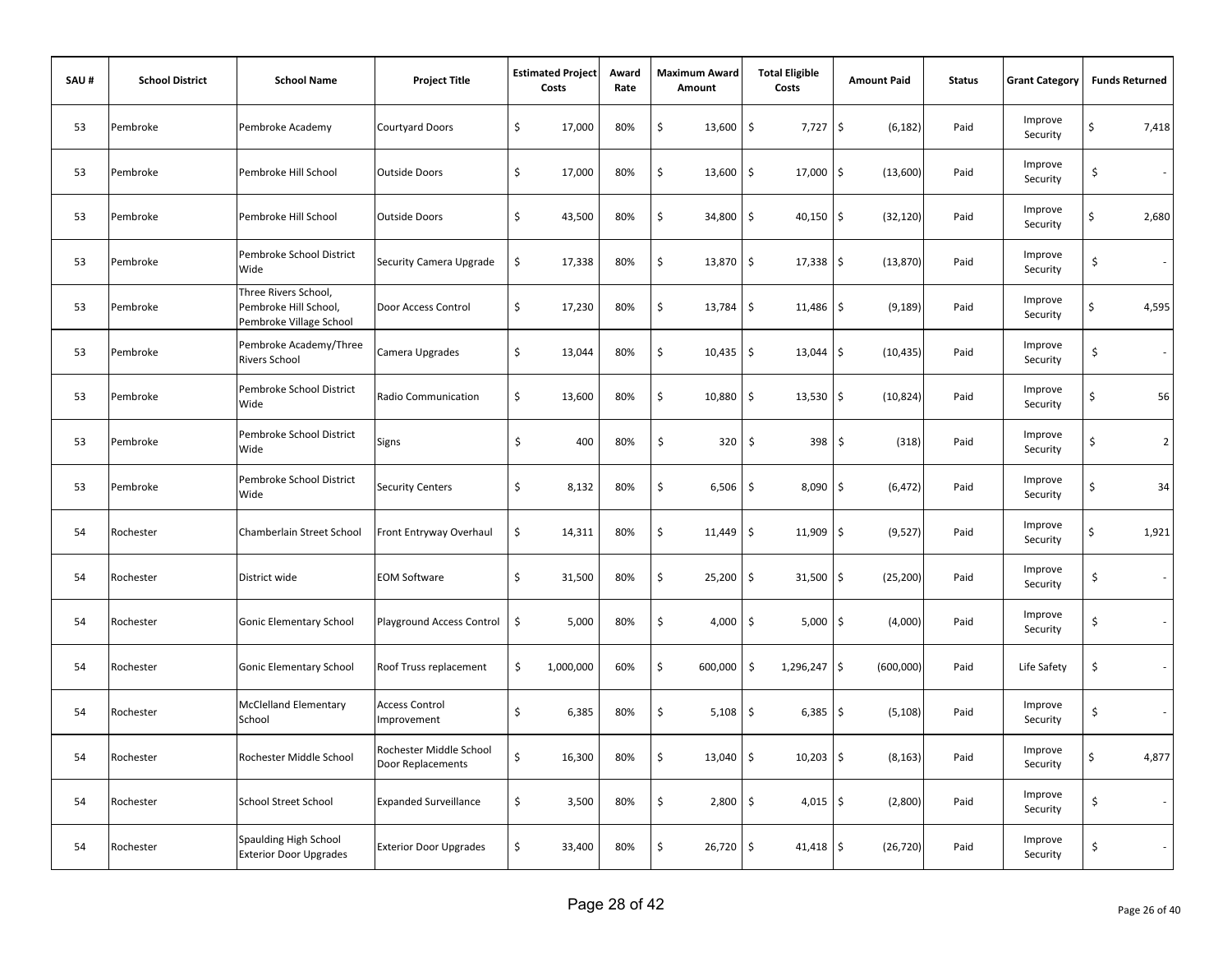| SAU# | <b>School District</b>     | <b>School Name</b>                            | <b>Project Title</b>                       | <b>Estimated Project</b><br>Costs | Award<br>Rate | <b>Maximum Award</b><br>Amount | <b>Total Eligible</b><br>Costs | <b>Amount Paid</b> | <b>Status</b> | <b>Grant Category</b> |                     | <b>Funds Returned</b> |
|------|----------------------------|-----------------------------------------------|--------------------------------------------|-----------------------------------|---------------|--------------------------------|--------------------------------|--------------------|---------------|-----------------------|---------------------|-----------------------|
| 54   | Rochester                  | William Allen Elementary<br>School            | Improve Surveillance<br>Capabilities       | \$<br>4,860                       | 80%           | \$<br>3,888                    | \$<br>4,228                    | \$<br>(3, 382)     | Paid          | Improve<br>Security   | \$                  | 506                   |
| 54   | Rochester                  | William Allen Elementary<br>School            | <b>School Fence</b>                        | \$<br>55,000                      | 80%           | \$<br>44,000                   | \$<br>27,850                   | \$<br>(22, 280)    | Paid          | Improve<br>Security   | \$                  | 21,720                |
| 55   | Hampstead                  | Hampstead Central<br><b>Elementary School</b> | Security Upgrades                          | \$<br>60,519                      | 80%           | \$<br>48,415                   | $\sqrt{5}$<br>60,519           | \$<br>(48, 415)    | Paid          | Improve<br>Security   | $\ddot{\mathsf{S}}$ | $\sim$                |
| 55   | Hampstead                  | Hampstead Central School                      | SDS                                        | \$<br>33,901                      | 80%           | \$<br>$27,121$ \$              | $\overline{\phantom{a}}$       | \$                 | Unclaimed     | Improve<br>Security   | \$                  | 27,121                |
| 55   | Hampstead                  | Hampstead Middle School                       | Security Upgrades                          | \$<br>85,519                      | 80%           | \$<br>68,415                   | $\ddot{\mathsf{S}}$<br>85,519  | \$<br>(68, 415)    | Paid          | Improve<br>Security   | \$                  |                       |
| 55   | Hampstead                  | Hampstead Middle School                       | SDS                                        | \$<br>45,485                      | 80%           | \$<br>36,388                   | \$                             | \$                 | Unclaimed     | Improve<br>Security   | \$                  | 36,388                |
| 55   | Hampstead                  | Hampstead School District                     | Fiber project                              | \$<br>14,000                      | 10%           | \$<br>1,400                    | \$<br>14,000                   | (1,400)<br>\$      | Paid          | E-Rate                | \$                  | $\sim$                |
| 55   | <b>Timberlane Regional</b> | Atkinson Academy                              | Main Entry Security<br>Improvements        | \$<br>9,000                       | 80%           | \$<br>7,200                    | \$<br>3,850                    | \$<br>(3,080)      | Paid          | Improve<br>Security   | \$                  | 4,120                 |
| 55   | <b>Timberlane Regional</b> | Atkinson Academy                              | Cameras                                    | \$<br>33,901                      | 80%           | \$<br>27,121                   | \$<br>33,901                   | \$<br>(27, 121)    | Paid          | Improve<br>Security   | \$                  | $\sim$                |
| 55   | Timberlane Regional        | Danville Elementary School                    | Replacement of Fire panel                  | \$<br>23,000                      | 38%           | \$<br>8,740                    | \$<br>$20,924$ \$              | (7, 951)           | Paid          | Life Safety           | \$                  | 789                   |
| 55   | Timberlane Regional        | Danville Elementary School                    | Main Entry Security<br><b>Improvements</b> | \$<br>9,000                       | 80%           | \$<br>7,200                    | \$<br>3,537                    | \$<br>(2,830)      | Paid          | Improve<br>Security   | \$                  | 4,370                 |
| 55   | <b>Timberlane Regional</b> | Danville Elementary School                    | Cameras                                    | \$<br>29,539                      | 80%           | \$<br>23,631                   | $\ddot{\mathsf{S}}$<br>29,539  | \$<br>(23, 631)    | Paid          | Improve<br>Security   | \$                  | $\sim$                |
| 55   | <b>Timberlane Regional</b> | <b>Pollard Elementary</b>                     | Main Entry Security<br><b>Improvements</b> | \$<br>11,000                      | 80%           | \$<br>8,800                    | \$<br>4,638                    | (3,710)<br>\$      | Paid          | Improve<br>Security   | \$                  | 5,090                 |
| 55   | Timberlane Regional        | Pollard Elementary School                     | Cameras                                    | \$<br>32,251                      | 80%           | \$<br>25,801                   | \$<br>32,251                   | \$<br>(25, 801)    | Paid          | Improve<br>Security   | \$                  | $\sim$                |
| 55   | Timberlane Regional        | Sandown North Elementary                      | Main Entry Security<br>Improvements        | \$<br>9,000                       | 80%           | \$<br>7,200                    | \$<br>3,748                    | \$<br>(2,998)      | Paid          | Improve<br>Security   | \$                  | 4,202                 |
| 55   | <b>Timberlane Regional</b> | Sandown North Elementary                      | Cameras                                    | \$<br>33,524                      | 80%           | \$<br>26,819                   | \$<br>$33,524$ \$              | (26, 819)          | Paid          | Improve<br>Security   | \$                  |                       |
| 55   | <b>Timberlane Regional</b> | Timberlane Regional High<br>School            | Main Entry Security<br>Improvements        | \$<br>17,000                      | 80%           | \$<br>13,600                   | $\sqrt{5}$<br>$13,487$ \$      | (10, 789)          | Paid          | Improve<br>Security   | Ś                   | 2,811                 |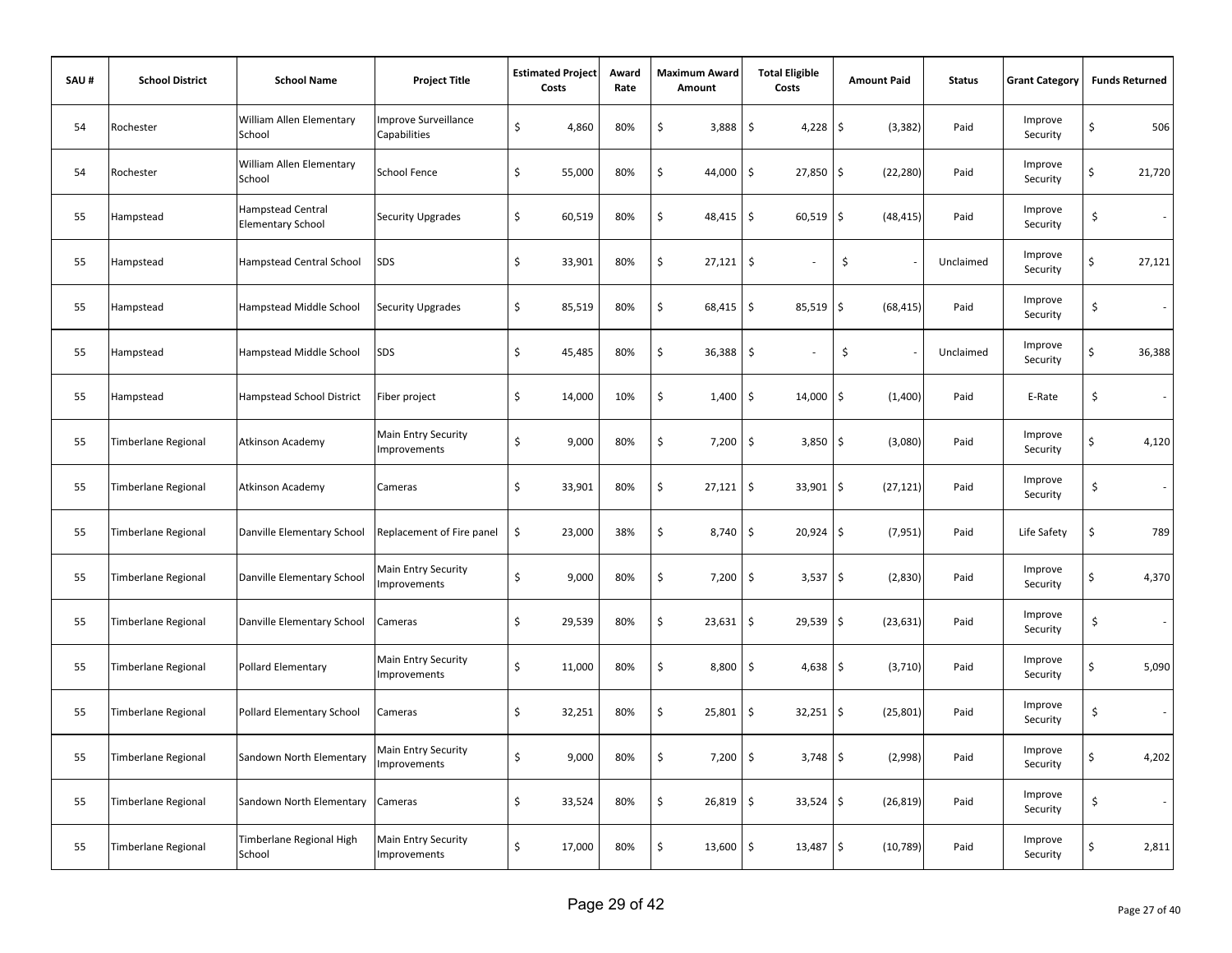| SAU# | <b>School District</b>     | <b>School Name</b>                                                      | <b>Project Title</b>                                                 | <b>Estimated Project</b><br>Costs |         | Award<br>Rate | <b>Maximum Award</b><br>Amount | <b>Total Eligible</b><br>Costs     | <b>Amount Paid</b>              | <b>Status</b> | <b>Grant Category</b> | <b>Funds Returned</b>             |
|------|----------------------------|-------------------------------------------------------------------------|----------------------------------------------------------------------|-----------------------------------|---------|---------------|--------------------------------|------------------------------------|---------------------------------|---------------|-----------------------|-----------------------------------|
| 55   | Timberlane Regional        | Timberlane Regional High<br>School                                      | Cameras                                                              | \$                                | 68,775  | 80%           | \$<br>55,020                   | \$<br>68,775                       | \$<br>(55,020)                  | Paid          | Improve<br>Security   | \$<br>$\sim$                      |
| 55   | <b>Timberlane Regional</b> | Timberlane Regional Middle<br>School                                    | <b>Main Entry Security</b><br><b>Improvements</b>                    | \$                                | 13,000  | 80%           | \$<br>10,400                   | \$<br>9,392                        | $\ddot{\mathsf{S}}$<br>(7, 514) | Paid          | Improve<br>Security   | \$<br>2,886                       |
| 55   | Timberlane Regional        | Timberlane Regional Middle<br>School                                    | Cameras                                                              | \$                                | 58,484  | 80%           | \$<br>46,787                   | \$<br>58,484                       | \$<br>(46, 787)                 | Paid          | Improve<br>Security   | \$                                |
| 55   | <b>Timberlane Regional</b> | The Learning Center @<br>Sandown Central                                | Cameras                                                              | \$                                | 32,510  | 80%           | \$<br>26,008                   | \$<br>$32,510$ \$                  | (26,008)                        | Paid          | Improve<br>Security   | \$                                |
| 55   | <b>Timberlane Regional</b> | Timberlane Regional School<br><b>District Performing Arts</b><br>Center | Cameras                                                              | \$                                | 24,848  | 80%           | \$<br>19,878                   | $\ddot{\mathsf{S}}$<br>$24,848$ \$ | (19, 878)                       | Paid          | Improve<br>Security   | \$                                |
| 55   | <b>Timberlane Regional</b> | TLC @ Sandown Central                                                   | Main Entry Security<br><b>Improvements</b>                           | \$                                | 7,000   | 80%           | \$<br>5,600                    | \$<br>$3,812$ \$                   | (3,050)                         | Paid          | Improve<br>Security   | \$<br>2,550                       |
| 56   | Rollinsford                | Rollinsford Grade School                                                | Safe and Secure School -<br>Entrance & Communication   \$<br>Systems |                                   | 63,492  | 80%           | \$<br>50,794                   | $\ddot{\mathsf{S}}$<br>63,492      | \$<br>(50, 794)                 | Paid          | Improve<br>Security   | \$                                |
| 56   | Somersworth                | Idlehurst Elementary School                                             | Digital radio request                                                | \$                                | 25,000  | 80%           | \$<br>20,000                   | \$<br>$19,603$ \$                  | (15, 682)                       | Paid          | Improve<br>Security   | \$<br>4,318                       |
| 56   | Somersworth                | Maple Wood Elementary<br>School                                         | <b>Front Entrance Access</b><br>Control                              | \$                                | 125,000 | 80%           | \$<br>100,000                  | \$<br>242,820 \$                   | (100,000)                       | Paid          | Improve<br>Security   | \$<br>$\mathcal{L}_{\mathcal{A}}$ |
| 56   | Somersworth                | Maple Wood Elementary<br>School                                         | <b>Front Entrance Access</b><br>Control                              | \$                                | 775,000 | 80%           | \$<br>620,000                  | \$<br>775,000 \$                   | (620,000)                       | Paid          | Improve<br>Security   | \$<br>$\sim$                      |
| 56   | Somersworth                | Maple Wood School                                                       | Security Upgrades                                                    | \$                                | 33,000  | 80%           | \$<br>26,400                   | \$<br>$33,000$ \$                  | (26, 400)                       | Paid          | Improve<br>Security   | \$<br>$\sim$                      |
| 56   | Somersworth                | Maple Wood School                                                       | Security Upgrades                                                    | \$                                | 170     | 80%           | \$<br>136                      | $\ddot{\mathsf{S}}$<br>$170 \pm$   | (136)                           | Paid          | Improve<br>Security   | \$<br>$\sim$                      |
| 56   | Somersworth                | Somersworth High School                                                 | <b>Emergency Asbestos floor</b><br>tile removal - due to<br>flooding | \$                                | 95,000  | 60%           | \$<br>57,000                   | \$<br>55,300                       | \$<br>(33, 180)                 | Paid          | Life Safety           | \$<br>23,820                      |
| 56   | Somersworth                | Somersworth High School                                                 | Upgrade/addition of<br>security cameras                              | \$                                | 50,000  | 80%           | \$<br>40,000                   | \$<br>46,132                       | \$<br>(36,906)                  | Paid          | Improve<br>Security   | \$<br>3,094                       |
| 56   | Somersworth                | Somersworth Middle School                                               | Secure vestibule, update<br>cameras                                  | Ś                                 | 20,000  | 80%           | \$<br>16,000                   | \$<br>20,000                       | \$<br>(16,000)                  | Paid          | Improve<br>Security   | \$<br>$\sim$                      |
| 56   | Somersworth                | Somersworth Middle School                                               | Secure vestibule, update<br>cameras                                  | \$                                | 1,410   | 80%           | \$<br>1,128                    | $\ddot{\mathsf{S}}$<br>$1,410$ \$  | (1, 128)                        | Paid          | Improve<br>Security   | \$<br>$\sim$                      |
| 57   | Salem                      | <b>Barron Elementary School</b>                                         | Camera system and camera<br>installation                             | Ś                                 | 14,000  | 80%           | \$<br>11,200                   | \$<br>$12,066$ \$                  | (9,653)                         | Paid          | Improve<br>Security   | \$<br>1,547                       |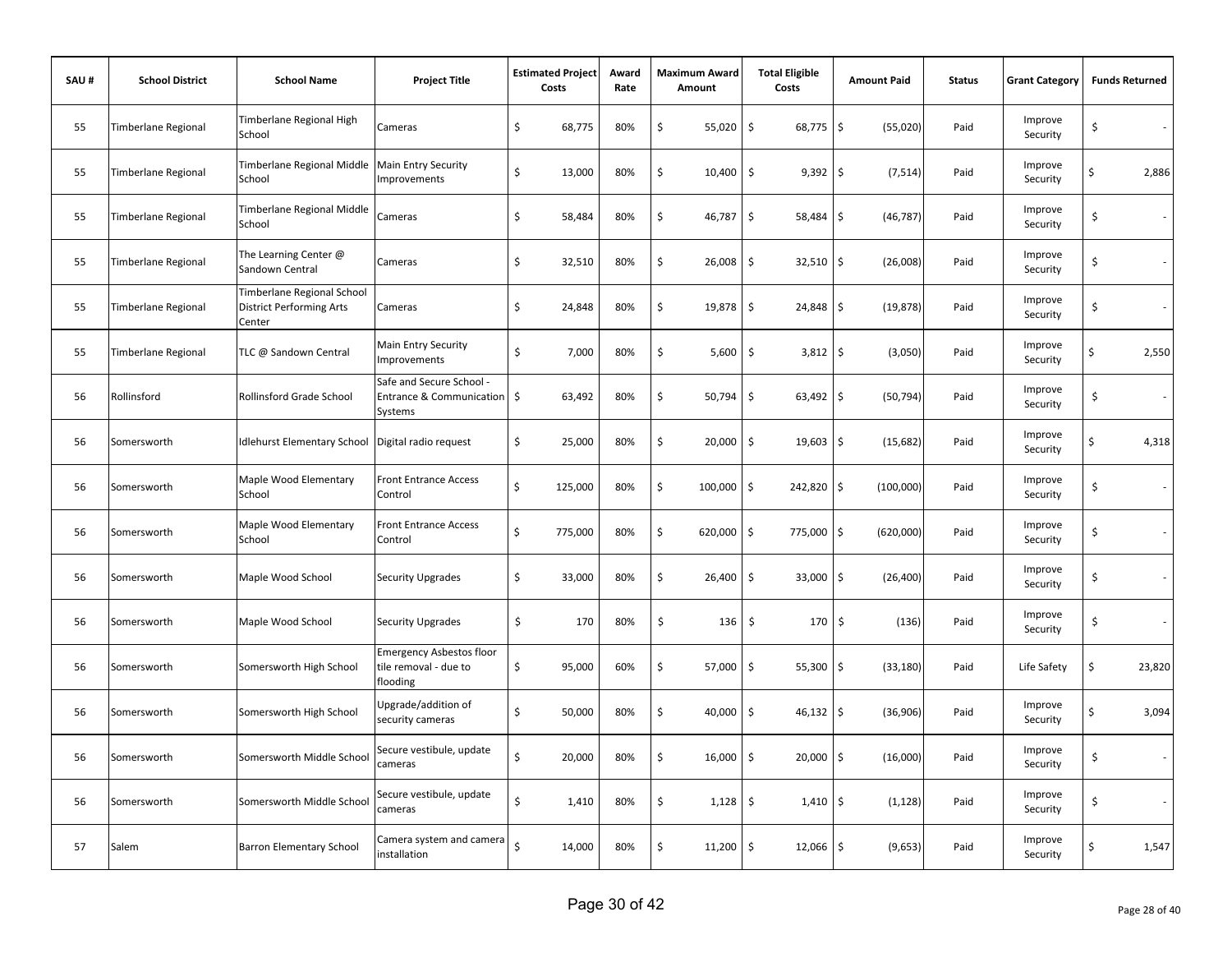| SAU# | <b>School District</b> | <b>School Name</b>                                   | <b>Project Title</b>                                                     |                    | <b>Estimated Project</b><br>Costs | Award<br>Rate | <b>Maximum Award</b><br>Amount | <b>Total Eligible</b><br>Costs     |                     | <b>Amount Paid</b> | <b>Status</b> | <b>Grant Category</b> | <b>Funds Returned</b> |
|------|------------------------|------------------------------------------------------|--------------------------------------------------------------------------|--------------------|-----------------------------------|---------------|--------------------------------|------------------------------------|---------------------|--------------------|---------------|-----------------------|-----------------------|
| 57   | Salem                  | Dr. Lewis F. Soule<br><b>Elementary School</b>       | Camera system and camera<br>installation                                 | $\zeta$            | 14,000                            | 80%           | \$<br>11,200                   | \$<br>12,140                       | $\ddot{\mathsf{S}}$ | (9, 712)           | Paid          | Improve<br>Security   | \$<br>1,488           |
| 57   | Salem                  | Fisk Elementary School                               | Camera system and camera<br>installation                                 | Ś                  | 14,000                            | 80%           | \$<br>11,200                   | \$<br>11,960                       | $\zeta$             | (9, 568)           | Paid          | Improve<br>Security   | \$<br>1,632           |
| 57   | Salem                  | Haigh Elementary School                              | <b>Security Cameras</b>                                                  | \$                 | 14,000                            | 80%           | \$<br>11,200                   | $\ddot{\mathsf{S}}$<br>14,000      | l\$                 | (11,200)           | Paid          | Improve<br>Security   | \$                    |
| 57   | Salem                  | Lancaster Elementary School Digital Security Cameras |                                                                          | \$                 | 14,000                            | 80%           | \$<br>11,200                   | \$<br>$14,000$ \$                  |                     | (11,200)           | Paid          | Improve<br>Security   | \$                    |
| 57   | Salem                  | North Salem Elementary<br>School                     | <b>Security Cameras</b>                                                  | \$                 | 14,000                            | 80%           | \$<br>11,200                   | $\ddot{\mathsf{S}}$<br>$14,000$ \$ |                     | (11,200)           | Paid          | Improve<br>Security   | \$                    |
| 57   | Salem                  | Salem High School                                    | <b>Exterior wall and window</b><br>replacement                           | \$                 | 1,000,000                         | 30%           | \$<br>300,000                  | \$<br>1,364,199 \$                 |                     | (300,000)          | Paid          | Life Safety           | \$                    |
| 57   | Salem                  | Salem High School                                    | Digital Radio System                                                     | \$                 | 30,000                            | 80%           | \$<br>24,000                   | \$<br>27,625                       | \$                  | (22, 100)          | Paid          | Improve<br>Security   | \$<br>1,900           |
| 57   | Salem                  | Walter F. Haigh Elementary<br>School                 | Phone System Upgrade                                                     | \$                 | 51,400                            | 80%           | \$<br>41,120                   | $\ddot{\mathsf{S}}$<br>$51,400$ \$ |                     | (41, 120)          | Paid          | Improve<br>Security   | \$<br>$\sim$          |
| 57   | Salem                  | Woodbury Middle School                               | <b>Exterior Door Readers</b>                                             | \$                 | 11,000                            | 80%           | \$<br>8,800                    | \$<br>$11,243$ \$                  |                     | (8,800)            | Paid          | Improve<br>Security   | \$                    |
| 58   | Northumberland         | Groveton Elementary School                           | Window film, cameras,<br>alarms and strobe, keyless<br>access control    | \$                 | 23,435                            | 80%           | \$<br>18,748                   | \$<br>$23,435$ \$                  |                     | (18, 748)          | Paid          | Improve<br>Security   | \$                    |
| 58   | Northumberland         | Groveton High School                                 | Upgrades to video<br>surveillance system                                 | \$                 | 6,477                             | 80%           | \$<br>5,182                    | \$                                 | $6,477$ \$          | (5, 182)           | Paid          | Improve<br>Security   | \$                    |
| 58   | Northumberland         | Groveton High School                                 | Upgrade access control to a<br>key-less system                           | $\dot{\mathsf{S}}$ | 6,335                             | 80%           | \$<br>5,068                    | $\ddot{\mathsf{S}}$                | $6,443$ \$          | (5,068)            | Paid          | Improve<br>Security   | \$                    |
| 58   | Northumberland         | Groveton High School                                 | Window film, two-way<br>radios, door alarms and<br>exterior strobe light | \$                 | 9,990                             | 80%           | \$<br>7,992                    | \$<br>10,218                       | \$                  | (7,992)            | Paid          | Improve<br>Security   | \$                    |
| 58   | Stark                  | <b>Stark Village School</b>                          | Window film, cameras,<br>panic buttons and outside<br>strobe light       | \$                 | 12,895                            | 80%           | \$<br>10,316                   | \$<br>$12,892$ \$                  |                     | (10, 314)          | Paid          | Improve<br>Security   | \$<br>2 <sup>1</sup>  |
| 58   | Stratford              | <b>Stratford Public School</b>                       | <b>Security Upgrades</b>                                                 | \$                 | 18,400                            | 80%           | \$<br>14,720                   | \$<br>$20,317$ \$                  |                     | (14, 720)          | Paid          | Improve<br>Security   | \$<br>$\sim$          |
| 59   | Winnisquam Regional    | Whole district                                       | Door and Window Repair                                                   | \$                 | 40,000                            | 80%           | \$<br>32,000                   | \$<br>$40,067$ \$                  |                     | (32,000)           | Paid          | Improve<br>Security   | \$                    |
| 59   | Winnisquam Regional    | Whole district                                       | Surveillance Improvements   \$                                           |                    | 100,000                           | 80%           | \$<br>80,000                   | $\ddot{\mathsf{S}}$<br>$99,581$ \$ |                     | (79, 665)          | Paid          | Improve<br>Security   | \$<br>335             |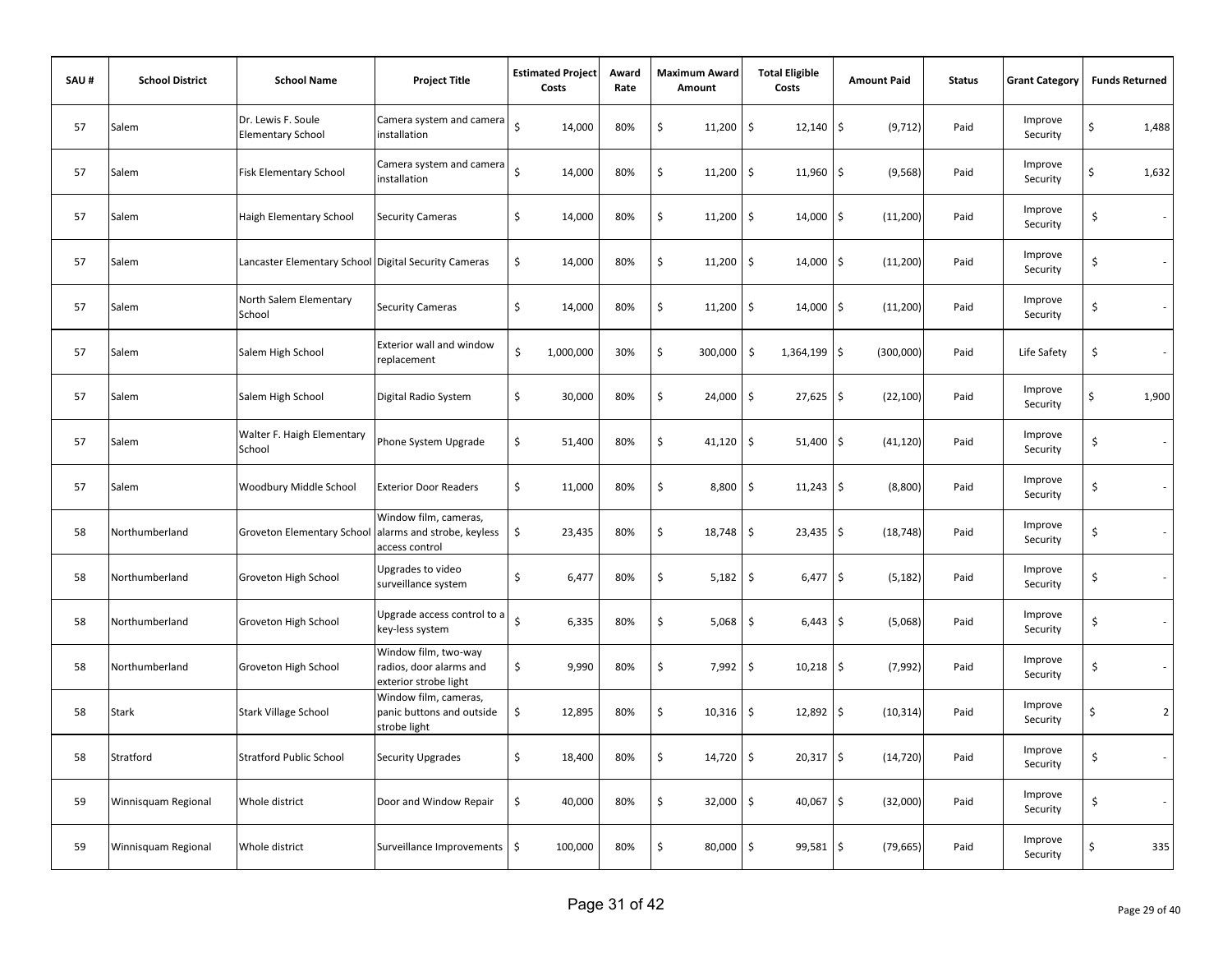| SAU# | <b>School District</b>             | <b>School Name</b>                                        | <b>Project Title</b>                                                     | <b>Estimated Project</b><br>Costs | Award<br>Rate | <b>Maximum Award</b><br>Amount | <b>Total Eligible</b><br>Costs          | <b>Amount Paid</b> | <b>Status</b> | <b>Grant Category</b> | <b>Funds Returned</b> |
|------|------------------------------------|-----------------------------------------------------------|--------------------------------------------------------------------------|-----------------------------------|---------------|--------------------------------|-----------------------------------------|--------------------|---------------|-----------------------|-----------------------|
| 59   | Winnisquam Regional                | Whole district                                            | Emergency Communication   \$                                             | 30,000                            | 80%           | \$<br>24,000                   | \$<br>$30,055$ \$                       | (24,000)           | Paid          | Improve<br>Security   | \$                    |
| 59   | Winnisquam Regional                | Whole district                                            | <b>Access Control</b><br>Improvements                                    | \$<br>30,000                      | 80%           | \$<br>24,000                   | $\ddot{\mathsf{S}}$<br>$31,847$ \$      | (24,000)           | Paid          | Improve<br>Security   | \$                    |
| 60   | <b>Fall Mountain Regional</b>      | 11 District school buildings                              | <b>Building Exterior labeling</b><br>project                             | \$<br>41,500                      | 80%           | \$<br>33,200                   | $\ddot{\mathsf{S}}$<br>$3,340$ \$       | (2,672)            | Paid          | Improve<br>Security   | \$<br>30,528          |
| 60   | <b>Fall Mountain Regional</b>      | Fall Mountain Regional High<br>School                     | <b>Electronic Access Project</b>                                         | \$<br>70,000                      | 80%           | \$<br>56,000                   | \$<br>73,449 \$                         | (56,000)           | Paid          | Improve<br>Security   | \$                    |
| 61   | Farmington                         | Farmington High School                                    | <b>Security Upgrades</b>                                                 | \$<br>29,310                      | 80%           | \$<br>23,448                   | \$<br>35,982 \$                         | (23, 448)          | Paid          | Improve<br>Security   | \$                    |
| 61   | Farmington                         | Henry Wilson Memorial<br>School                           | <b>Security Upgrades</b>                                                 | \$<br>15,415                      | 80%           | \$<br>12,332                   | $\ddot{\mathsf{S}}$<br>$69,143$ \$      | (12, 332)          | Paid          | Improve<br>Security   | \$                    |
| 61   | Farmington                         | Valley View Community<br>School                           | <b>Security Upgrades</b>                                                 | \$<br>29,510                      | 80%           | \$<br>23,608                   | $\ddot{\mathsf{S}}$<br>38,919 \$        | (23, 608)          | Paid          | Improve<br>Security   | \$                    |
| 62   | Mascoma Valley Regional            | Canaan Elementary School                                  | Camera & Keyless Entry<br>Upgrade                                        | Ś<br>25,000                       | 80%           | \$<br>20,000                   | $\ddot{\mathsf{S}}$<br>$32,855$ \$      | (20,000)           | Paid          | Improve<br>Security   | \$                    |
| 62   | Mascoma Valley Regional            | Cannan Elem, Enfield Village<br>Mascoma High & SAU Office | Security Radios DW                                                       | \$<br>5,000                       | 80%           | \$<br>4,000                    | $\boldsymbol{\mathsf{S}}$<br>$4,966$ \$ | (3,972)            | Paid          | Improve<br>Security   | \$<br>28              |
| 62   | Mascoma Valley Regional            | <b>Enfield Village Elementary</b><br>School               | Camera and Keyless Entry<br>& Security Entrance                          | \$<br>25,650                      | 80%           | \$<br>20,520                   | $\ddot{\mathsf{S}}$<br>$55,345$ \$      | (20, 520)          | Paid          | Improve<br>Security   | \$<br>$\sim$          |
| 62   | Mascoma Valley Regional            | Indian River Middle School                                | Camera and Keyless Entry<br>& Security Entrance                          | Ś<br>30,000                       | 80%           | \$<br>24,000                   | $\ddot{\mathsf{S}}$<br>$45,743$ \$      | (24,000)           | Paid          | Improve<br>Security   | \$<br>$\sim$          |
| 62   | Mascoma Valley Regional            | Mascoma Valley Regional<br>High School                    | Paging speaker and horns                                                 | \$<br>2,626                       | 80%           | \$<br>2,101                    | \$<br>$2,002$ \$                        | (1,602)            | Paid          | Improve<br>Security   | \$<br>499             |
| 62   | Mascoma Valley Regional            | Mascoma Valley Regional<br><b>School District Wide</b>    | District wide fiber project -<br>bringing fiber connections<br>to school | \$<br>25,000                      | 10%           | \$<br>2,500                    | $\ddot{\mathsf{S}}$<br>$18,811$ \$      | (1,881)            | Paid          | E-Rate                | \$<br>619             |
| 63   | Wilton-Lyndeborough<br>Cooperative | Wilton Lyndeborough<br>Cooperative Middle High<br>School  | Camera Server                                                            | \$<br>8,082                       | 80%           | \$<br>6,466                    | \$<br>$8,083$ \$                        | (6, 466)           | Paid          | Improve<br>Security   | \$<br>$\sim$          |
| 63   | Wilton-Lyndeborough<br>Cooperative | Wilton-Lyndeborough Coop<br>Middle School                 | Security Camera System<br>Upgrades                                       | \$<br>30,000                      | 80%           | \$<br>24,000                   | $\ddot{\mathsf{S}}$                     | \$                 | Withdrawn     | Improve<br>Security   | \$<br>24,000          |
| 64   | Milton                             | Milton Elementary School                                  | Secure Main Entrance                                                     | \$<br>40,000                      | 80%           | \$<br>32,000                   | $\ddot{\mathsf{S}}$<br>$36,143$ \$      | (28, 914)          | Paid          | Improve<br>Security   | \$<br>3,086           |
| 64   | Milton                             | Nute Middle High School                                   | <b>Rear Security Gate</b>                                                | \$<br>3,000                       | 80%           | \$                             | $2,400$ \$<br>$1,585$ \$                | (1, 268)           | Paid          | Improve<br>Security   | \$<br>1,132           |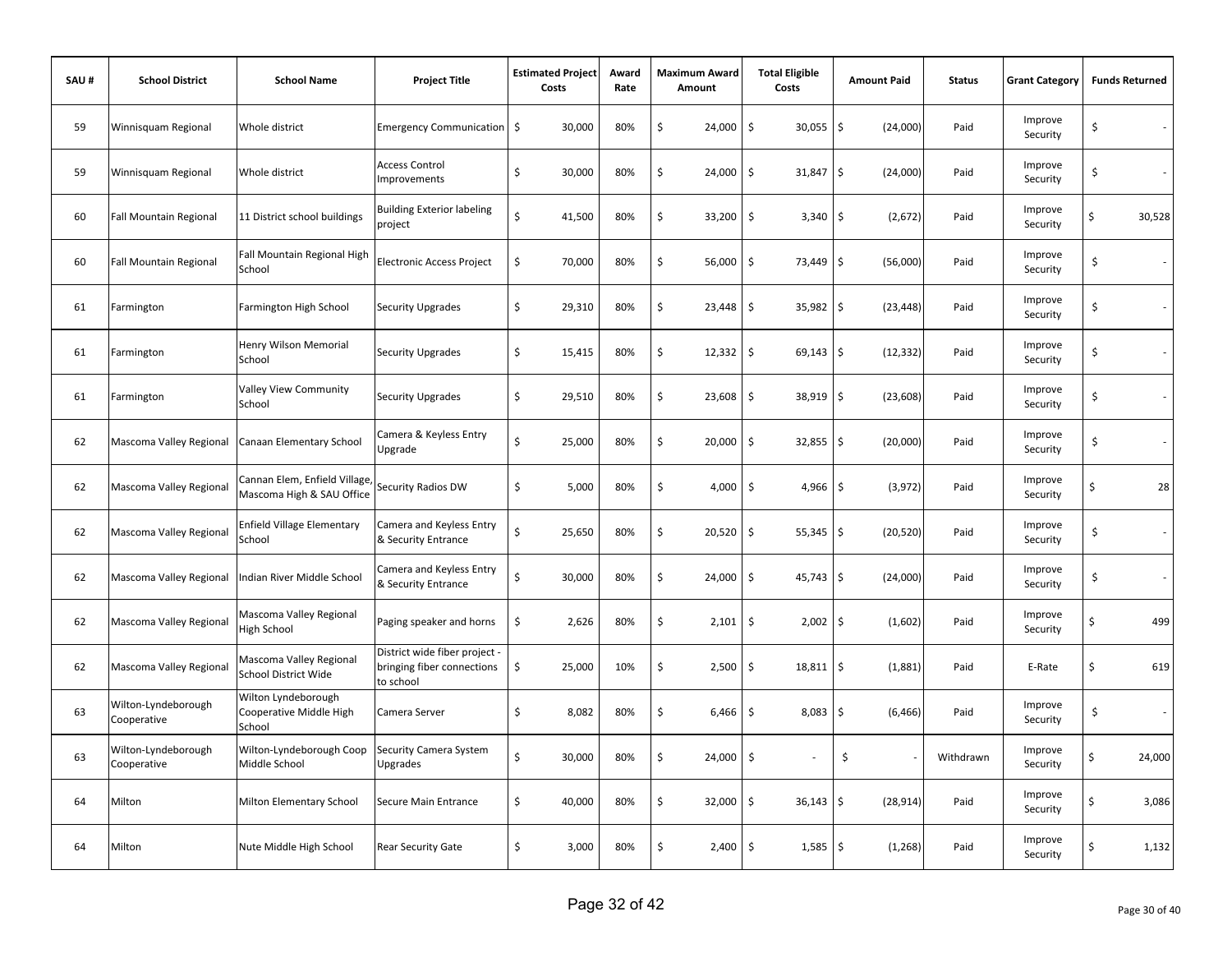| SAU# | <b>School District</b> | <b>School Name</b>                                    | <b>Project Title</b>                                                   | <b>Estimated Project</b><br>Costs |         | Award<br>Rate | Maximum Award<br>Amount | <b>Total Eligible</b><br>Costs | <b>Amount Paid</b>     | <b>Status</b> | <b>Grant Category</b> | <b>Funds Returned</b>          |
|------|------------------------|-------------------------------------------------------|------------------------------------------------------------------------|-----------------------------------|---------|---------------|-------------------------|--------------------------------|------------------------|---------------|-----------------------|--------------------------------|
| 64   | Milton                 | Nute Middle/High School                               | <b>Entry and Exit Security</b><br>Improvements                         | \$                                | 40,000  | 80%           | \$<br>32,000            | \$<br>36,432                   | \$<br>(29, 145)        | Paid          | Improve<br>Security   | \$<br>2,855                    |
| 64   | Milton                 | Nute Middle/High, Milton<br>Elem, SAU                 | Radio Replacement                                                      | \$                                | 9,200   | 80%           | \$<br>7,360             | \$<br>4,660                    | \$<br>(3, 728)         | Paid          | Improve<br>Security   | \$<br>3,632                    |
| 64   | Milton                 | Nute Middle-High School &<br>Milton Elementary School | <b>E911 Compliant Telephone</b><br>System                              | Ś                                 | 82,461  | 80%           | \$<br>65,969            | \$<br>80,387                   | \$<br>(64, 309)        | Paid          | Improve<br>Security   | \$<br>1,659                    |
| 64   | Milton                 | Nute Middle-High School &<br>Milton Elementary School | <b>Access Control</b><br>Improvements - Fob doors                      | \$                                | 11,973  | 80%           | \$<br>9,578             | \$<br>7,806                    | l\$<br>(6, 245)        | Paid          | Improve<br>Security   | \$<br>3,334                    |
| 64   | Milton                 | Nute Middle-High School &<br>Milton Elementary School | Access control<br>improvements - Panic<br><b>Buttons</b>               | \$                                | 16,611  | 80%           | \$<br>13,289            | \$<br>14,950                   | l\$<br>(11,960)        | Paid          | Improve<br>Security   | \$<br>1,329                    |
| 64   | Milton                 | Nute Middle-High School &<br>Milton Elementary School | Surveillance System<br>Improvement                                     | \$                                | 63,326  | 80%           | \$<br>50,661            | \$<br>$60,736$ \$              | (48, 589)              | Paid          | Improve<br>Security   | \$<br>2,072                    |
| 64   | Milton                 | Nute Middle-High School &<br>Milton Elementary School | <b>Access Control</b><br>Improvement - outside blue<br>lights          |                                   | 23,103  | 80%           | \$<br>18,482            | \$<br>13,797                   | $\ddot{s}$<br>(11,037) | Paid          | Improve<br>Security   | \$<br>7,445                    |
| 65   | Kearsarge Regional     | Kearsarge Regional High<br>School                     | Vestibule Installation                                                 | \$                                | 31,500  | 80%           | \$<br>25,200            | \$<br>37,792                   | l\$<br>(25, 200)       | Paid          | Improve<br>Security   | \$<br>$\overline{\phantom{a}}$ |
| 65   | Kearsarge Regional     | Kearsarge Regional High<br>School                     | Security Window Film                                                   | \$                                | 25,000  | 80%           | \$<br>20,000            | \$<br>$23,016$ \$              | (18, 413)              | Paid          | Improve<br>Security   | \$<br>1,587                    |
| 65   | Kearsarge Regional     | Kearsarge Regional Middle<br>School                   | Security Camera Install                                                | \$                                | 45,345  | 80%           | \$<br>36,276            | \$<br>$45,345$ \$              | (36, 276)              | Paid          | Improve<br>Security   | \$<br>$\overline{\phantom{a}}$ |
| 65   | Kearsarge Regional     | Kearsarge Regional Middle<br>School                   | Security Film                                                          | \$                                | 25,000  | 80%           | \$<br>20,000            | \$<br>$22,722$ \$              | (18, 178)              | Paid          | Improve<br>Security   | \$<br>1,822                    |
| 65   | Kearsarge Regional     | <b>KRES New London</b>                                | New London Elementary<br>Security camera installation                  | \$                                | 15,000  | 80%           | \$<br>12,000            | \$<br>$11,995$ \$              | (9,596)                | Paid          | Improve<br>Security   | \$<br>2,404                    |
| 65   | Kearsarge Regional     | KRES-Bradford                                         | <b>Bradford Elementary</b><br><b>School Security Camera</b><br>install | \$                                | 15,000  | 80%           | \$<br>12,000            | \$<br>$11,995$ \$              | (9, 596)               | Paid          | Improve<br>Security   | \$<br>2,404                    |
| 65   | Kearsarge Regional     | Simonds Elementary                                    | Safety Vestibule                                                       | \$                                | 150,000 | 80%           | \$<br>120,000           | \$<br>213,878                  | l\$<br>(120,000)       | Paid          | Improve<br>Security   | \$                             |
| 65   | Kearsarge Regional     | Simonds Elementary                                    | classroom Security Locks                                               | \$                                | 15,000  | 80%           | \$<br>12,000            | \$<br>10,767                   | \$<br>(8,614)          | Paid          | Improve<br>Security   | \$<br>3,386                    |
| 65   | Kearsarge Regional     | Simonds Elementary School                             | Camera Installation                                                    | \$                                | 15,000  | 80%           | \$<br>12,000            | \$<br>14,785                   | l\$<br>(11, 828)       | Paid          | Improve<br>Security   | \$<br>172                      |
| 65   | Kearsarge Regional     | <b>Sutton Central Elementary</b><br>School            | <b>Security Cameras</b>                                                | \$                                | 15,000  | 80%           | \$<br>12,000            | \$<br>$14,785$ \$              | (11, 828)              | Paid          | Improve<br>Security   | \$<br>172                      |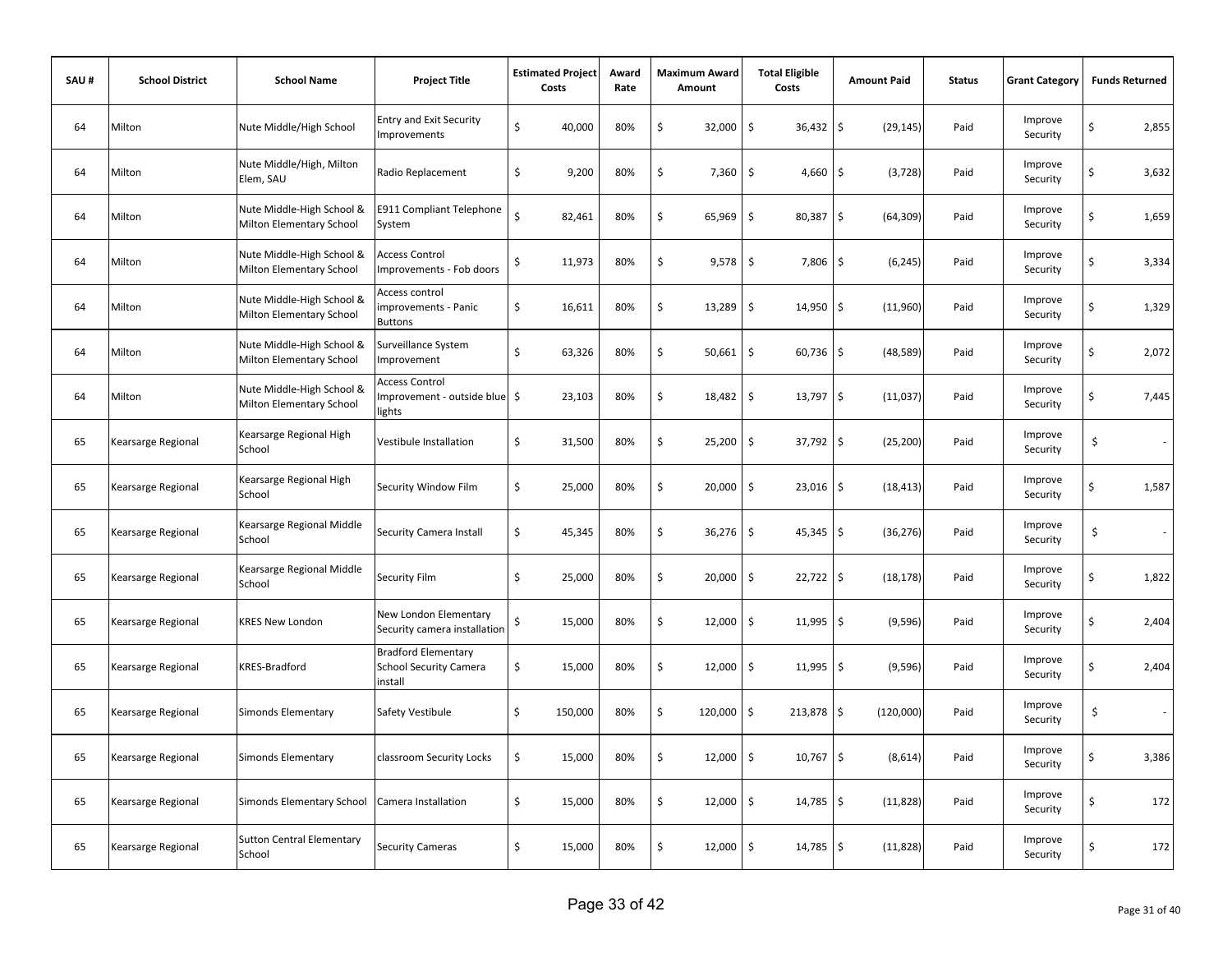| SAU# | <b>School District</b> | <b>School Name</b>                                        | <b>Project Title</b>                                 | <b>Estimated Project</b><br>Costs |         | Award<br>Rate | Maximum Award<br>Amount | <b>Total Eligible</b><br>Costs | <b>Amount Paid</b> | <b>Status</b> | <b>Grant Category</b> |    | <b>Funds Returned</b>    |
|------|------------------------|-----------------------------------------------------------|------------------------------------------------------|-----------------------------------|---------|---------------|-------------------------|--------------------------------|--------------------|---------------|-----------------------|----|--------------------------|
| 65   | Kearsarge Regional     | <b>Sutton Central School</b>                              | Vestibule                                            | \$                                | 20,800  | 80%           | \$<br>16,640            | \$<br>18,906                   | \$<br>(15, 125)    | Paid          | Improve<br>Security   | \$ | 1,515                    |
| 65   | Kearsarge Regional     | Kearsarge Learning Center                                 | SAU Security Camera Install   \$                     |                                   | 20,675  | 80%           | \$<br>16,540            | \$<br>20,765                   | \$<br>(16, 540)    | Paid          | Improve<br>Security   | \$ | $\sim$                   |
| 65   | Kearsarge Regional     | Kearsarge Regional<br><b>Elementary School</b>            | Security window film<br>installation                 | \$                                | 20,000  | 80%           | \$<br>16,000            | $\ddot{\mathsf{S}}$<br>19,633  | \$<br>(15, 706)    | Paid          | Improve<br>Security   | Ś  | 294                      |
| 66   | Hopkinton              | Harold Martin School                                      | Sprinkler                                            | \$                                | 207,800 | 30%           | \$<br>62,340            | \$<br>214,857                  | \$<br>(62, 340)    | Paid          | Life Safety           | \$ | $\overline{\phantom{a}}$ |
| 66   | Hopkinton              | <b>Harold Martin School</b>                               | <b>Cameras and Access</b><br>Control System          | Ś                                 | 151,900 | 80%           | \$<br>121,520           | l \$<br>110,944                | \$<br>(88, 755)    | Paid          | Improve<br>Security   | \$ | 32,765                   |
| 66   | Hopkinton              | Hopkinton Middle and High<br>School                       | Access Control System and<br><b>Security Cameras</b> | Ś                                 | 120,800 | 80%           | \$<br>96,640            | $\ddot{\mathsf{S}}$<br>119,554 | \$<br>(95, 643)    | Paid          | Improve<br>Security   | Ś  | 997                      |
| 66   | Hopkinton              | Maple Street School                                       | Controlled Access System<br>and Security Cameras     | \$                                | 124,300 | 80%           | \$<br>99,440            | $\ddot{\mathsf{S}}$<br>89,769  | \$<br>(71, 815)    | Paid          | Improve<br>Security   | \$ | 27,625                   |
| 67   | <b>Bow</b>             | Bow Elementary, Memorial,<br>and High Schools             | <b>Security Communications</b><br>Upgrade            | Ś                                 | 62,779  | 80%           | \$<br>50,223            | \$<br>62,779                   | \$<br>(50, 223)    | Paid          | Improve<br>Security   | \$ | $\sim$                   |
| 67   | Dunbarton              | <b>Dunbarton Elementary</b><br>School                     | Front Entrance Security<br>Upgrades                  | \$                                | 38,000  | 80%           | \$<br>30,400            | \$<br>38,000                   | \$<br>(30, 400)    | Paid          | Improve<br>Security   | \$ | $\sim$                   |
| 67   | Dunbarton              | <b>Dunbarton Elementary</b><br>School                     | <b>Security Cameras</b>                              | \$                                | 11,750  | 80%           | \$<br>9,400             | \$<br>11,750                   | \$<br>(9,400)      | Paid          | Improve<br>Security   | \$ | $\sim$                   |
| 67   | Dunbarton              | <b>Dunbarton Elementary</b><br>School                     | Security Door Project                                | \$                                | 14,375  | 80%           | \$<br>11,500            | \$<br>30,282                   | \$<br>(11,500)     | Paid          | Improve<br>Security   | \$ | $\sim$                   |
| 68   | Lincoln-Woodstock Coop | Lin-Wood Elementary and<br>Lin-Wood Middle/High<br>School | Radios                                               | \$                                | 7,714   | 80%           | \$<br>6,171             | \$<br>6,615                    | \$<br>(5, 292)     | Paid          | Improve<br>Security   | Ś  | 879                      |
| 68   | Lincoln-Woodstock Coop | Lin-Wood Elementary and<br>Lin-Wood Middle/High<br>School | Keycard system                                       | \$                                | 16,697  | 80%           | \$<br>13,358            | $\sqrt{5}$<br>17,853           | \$<br>(13, 358)    | Paid          | Improve<br>Security   | \$ |                          |
| 68   | Lincoln-Woodstock Coop | Lin-Wood Middle/High<br>School                            | Intercom Replacement                                 | \$                                | 24,053  | 80%           | \$<br>19,242            | \$<br>22,909                   | \$<br>(18, 327)    | Paid          | Improve<br>Security   | Ś  | 915                      |
| 68   | Lincoln-Woodstock Coop | Lin-Wood Middle/High<br>School                            | <b>Classroom Phones</b><br>Purchase/installation     | \$                                | 5,500   | 80%           | \$<br>4,400             | \$<br>7,212                    | \$<br>(4,400)      | Paid          | Improve<br>Security   | \$ | $\sim$                   |
| 68   | Lincoln-Woodstock Coop | Lin-Wood Middle/High<br>School                            | Vestibule/Main Entrance                              | \$                                | 217,826 | 80%           | \$<br>100,000           | $\ddot{\mathsf{S}}$<br>125,000 | \$<br>(100,000)    | Paid          | Improve<br>Security   | \$ | $\sim$                   |
| 68   | Lincoln-Woodstock Coop | Lin-Wood Middle/High<br>School                            | Cameras Installation of<br>cameras                   | \$                                | 17,144  | 80%           | \$<br>$13,715$ \$       | 17,197                         | \$<br>(13, 715)    | Paid          | Improve<br>Security   | \$ |                          |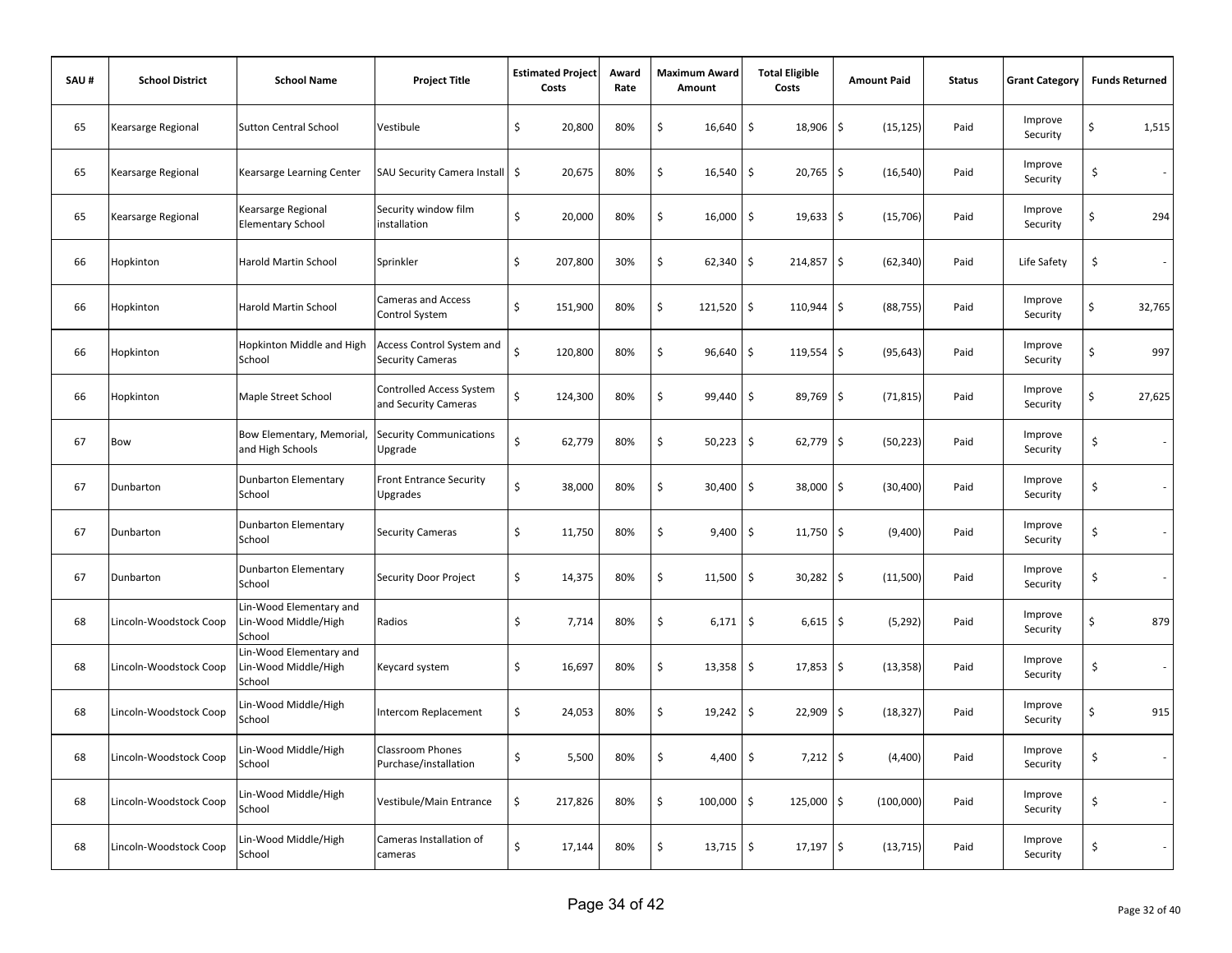| SAU# | <b>School District</b>           | <b>School Name</b>                                                      | <b>Project Title</b>                              | <b>Estimated Project</b><br>Costs | Award<br>Rate | <b>Maximum Award</b><br>Amount | <b>Total Eligible</b><br>Costs     | <b>Amount Paid</b>     | <b>Status</b> | <b>Grant Category</b> | <b>Funds Returned</b>          |
|------|----------------------------------|-------------------------------------------------------------------------|---------------------------------------------------|-----------------------------------|---------------|--------------------------------|------------------------------------|------------------------|---------------|-----------------------|--------------------------------|
| 68   | Lincoln-Woodstock<br>Cooperative | Lin-Wood Elementary                                                     | Cameras Surveillance                              | \$<br>16,879                      | 80%           | \$<br>13,503                   | \$<br>20,847                       | \$<br>(13, 503)        | Paid          | Improve<br>Security   | \$<br>$\sim$                   |
| 68   | Lincoln-Woodstock<br>Cooperative | Lin-Wood Elementary                                                     | Classroom Phones<br>Purchase/installation         | \$<br>5,199                       | 80%           | \$<br>4,159                    | \$<br>7,924                        | \$<br>(4, 159)         | Paid          | Improve<br>Security   | \$<br>$\sim$                   |
| 68   | Lincoln-Woodstock<br>Cooperative | Lin-Wood Elementary                                                     | Paging System                                     | \$<br>4,955                       | 80%           | \$<br>3,964                    | $\zeta$                            | \$                     | Withdrawn     | Improve<br>Security   | \$<br>3,964                    |
| 68   | Lincoln-Woodstock<br>Cooperative | Lin-Wood Elementary                                                     | Vestibule/Main Entrance                           | \$<br>197,284                     | 80%           | \$<br>100,000                  | $\ddot{\mathsf{S}}$<br>$93,058$ \$ | (74, 447)              | Paid          | Improve<br>Security   | \$<br>25,553                   |
| 70   | Dresden                          | Hanover High School                                                     | Safety Updates                                    | \$<br>49,065                      | 80%           | \$<br>39,252                   | $\ddot{\mathsf{S}}$<br>42,175      | \$<br>(33, 740)        | Paid          | Improve<br>Security   | \$<br>5,512                    |
| 70   | Dresden                          | Richmond Middle School                                                  | <b>Security Updates</b>                           | \$<br>37,670                      | 80%           | \$<br>30,136                   | \$<br>19,300                       | \$<br>(15, 440)        | Paid          | Improve<br>Security   | \$<br>14,696                   |
| 70   | Hanover                          | Ray Elementary School                                                   | Safety Upgrades                                   | \$<br>40,895                      | 80%           | \$<br>32,716                   | \$<br>37,255                       | \$<br>(29, 804)        | Paid          | Improve<br>Security   | \$<br>2,912                    |
| 71   | Lempster                         | Lempster Community School                                               | Access Control Through<br><b>Reinforced Glass</b> | \$<br>10,000                      | 80%           | \$<br>8,000                    | $\ddot{\mathsf{S}}$<br>12,800      | \$<br>(8,000)          | Paid          | Improve<br>Security   | \$<br>$\sim$                   |
| 71   | Lempster                         | Lempster Community School Building Surveillance                         |                                                   | \$<br>15,000                      | 80%           | \$<br>12,000                   | \$<br>13,381                       | \$<br>(10, 705)        | Paid          | Improve<br>Security   | \$<br>1,295                    |
| 72   | Alton                            | Alton Central / Prospect Mtn EAGL Gunshot Detection<br>HS - PART 1 OF 2 | and Lockdown System                               | \$<br>75,000                      | 80%           | \$<br>60,000                   | \$<br>75,000                       | $\ddot{s}$<br>(60,000) | Paid          | Improve<br>Security   | \$<br>$\sim$                   |
| 72   | Alton                            | Alton Central / Prospect Mtn EAGL Gunshot Detection<br>HS - PART 2 OF 2 | and Lockdown System                               | \$<br>57,350                      | 80%           | \$<br>45,880                   | \$<br>$55,550$ \$                  | (44, 440)              | Paid          | Improve<br>Security   | \$<br>1,440                    |
| 73   | Gilford                          | <b>Gilford Elementary School</b>                                        | Secure Entry Addition                             | \$<br>159,103                     | 80%           | \$<br>127,282                  | \$<br>138,393 \$                   | (110, 714)             | Paid          | Improve<br>Security   | 16,568<br>Ś                    |
| 73   | Gilford                          | Gilford Elementary School,<br>Middle School, and High<br>School         | Safety and Security<br>Upgrade                    | \$<br>40,838                      | 80%           | \$<br>32,670                   | \$<br>41,575                       | \$<br>(32, 670)        | Paid          | Improve<br>Security   | \$<br>$\overline{\phantom{a}}$ |
| 73   | Gilford                          | Gilford High School                                                     | <b>Bollards</b>                                   | \$<br>45,321                      | 80%           | \$<br>36,257                   | \$<br>21,900                       | (17, 520)<br>\$        | Paid          | Improve<br>Security   | \$<br>18,737                   |
| 74   | Barrington                       | Barrington Middle, Elem.<br>School, & Early Childhood<br>Learning Ctr   | Improvements & Upgrades                           | \$<br>77,708                      | 80%           | \$<br>62,166                   | \$<br>$47,746$ \$                  | (38, 196)              | Paid          | Improve<br>Security   | \$<br>23,970                   |
| 75   | Grantham                         | Grantham                                                                | Window Film Security                              | \$<br>30,000                      | 80%           | \$<br>24,000                   | \$<br>$29,899$ \$                  | (23, 919)              | Paid          | Improve<br>Security   | \$<br>81                       |
| 76   | Lyme                             | Lyme Elementary                                                         | <b>Security Grant</b>                             | \$<br>30,360                      | 80%           | \$<br>24,288                   | $\ddot{\mathsf{S}}$<br>$29,232$ \$ | (23, 385)              | Paid          | Improve<br>Security   | 903<br>\$                      |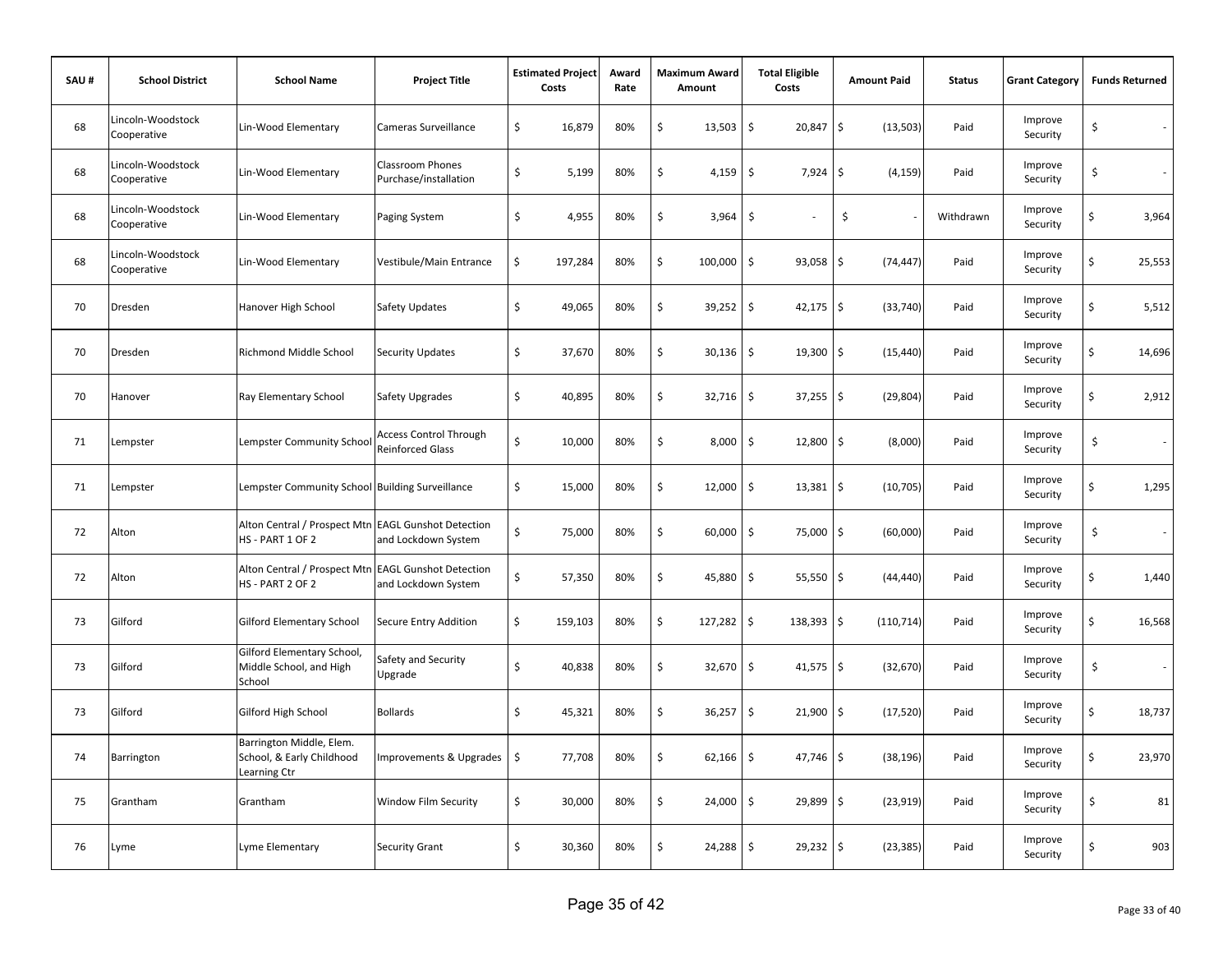| SAU# | <b>School District</b> | <b>School Name</b>                          | <b>Project Title</b>                                            |    | <b>Estimated Project</b><br>Costs | Award<br>Rate | <b>Maximum Award</b><br>Amount | <b>Total Eligible</b><br>Costs     | <b>Amount Paid</b>  | <b>Status</b> | <b>Grant Category</b> | <b>Funds Returned</b> |
|------|------------------------|---------------------------------------------|-----------------------------------------------------------------|----|-----------------------------------|---------------|--------------------------------|------------------------------------|---------------------|---------------|-----------------------|-----------------------|
| 76   | Lyme                   | Lyme Elementary                             | E911 Project and Panic<br>Alarm                                 | \$ | 10,111                            | 80%           | \$<br>8,089                    | \$<br>$10,111$ \$                  | (8,089)             | Paid          | Improve<br>Security   | \$<br>$\sim$          |
| 77   | Monroe                 | Monroe Consolidated School PA System        |                                                                 | \$ | 9,791                             | 80%           | \$<br>7,833                    | \$<br>$10,813$ \$                  | (7, 833)            | Paid          | Improve<br>Security   | \$<br>$\sim$          |
| 77   | Monroe                 | Monroe Consolidated School Security Cameras |                                                                 | \$ | 11,929                            | 80%           | \$<br>9,543                    | $\ddot{\mathsf{S}}$<br>11,559      | $\zeta$<br>(9, 247) | Paid          | Improve<br>Security   | \$<br>296             |
| 77   | Monroe                 | Monroe Consolidated School Secure Entryway  |                                                                 | \$ | 584,000                           | 80%           | \$<br>100,000                  | $\zeta$                            | \$                  | Withdrawn     | Improve<br>Security   | \$<br>100,000         |
| 78   | Rivendell Interstate   | Rivendell Academy                           | <b>Rivendell Security</b><br>mprovement                         | \$ | 15,000                            | 80%           | \$<br>12,000                   | $\zeta$<br>25,560                  | \$<br>(12,000)      | Paid          | Improve<br>Security   | \$<br>$\sim$          |
| 79   | Gilmanton              | <b>Gilmanton Elementary</b><br>School       | Safety & Security<br>Application                                | Ś  | 84,600                            | 80%           | \$<br>67,680                   | \$<br>84,509                       | \$<br>(67, 608)     | Paid          | Improve<br>Security   | \$<br>73              |
| 80   | <b>Shaker Regional</b> | <b>Belmont Elementary School</b>            | Camera and Intrusion<br>Alarm System                            | \$ | 13,959                            | 80%           | \$<br>11,167                   | \$<br>13,940                       | \$<br>(11, 152)     | Paid          | Improve<br>Security   | \$<br>15              |
| 80   | Shaker Regional        | <b>Belmont High School</b>                  | Camera and Intrusion<br>Alarm System                            | \$ | 22,530                            | 80%           | \$<br>18,024                   | \$<br>$22,530$ \$                  | (18,024)            | Paid          | Improve<br>Security   | \$<br>$\sim$          |
| 80   | Shaker Regional        | Belmont Middle School                       | Camera and Intrusion<br>Alarm System                            | \$ | 17,387                            | 80%           | \$<br>13,910                   | $\zeta$<br>$17,142$ \$             | (13, 713)           | Paid          | Improve<br>Security   | \$<br>196             |
| 80   | Shaker Regional        | Canterbury Elementary<br>School             | Camera and Intrusion<br>Alarm System                            | \$ | 6,942                             | 80%           | \$<br>5,554                    | \$<br>$6,928$ \$                   | (5, 543)            | Paid          | Improve<br>Security   | \$<br>11              |
| 80   | <b>Shaker Regional</b> | District wide                               | <b>Strobe Light Notification</b><br>System                      | Ś  | 25,858                            | 80%           | \$<br>20,686                   | \$<br>$25,858$ \$                  | (20, 686)           | Paid          | Improve<br>Security   | \$<br>$\mathcal{L}$   |
| 80   | Shaker Regional        | District wide                               | <b>Entry Glass Reinforcement</b>                                | \$ | 11,051                            | 80%           | \$<br>8,841                    | $\ddot{\mathsf{S}}$<br>$11,051$ \$ | (8, 841)            | Paid          | Improve<br>Security   | \$<br>$\sim$          |
| 80   | Shaker Regional        | District Wide                               | Adding Viewing Access and<br>Clarity from Security<br>Cameras   | \$ | 37,680                            | 80%           | \$<br>30,144                   | \$<br>37,680                       | \$<br>(30, 144)     | Paid          | Improve<br>Security   | \$                    |
| 80   | Shaker Regional        | District Wide                               | <b>Eliminating Door</b><br>Chaining/Immobilization<br>Potential | \$ | 17,053                            | 80%           | \$<br>13,642                   | \$<br>$17,108$ \$                  | (13, 642)           | Paid          | Improve<br>Security   | \$<br>$\sim$          |
| 81   | Hudson                 | Alvirne High School                         | Classroom Door<br>Replacement                                   | \$ | 63,320                            | 80%           | \$<br>50,656                   | \$<br>$63,320$ \$                  | (50, 656)           | Paid          | Improve<br>Security   | \$<br>$\sim$          |
| 81   | Hudson                 | Alvirne HS                                  | Sprinkler System                                                | \$ | 1,000,000                         | 30%           | \$<br>300,000                  | \$<br>$1,017,154$ \$               | (300,000)           | Paid          | Life Safety           | \$                    |
| 81   | Hudson                 | ELC-Dr. H.O. Smith School                   | HOS-Classroom Door<br>Replacement                               | \$ | 27,140                            | 80%           | \$<br>21,712                   | $\ddot{\mathsf{S}}$<br>$29,305$ \$ | (21, 712)           | Paid          | Improve<br>Security   | \$                    |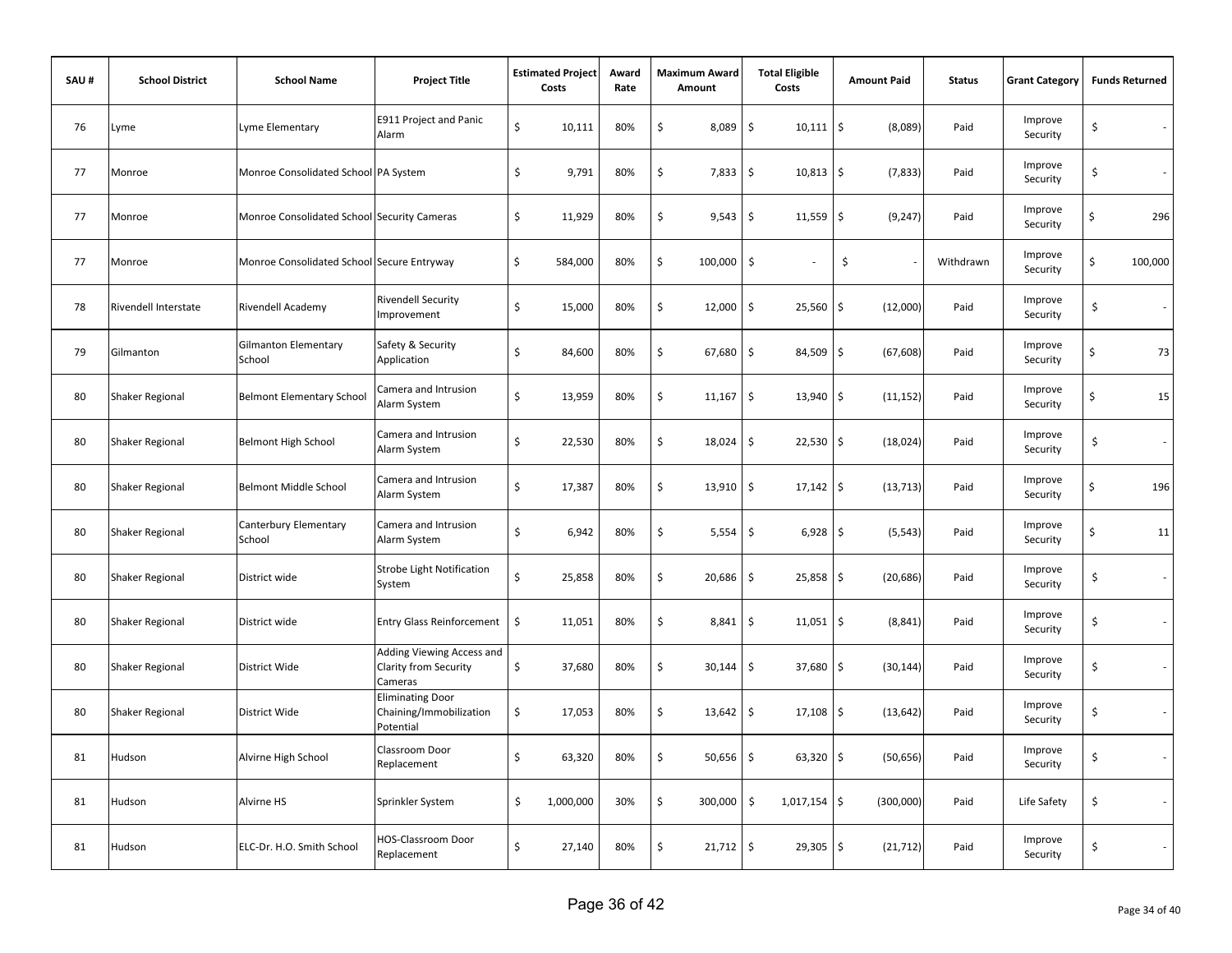| SAU# | <b>School District</b> | <b>School Name</b>                                                     | <b>Project Title</b>                                     | <b>Estimated Project</b><br>Costs | Award<br>Rate | <b>Maximum Award</b><br>Amount | <b>Total Eligible</b><br>Costs     | <b>Amount Paid</b> | <b>Status</b> | <b>Grant Category</b> | <b>Funds Returned</b> |  |
|------|------------------------|------------------------------------------------------------------------|----------------------------------------------------------|-----------------------------------|---------------|--------------------------------|------------------------------------|--------------------|---------------|-----------------------|-----------------------|--|
| 81   | Hudson                 | <b>Hills Garrison Elementary</b><br>School                             | HGS-Classroom Door<br>Replacement                        | \$<br>65,000                      | 80%           | \$<br>52,000                   | \$<br>65,000                       | \$<br>(52,000)     | Paid          | Improve<br>Security   | \$                    |  |
| 81   | Hudson                 | Hudson Memorial Middle<br>School                                       | HMS-Classroom Door<br>Replacement                        | \$<br>87,000                      | 80%           | \$<br>69,600                   | \$<br>89,894                       | \$<br>(69, 600)    | Paid          | Improve<br>Security   | \$                    |  |
| 81   | Hudson                 | District wide                                                          | Surveillance installation and<br>access control upgrades | $\dot{\mathsf{S}}$<br>544,173     | 80%           | \$<br>435,338                  | \$<br>574,364                      | l\$<br>(435, 338)  | Paid          | Improve<br>Security   | \$                    |  |
| 81   | Hudson                 | <b>ELC-Library Street School</b>                                       | LSS-Classroom Door<br>Replacement                        | \$<br>23,057                      | 80%           | \$<br>18,446                   | \$<br>$23,057$ \$                  | (18, 446)          | Paid          | Improve<br>Security   | \$                    |  |
| 81   | Hudson                 | Hudson School District                                                 | Glass Impact Resistant Film   \$                         | 86,700                            | 80%           | \$<br>69,360                   | $\ddot{\mathsf{S}}$<br>84,807      | \$<br>(67, 846)    | Paid          | Improve<br>Security   | \$<br>1,514           |  |
| 82   | Chester                | Chester Academy                                                        | CCTV Upgrade / Expansion                                 | \$<br>7,000                       | 80%           | \$<br>5,600                    | \$<br>6,585                        | \$<br>(5,268)      | Paid          | Improve<br>Security   | \$<br>332             |  |
| 82   | Chester                | <b>Chester Academy</b>                                                 | Door Security Upgrade                                    | \$<br>20,000                      | 80%           | \$<br>16,000                   | $\ddot{\mathsf{S}}$<br>26,798      | \$<br>(16,000)     | Paid          | Improve<br>Security   | \$<br>$\sim$          |  |
| 82   | Chester                | Chester Academy                                                        | <b>Interior Door Locks</b>                               | \$<br>20,000                      | 80%           | \$<br>16,000                   | \$<br>$14,628$ \$                  | (11, 702)          | Paid          | Improve<br>Security   | \$<br>4,298           |  |
| 83   | Fremont                | Ellis School                                                           | Security Enhancement<br>Project                          | \$<br>255,000                     | 80%           | \$<br>204,000                  | \$<br>330,672 \$                   | (204,000)          | Paid          | Improve<br>Security   | \$<br>$\sim$          |  |
| 83   | Fremont                | Ellis School                                                           | <b>Security Cameras</b>                                  | \$<br>30,000                      | 80%           | \$<br>24,000                   | $\ddot{\mathsf{S}}$<br>$18,437$ \$ | (14, 750)          | Paid          | Improve<br>Security   | \$<br>9,250           |  |
| 83   | Fremont                | Ellis School                                                           | Securing the<br>Entrance/Bollards                        | \$<br>12,000                      | 80%           | \$<br>9,600                    | \$<br>$6,144$ \$                   | (4, 915)           | Paid          | Improve<br>Security   | \$<br>4,685           |  |
| 84   | Littleton              | Lakeway Elementary, Daisy<br>Bronson Middle School,<br>Littleton High  | Emergency<br><b>Communications Upgrade</b>               | 11,250<br>\$                      | 80%           | \$<br>9,000                    | \$<br>$11,190$ \$                  | (8,952)            | Paid          | Improve<br>Security   | 48<br>\$              |  |
| 84   | Littleton              | Lakeway, Daisy Bronson<br>Middle, Littleton High,<br>Littleton Academy | <b>Security Cameras</b>                                  | \$<br>16,500                      | 80%           | \$<br>13,200                   | \$<br>15,804                       | \$<br>(12, 643)    | Paid          | Improve<br>Security   | \$<br>557             |  |
| 84   | Littleton              | Littleton Academy                                                      | Window Replacements and<br>Enhancements                  | Ś<br>100,000                      | 80%           | \$<br>80,000                   | \$<br>73,858                       | \$<br>(59,086)     | Paid          | Improve<br>Security   | Ś<br>20,914           |  |
| 84   | Littleton              | Mildred C. Lakeway<br><b>Elementary School</b>                         | Door Glass Reinforcement                                 | \$<br>1,500                       | 80%           | \$<br>1,200                    | \$<br>990                          | \$<br>(792)        | Paid          | Improve<br>Security   | \$<br>408             |  |
| 84   | Littleton              | Mildred C. Lakeway<br><b>Elementary School</b>                         | Emergency Access Upgrade   \$                            | 10,000                            | 80%           | \$<br>8,000                    | $\ddot{\mathsf{S}}$<br>$5,009$ \$  | (4,007)            | Paid          | Improve<br>Security   | \$<br>3,993           |  |
| 85   | Sunapee                | Sunapee Central School                                                 | Front Office Location to<br>Main Entrance                | \$<br>70,000                      | 80%           | \$<br>56,000                   | \$<br>70,000                       | \$<br>(56,000)     | Paid          | Improve<br>Security   | \$<br>$\sim$          |  |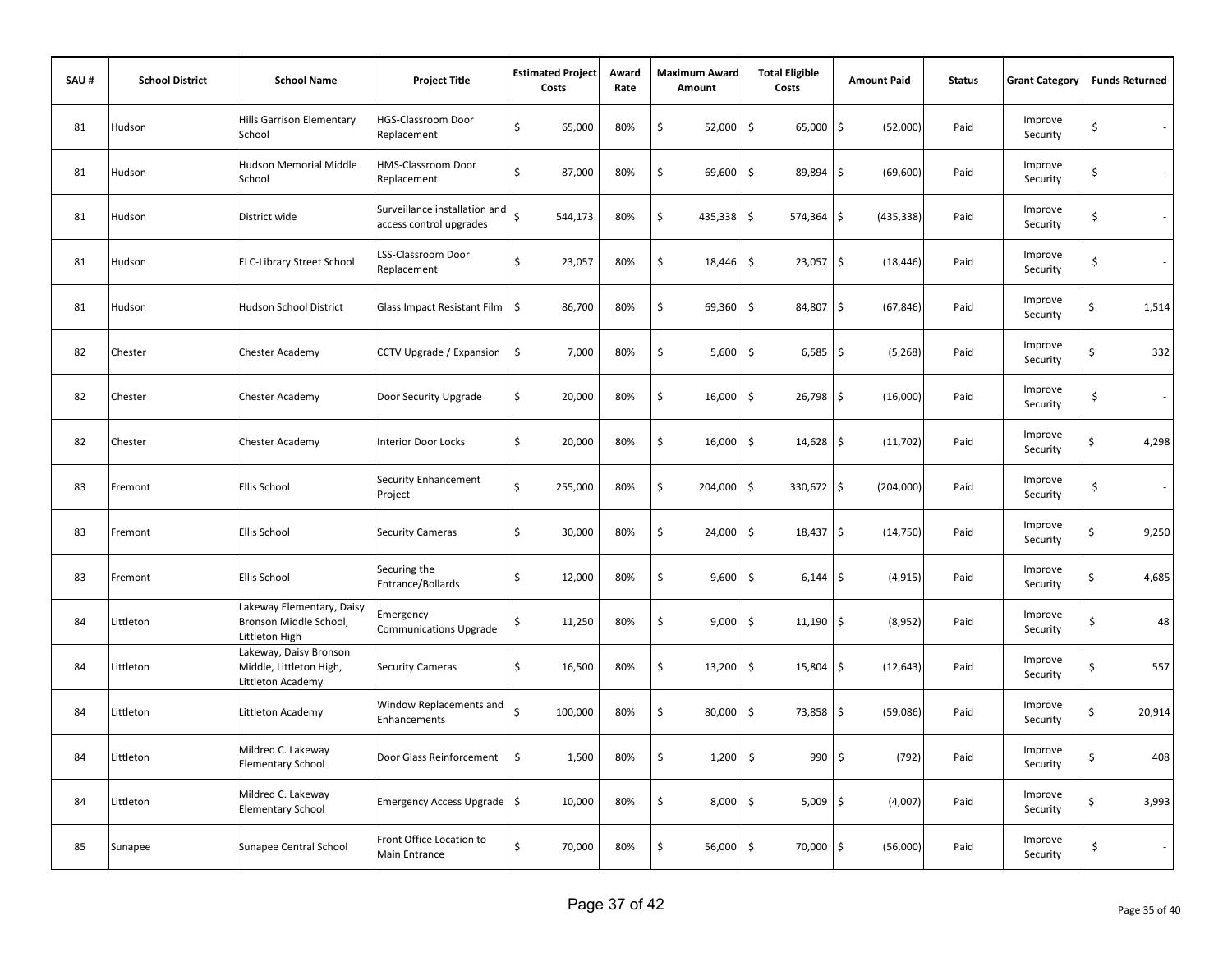| SAU# | <b>School District</b> | <b>School Name</b>                               | <b>Project Title</b>                                                  | <b>Estimated Project</b><br>Costs |         | Award<br>Rate | <b>Maximum Award</b><br>Amount |         | <b>Total Eligible</b><br>Costs     | <b>Amount Paid</b> | <b>Status</b> | <b>Grant Category</b> | <b>Funds Returned</b> |         |
|------|------------------------|--------------------------------------------------|-----------------------------------------------------------------------|-----------------------------------|---------|---------------|--------------------------------|---------|------------------------------------|--------------------|---------------|-----------------------|-----------------------|---------|
| 85   | Sunapee                | Sunapee Middle/High School Front Entrance        |                                                                       | \$                                | 21,850  | 80%           | \$                             | 17,480  | \$<br>21,850                       | \$<br>(17, 480)    | Paid          | Improve<br>Security   | \$                    | $\sim$  |
| 86   | Barnstead              | <b>Barnstead Elementary</b><br>School            | Addition of cameras, locks<br>and window film                         | \$                                | 35,000  | 80%           | \$                             | 28,000  | \$<br>17,071                       | \$<br>(13, 656)    | Paid          | Improve<br>Security   | \$                    | 14,344  |
| 87   | Mascenic Regional      | <b>Boynton Middle School</b>                     | Security Improvements                                                 | \$                                | 25,000  | 80%           | \$                             | 20,000  | \$<br>$22,147$ \$                  | (17, 718)          | Paid          | Improve<br>Security   | Ś                     | 2,282   |
| 87   | Mascenic Regional      | Highbridge Hill Elementary                       | Security Improvements                                                 | \$                                | 35,000  | 80%           | \$                             | 28,000  | $\ddot{\mathsf{S}}$<br>$21,762$ \$ | (17, 410)          | Paid          | Improve<br>Security   | \$                    | 10,590  |
| 88   | Lebanon                | Hanover St School                                | Add fire rated walls                                                  | \$                                | 600,000 | 30%           | \$                             | 180,000 | $\zeta$<br>÷.                      | \$                 | Withdrawn     | Life Safety           | \$                    | 180,000 |
| 88   | Lebanon                | Mount Lebanon                                    | Upgrade fire rated walls                                              | \$                                | 150,000 | 30%           | \$                             | 45,000  | \$                                 | \$                 | Withdrawn     | Life Safety           | \$                    | 45,000  |
| 88   | Lebanon                | Lebanon School District                          | <b>Emergency Communication</b><br>Network & Install 3M<br>Safety Film | \$                                | 125,000 | 80%           | \$                             | 100,000 | \$<br>124,653                      | \$<br>(99, 722)    | Paid          | Improve<br>Security   | \$                    | 278     |
| 88   | Lebanon                | Lebanon School District                          | <b>Emergency Communication</b><br>Network & Install 3M<br>Safety Film | \$                                | 15,778  | 80%           | \$                             | 12,622  | \$                                 | \$                 | Paid          | Improve<br>Security   | \$                    | 12,622  |
| 90   | Hampton                | Centre School                                    | Security Surveillance                                                 | \$                                | 254,500 | 80%           | \$                             | 203,600 | \$<br>158,183                      | \$<br>(126, 546)   | Paid          | Improve<br>Security   | \$                    | 77,054  |
| 90   | Hampton                | <b>Hampton Academy</b>                           | Building security upgrading<br>exterior digital camera                | $\dot{\mathsf{S}}$                | 302,500 | 80%           | \$                             | 242,000 | $\ddot{\mathsf{S}}$<br>302,500     | \$<br>(242,000)    | Paid          | Improve<br>Security   | \$                    | $\sim$  |
| 90   | Hampton                | <b>Marston School</b>                            | Security upgrading exterior<br>digital                                | Ś                                 | 275,000 | 80%           | \$                             | 220,000 | $\ddot{\mathsf{S}}$<br>209,208     | \$<br>(167, 366)   | Paid          | Improve<br>Security   | \$                    | 52,634  |
| 92   | Hinsdale               | Hinsdale Elementary School                       | Window Security Film                                                  | \$                                | 7,576   | 80%           | \$                             | 6,061   | \$<br>$7,576$ \$                   | (6,061)            | Paid          | Improve<br>Security   | \$                    |         |
| 92   | Hinsdale               | Hinsdale Elementary School                       | Quick Action Lockdown<br>Door Locks                                   | \$                                | 32,200  | 80%           | \$                             | 25,760  | \$<br>$9,885$ \$                   | (7,908)            | Paid          | Improve<br>Security   | \$                    | 17,852  |
| 92   | Hinsdale               | Hinsdale Middle High School Window Security Film |                                                                       | \$                                | 18,175  | 80%           | \$                             | 14,540  | \$<br>18,175                       | \$<br>(14, 540)    | Paid          | Improve<br>Security   | \$                    | $\sim$  |
| 92   | Hinsdale               | Hinsdale Middle High School                      | Quick Action Lockdown<br>Door Locks                                   | \$                                | 35,650  | 80%           | \$                             | 28,520  | \$<br>21,796                       | \$<br>(17, 437)    | Paid          | Improve<br>Security   | \$                    | 11,083  |
| 92   | Hinsdale               | Hinsdale Elementary, Middle<br>and High School   | Surveillance Upgrades                                                 | \$                                | 9,615   | 80%           | \$                             | 7,692   | \$<br>10,700                       | \$<br>(7,692)      | Paid          | Improve<br>Security   | \$                    |         |
| 93   | Monadnock Regional     | Cutler School Security<br>Cameras                | <b>Security Cameras</b>                                               | \$                                | 33,256  | 80%           | \$                             | 26,605  | \$<br>$14,649$ \$                  | (11, 720)          | Paid          | Improve<br>Security   | \$                    | 14,885  |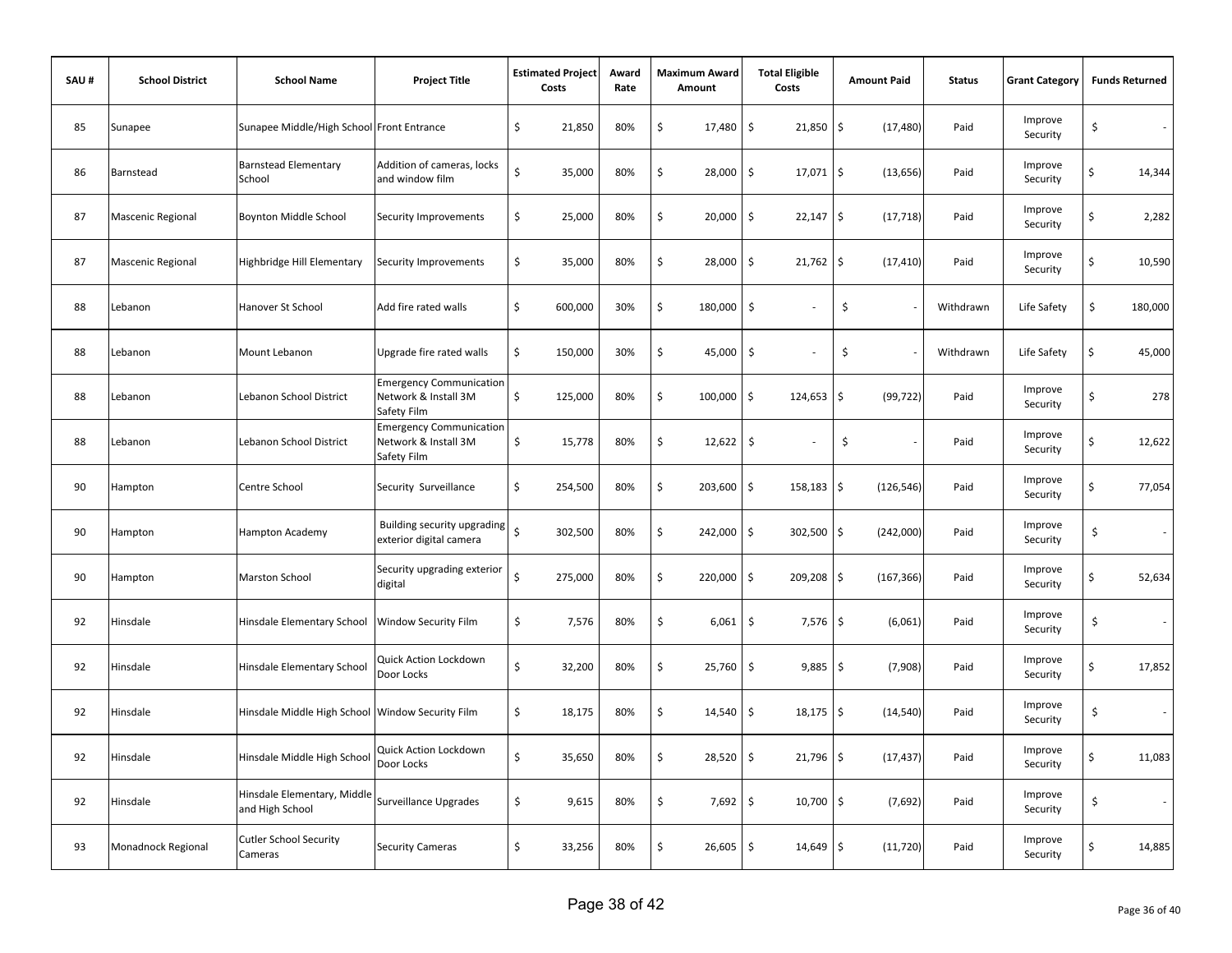| SAU# | <b>School District</b>    | <b>School Name</b>                       | <b>Project Title</b>                                                    |    | <b>Estimated Project</b><br>Award<br>Costs |     | Maximum Award<br>Amount |              | <b>Total Eligible</b><br>Costs | <b>Amount Paid</b>   | <b>Status</b> | <b>Grant Category</b> | <b>Funds Returned</b> |        |
|------|---------------------------|------------------------------------------|-------------------------------------------------------------------------|----|--------------------------------------------|-----|-------------------------|--------------|--------------------------------|----------------------|---------------|-----------------------|-----------------------|--------|
| 93   | Monadnock Regional        | <b>Emerson Elementary</b>                | Addition of cameras,<br>window film                                     | \$ | 38,500                                     | 80% | \$                      | 30,800       | \$<br>35,578                   | \$<br>(28, 462)      | Paid          | Improve<br>Security   | \$                    | 2,338  |
| 93   | <b>Monadnock Regional</b> | Monadnock Regional Middle<br>High School | Security upgrades                                                       | \$ | 83,997                                     | 80% | \$                      | 67,198       | \$<br>51,495                   | \$<br>(41, 196)      | Paid          | Improve<br>Security   | \$                    | 26,002 |
| 93   | Monadnock Regional        | Mt. Caesar School                        | Security Upgrades                                                       | \$ | 41,195                                     | 80% | \$                      | 32,956       | \$<br>18,075                   | \$<br>(14, 460)      | Paid          | Improve<br>Security   | \$                    | 18,496 |
| 93   | <b>Monadnock Regional</b> | <b>Troy Elementary</b>                   | Secure vestibule                                                        | \$ | 98,500                                     | 80% | \$                      | 78,800       | \$                             | \$<br>$\overline{a}$ | Unclaimed     | Improve<br>Security   | \$                    | 78,800 |
| 93   | <b>Monadnock Regional</b> | Gilsum STEAM Academy                     | Security Improvements                                                   | \$ | 12,974                                     | 80% | \$                      | 10,379       | \$<br>13,474                   | l\$<br>(10, 379)     | Paid          | Improve<br>Security   | \$                    |        |
| 94   | Winchester                | Winchester School                        | <b>Protective and Preventative</b><br>Safety and Security Glass<br>Film | \$ | 23,868                                     | 80% | \$                      | 19,094       | \$<br>$23,995$ \$              | (19,094)             | Paid          | Improve<br>Security   | \$                    |        |
| 94   | Winchester                | Winchester School                        | Security Surveillance<br>Interior / Exterior Camera<br>System           | \$ | 17,583                                     | 80% | \$                      | 14,066       | \$<br>$19,915$ \$              | (14,066)             | Paid          | Improve<br>Security   | \$                    |        |
| 94   | Winchester                | Winchester School                        | Window Visibility Security                                              | \$ | 5,700                                      | 80% | \$                      | 4,560        | \$<br>5,700                    | \$<br>(4, 560)       | Paid          | Improve<br>Security   | \$                    |        |
| 94   | Winchester                | Winchester School                        | Door Access Control                                                     | \$ | 5,100                                      | 80% | \$                      | 4,080        | \$<br>$5,129$ \$               | (4,080)              | Paid          | Improve<br>Security   | \$                    |        |
| 94   | Winchester                | Winchester School                        | Vestibule Entrance Security<br><b>Access Control</b>                    | Ś  | 125,000                                    | 80% | \$                      | 100,000      | \$<br>$125,000$ \$             | (100,000)            | Paid          | Improve<br>Security   | \$                    |        |
| 94   | Winchester                | Winchester School                        | <b>Vestibule Entrance Security</b><br><b>Access Control</b>             | Ś  | 46,000                                     | 80% | \$                      | 36,800       | \$<br>$46,000$ \$              | (36, 800)            | Paid          | Improve<br>Security   | \$                    |        |
| 94   | Winchester                | Winchester School                        | School Door and Window<br>Labeling                                      | \$ | 3,500                                      | 80% | \$                      | 2,800        | \$<br>$2,401$ \$               | (1,920)              | Paid          | Improve<br>Security   | \$                    | 880    |
| 94   | Winchester                | Winchester School                        | Insufficient smoke<br>detectors                                         | \$ | 2,850                                      | 60% | \$                      | 1,710        | \$<br>$2,040$ \$               | (1, 224)             | Paid          | Life Safety           | \$                    | 486    |
| 94   | Winchester                | Winchester School                        | Security Card/Key Access<br>Control System                              | \$ | 28,297                                     | 80% | \$                      | 22,638       | \$<br>29,871 \$                | (22, 637)            | Paid          | Improve<br>Security   | \$                    |        |
| 94   | Winchester                | Winchester School                        | Surveillance System<br>Expansion                                        | \$ | 13,850                                     | 80% | \$                      | 11,080       | \$<br>$14,725$ \$              | (11,080)             | Paid          | Improve<br>Security   | \$                    |        |
| 94   | Winchester                | Winchester School                        | Critical Alternative<br>Emergency Window<br>Egresses.                   | \$ | 27,830                                     | 80% | \$                      | 22,264       | \$<br>$30,000$ \$              | (22, 264)            | Paid          | Improve<br>Security   | \$                    |        |
| 95   | Windham                   | District wide                            | Life safety and security<br>communications project                      | \$ | 253,805                                    | 80% | \$                      | $203,044$ \$ | $253,805$ \$                   | (203, 044)           | Paid          | Improve<br>Security   | \$                    |        |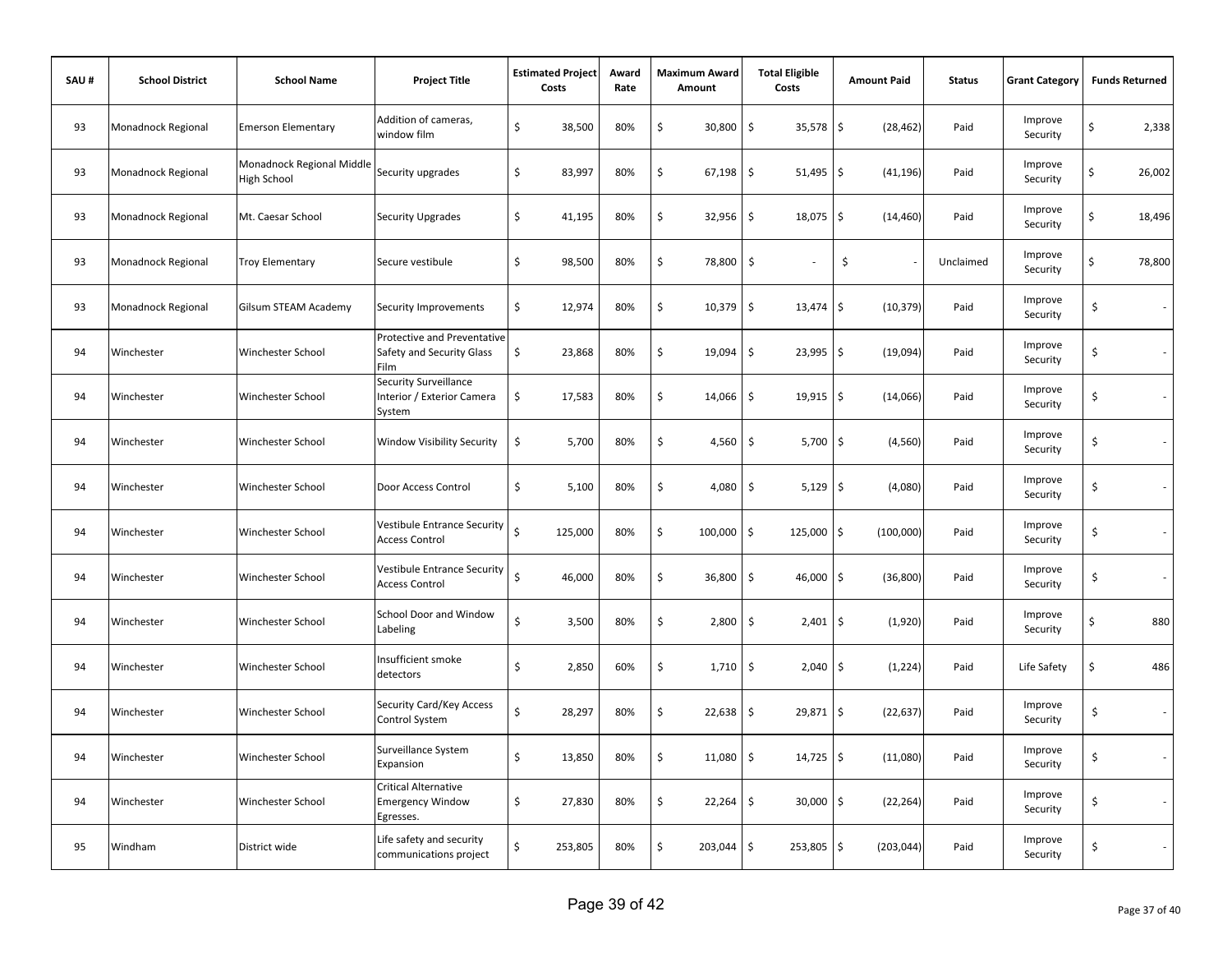| SAU# | <b>School District</b>         | <b>School Name</b>                | <b>Project Title</b>                                          | Costs | <b>Estimated Project</b> | Award<br>Rate | <b>Maximum Award</b><br>Amount |            | <b>Total Eligible</b><br>Costs     | <b>Amount Paid</b> | <b>Status</b> |                     | <b>Funds Returned</b> |        |
|------|--------------------------------|-----------------------------------|---------------------------------------------------------------|-------|--------------------------|---------------|--------------------------------|------------|------------------------------------|--------------------|---------------|---------------------|-----------------------|--------|
| 95   | Windham                        | Golden Brook Elementary<br>School | <b>Entry Security Safety Glass</b>                            | \$    | 16,687                   | 80%           | \$                             | 13,350     | \$<br>16,687 \$                    | (13, 350)          | Paid          | Improve<br>Security | \$                    | $\sim$ |
| 95   | Windham                        | Golden Brook Elementary<br>School | Security Upgrades                                             | \$    | 85,000                   | 80%           | \$                             | 68,000     | \$<br>126,074 \$                   | (68,000)           | Paid          | Improve<br>Security | \$                    | $\sim$ |
| 95   | Windham                        | Windham Center School             | Vestibule                                                     | \$    | 78,000                   | 80%           | \$                             | 62,400     | \$<br>$41,250$ \$                  | (33,000)           | Paid          | Improve<br>Security | \$                    | 29,400 |
| 95   | Windham                        | Windham Center School             | <b>Security Locks and Gates</b>                               | \$    | 3,913                    | 80%           | \$                             | $3,130$ \$ | $2,542$ \$                         | (2,034)            | Paid          | Improve<br>Security | \$                    | 1,097  |
| 95   | Windham                        | Windham High School               | Security Locks and Gates                                      | \$    | 7,242                    | 80%           | \$                             | 5,794      | \$<br>$5,815$ \$                   | (4,652)            | Paid          | Improve<br>Security | \$                    | 1,142  |
| 95   | Windham                        | Windham Middle School             | <b>Entry Security Safety Glass</b>                            | \$    | 6,445                    | 80%           | \$                             | 5,156      | \$<br>$6,445$ \$                   | (5, 156)           | Paid          | Improve<br>Security | \$                    |        |
| 100  | Cornish                        | Cornish Elementary School         | Safety Upgrade                                                | \$    | 17,323                   | 80%           | \$                             | 13,858     | $\ddot{\mathsf{S}}$<br>$15,674$ \$ | (12, 539)          | Paid          | Improve<br>Security | \$                    | 1,319  |
| 100  | Cornish                        | Cornish Elementary School         | Security Improvement                                          | \$    | 11,000                   | 80%           | \$                             | 8,800      | \$<br>$4,491$ \$                   | (3, 593)           | Paid          | Improve<br>Security | \$                    | 5,207  |
| 101  | Wakefield                      | Paul Elementary School            | Security Improvements                                         | \$    | 49,462                   | 80%           | \$                             | 39,570     | $\mathsf{S}$<br>$49,462$ \$        | (39, 569)          | Paid          | Improve<br>Security | \$                    | $\sim$ |
| 103  | Hill                           | Jennie D. Blake School            | Keyless Entry                                                 | \$    | 10,000                   | 80%           | \$                             | 8,000      | $\ddot{\mathsf{S}}$<br>$7,399$ \$  | (5, 919)           | Paid          | Improve<br>Security | \$                    | 2,081  |
| 103  | Hill                           | Jennie D. Blake School            | Vestibule Reinforcement                                       | \$    | 6,000                    | 80%           | \$                             | 4,800 \$   | $3,830$ \$                         | (3,064)            | Paid          | Improve<br>Security | \$                    | 1,736  |
| 103  | Hill                           | Jennie D. Blake School            | Security                                                      | \$    | 5,000                    | 80%           | \$                             | 4,000      | \$<br>$6,826$ \$                   | (4,000)            | Paid          | Improve<br>Security | \$                    | $\sim$ |
| 201  | Coe-Brown Northwood<br>Academy | Coe-Brown Northwood<br>Academy    | <b>Emergency Building</b><br>Security Project                 | \$    | 30,000                   | 80%           | \$                             | 24,000     | $\ddot{\mathsf{S}}$<br>$31,278$ \$ | (24,000)           | Paid          | Improve<br>Security | \$                    |        |
| 201  | Coe-Brown Northwood<br>Academy | Coe-Brown Northwood<br>Academy    | Surveillance Upgrade and<br><b>Expansion Security Project</b> | \$    | 57,000                   | 80%           | \$                             | 45,600     | \$<br>86,908 \$                    | (45,600)           | Paid          | Improve<br>Security | \$                    | $\sim$ |
| 201  | Coe-Brown Northwood<br>Academy | Coe-Brown Northwood<br>Academy    | Door Emergency Locking<br>Kits                                | Ś     | 16,250                   | 80%           | \$                             | 13,000     | \$<br>$12,602$ \$                  | (10,081)           | Paid          | Improve<br>Security | \$                    | 2,919  |
| 201  | Coe-Brown Northwood<br>Academy | Coe-Brown Northwood<br>Academy    | Main Entryway Safety<br>Barricade                             | \$    | 36,000                   | 80%           | \$                             | 28,800     | $\ddot{\mathsf{S}}$<br>$27,961$ \$ | (22, 369)          | Paid          | Improve<br>Security | \$                    | 6,431  |
| 201  | Coe-Brown Northwood<br>Academy | Coe-Brown Northwood<br>Academy    | Camera Surveillance                                           | \$    | 38,000                   | 80%           | \$                             | 30,400     | \$<br>$64,537$ \$                  | (30, 400)          | Paid          | Improve<br>Security | \$                    | $\sim$ |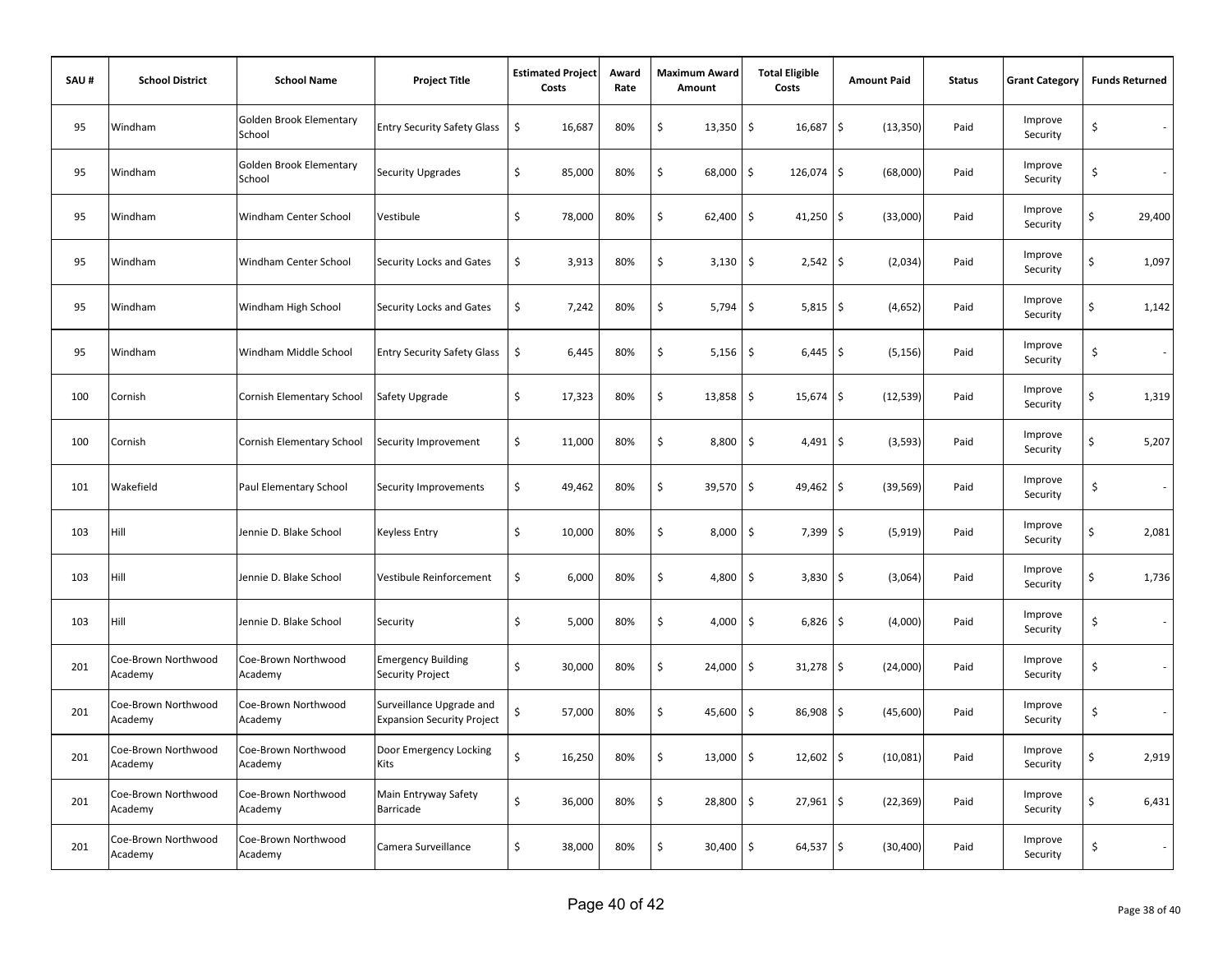| SAU# | <b>School District</b>                                          | <b>School Name</b>                                           | <b>Project Title</b>                                    | <b>Estimated Project</b><br>Costs | Award<br>Rate | Maximum Award<br>Amount |                     | <b>Total Eligible</b><br>Costs | <b>Amount Paid</b> | <b>Status</b>                  | <b>Grant Category</b> | <b>Funds Returned</b> |        |
|------|-----------------------------------------------------------------|--------------------------------------------------------------|---------------------------------------------------------|-----------------------------------|---------------|-------------------------|---------------------|--------------------------------|--------------------|--------------------------------|-----------------------|-----------------------|--------|
| 201  | Coe-Brown Northwood<br>Academy                                  | Coe-Brown Northwood<br>Academy                               | Classroom Door<br>Replacement                           | \$<br>30,000                      | 80%           | \$<br>24,000            | \$                  | 28,789                         | \$<br>(23, 031)    | Paid                           | Improve<br>Security   | \$                    | 969    |
| 202  | Pinkerton Academy                                               | Pinkerton Academy                                            | Addition of cameras                                     | \$<br>48,150                      | 80%           | \$<br>38,520            | \$                  | 48,177                         | \$<br>(38, 520)    | Paid                           | Improve<br>Security   | \$                    |        |
| 301  | Prospect Mountain JMA                                           | Prospect Mtn High School                                     | Main entrance glass<br>improvement                      | \$<br>1,425                       | 80%           | \$<br>1,140             | \$                  | 1,425                          | \$<br>(1, 140)     | Paid                           | Improve<br>Security   | \$                    |        |
| 301  | Prospect Mountain JMA                                           | Prospect Mtn High School                                     | Ground floor security film                              | \$<br>12,000                      | 80%           | \$<br>9,600             | \$                  | 12,000                         | \$<br>(9,600)      | Paid                           | Improve<br>Security   | \$                    |        |
| 301  | Prospect Mountain JMA                                           | Prospect Mtn High School                                     | Portable radios and<br>repeater                         | Ś<br>12,200                       | 80%           | \$<br>9,760             | \$                  | 9,189                          | \$<br>(7, 351)     | Paid                           | Improve<br>Security   | \$                    | 2,409  |
| 301  | Prospect Mountain JMA                                           | Prospect Mtn High School                                     | Security film install                                   | \$<br>1,450                       | 80%           | \$<br>1,160             | \$                  | 1,020                          | \$<br>(816)        | Paid                           | Improve<br>Security   | \$                    | 344    |
| 401  | Academy for Science and<br>Design                               | Academy for Science and<br>Design                            | 2-way intercom system for<br>each classroom             | Ś<br>20,000                       | 80%           | \$<br>16,000            | \$                  | 20,859                         | \$<br>(16,000)     | Paid                           | Improve<br>Security   | \$                    |        |
| 401  | Capital City Public Charter<br>School                           | Capital City Public Charter<br>School                        | Capital City Securing Our<br><b>Students Safety</b>     | Ś<br>118,780                      | 80%           | \$<br>95,024            | \$                  |                                | \$                 | <b>Request Under</b><br>Review | Improve<br>Security   | \$                    | 95,024 |
| 401  | Compass Classical<br>Academy Charter School                     | Compass Classical Academy                                    | Security enhancements                                   | \$<br>6,200                       | 80%           | \$<br>4,960             | $\ddot{\mathsf{S}}$ | 3,297                          | \$<br>(2,638)      | Paid                           | Improve<br>Security   | \$                    | 2,322  |
| 401  | CSI Charter School                                              | CSI Charter School                                           | <b>Security Entry</b>                                   | \$<br>9,460                       | 80%           | \$<br>7,568             | \$                  | 6,653                          | \$<br>(5, 322)     | Paid                           | Improve<br>Security   | \$                    | 2,246  |
| 401  | Gate City Charter School<br>For the Arts                        | Gate City Charter School                                     | Addition of cameras,<br>Intercom system & blinds        | \$<br>8,500                       | 80%           | \$<br>6,800             | \$                  |                                | \$                 | Unclaimed                      | Improve<br>Security   | \$                    | 6,800  |
| 401  | Granite State Arts<br>Academy Charter School                    | Granite State Arts Academy                                   | Intercom and Entry Door<br>System                       | Ś<br>4,520                        | 80%           | \$<br>3,616             | $\sqrt{5}$          | 4,520                          | \$<br>(3,616)      | Paid                           | Improve<br>Security   | \$                    | ×.     |
| 401  | Kreiva Academy Public<br>Charter School                         | Kreiva Academy Public<br>Charter School                      | Kreiva Academy Safety &<br>Security Improvements        | \$<br>60,000                      | 80%           | \$<br>48,000            | \$                  | 55,062                         | \$<br>(44, 050)    | Paid                           | Improve<br>Security   | \$                    | 3,950  |
| 401  | <b>LEAF Charter School</b>                                      | <b>LEAF Charter School</b>                                   | <b>Improving Security</b>                               | \$<br>31,050                      | 80%           | \$<br>24,840            | \$                  | 20,206                         | \$<br>(16, 165)    | Paid                           | Improve<br>Security   | \$                    | 8,675  |
| 401  | <b>Making Community</b><br><b>Connections Charter</b><br>School | <b>Making Community</b><br><b>Connections Charter School</b> | Communication &<br>surveillance improvements            | \$<br>84,407                      | 80%           | \$<br>67,526            | \$                  | 83,084                         | \$<br>(66, 467)    | Paid                           | Improve<br>Security   | \$                    | 1,058  |
| 401  | MicroSociety Academy<br>Charter School of<br>Southern NH        | MicroSociety Academy<br>Charter School                       | Security Project -lights and<br>cameras                 | Ś<br>25,000                       | 80%           | \$<br>20,000            | \$                  | $23,114$ \$                    | (18, 491)          | Paid                           | Improve<br>Security   | \$                    | 1,509  |
| 401  | MicroSociety Academy<br>Charter School of<br>Southern NH        | MicroSociety Academy<br>Charter School                       | Remote camera access and<br>panic button / silent alarm | \$<br>10,000                      | 80%           | \$<br>8,000             | \$ ا                | $10,100$   \$                  | (8,000)            | Paid                           | Improve<br>Security   | \$                    |        |